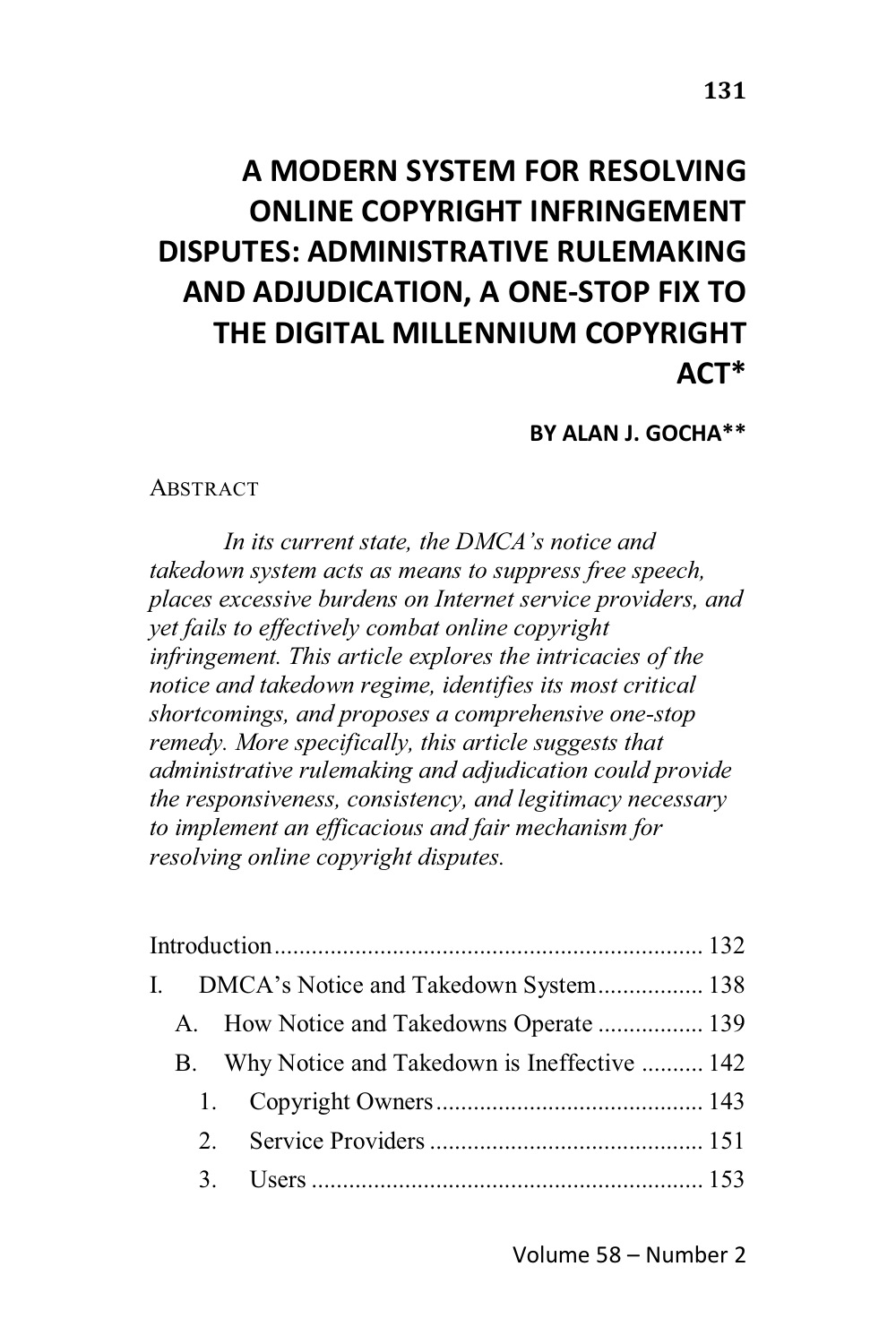|                | The DMCA Fails to Address the Problem High<br>4       |
|----------------|-------------------------------------------------------|
| Н.             | A New and Improved Copyright Office  156              |
|                | III. Economic Viability of a New Copyright Office 158 |
|                |                                                       |
|                | A. TPMs and Digital Fingerprinting 162                |
|                | Why a Regulatory Framework is the Answer. 162<br>1.   |
|                | 2. Digital Fingerprinting Technology  163             |
|                |                                                       |
|                |                                                       |
| $\mathsf{A}$ . |                                                       |
| B.             |                                                       |
| C.             |                                                       |
|                |                                                       |

### INTRODUCTION

The twentieth century has seen technological growth and development at an unprecedented rate, much of which can be attributed to the advent of the Internet.<sup>1</sup> Just in the last few decades, technology has fundamentally transformed every major industry—music being no exception.2 Sound recordings can now be easily transferred

<sup>\*</sup> I would like to thank Professor Julia L. Ross for providing invaluable feedback during the writing process.

<sup>\*\*</sup> J.D., Georgetown University Law Center (2016); B.A., University of Michigan (2013). © 2017, Alan J. Gocha.

<sup>1</sup> *See* Maria Styvén, *The Intangibility of Music in the Internet Age*, 30 POPULAR MUSIC AND SOC'Y 53, 53 (2007).

<sup>2</sup> *See id.*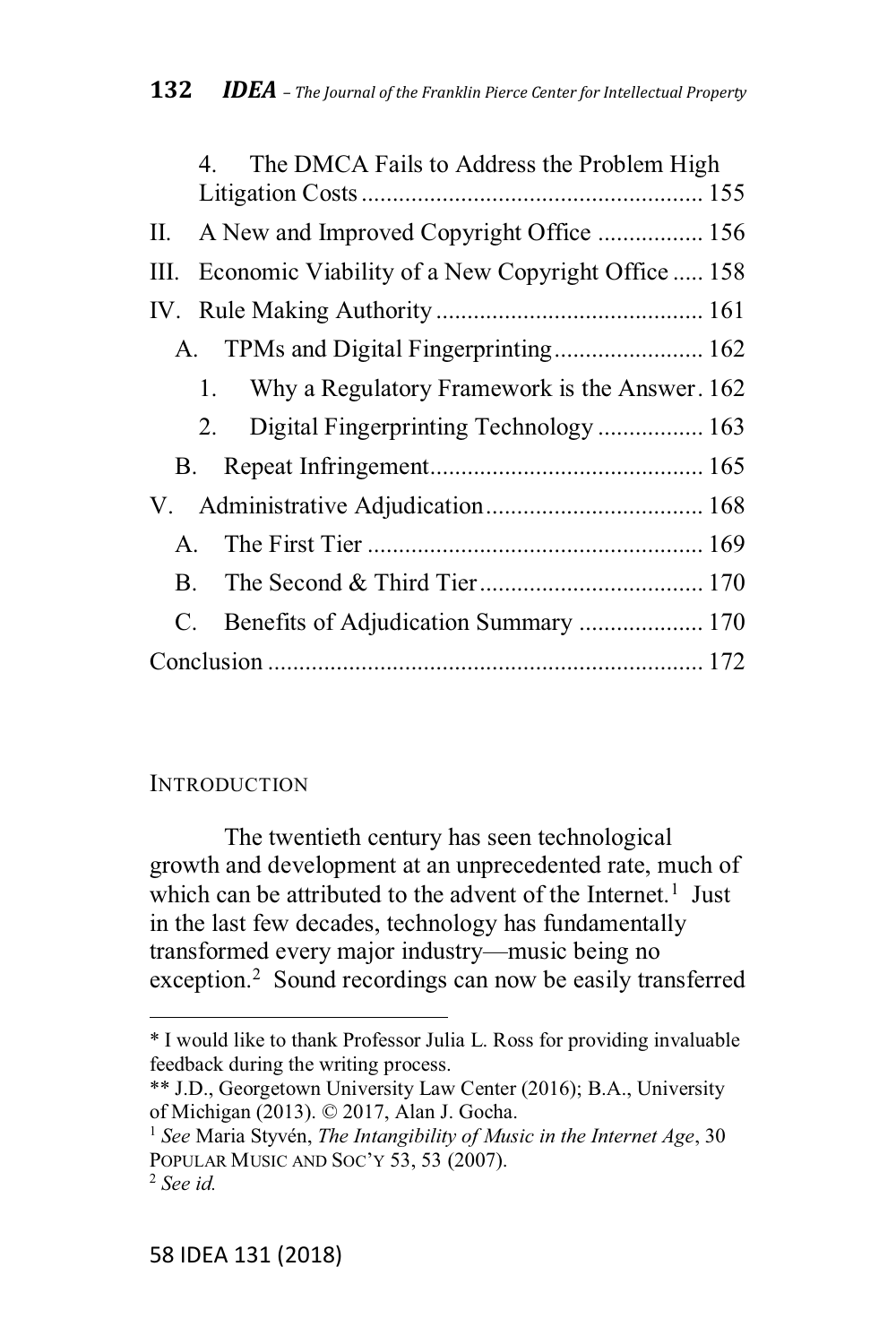or streamed across the globe within a matter of seconds.<sup>3</sup> Positively, the Internet offers content owners new opportunities to reach consumers at a fraction of the cost.4 Conversely, "[t]he introduction of compressed digital music files has led to widespread dissemination of digital music and a host of uncompensated and unauthorized uses of digital music content."<sup>5</sup>

Tensions between copyright owners and Internet service providers have become increasingly intensified by the rise in popularity of websites featuring user-generated content.6 For instance, a significant portion of videos available on YouTube, one of the leading online entertainment companies in the world, is either pirated or contains infringing material.<sup>7</sup> With the expansion and

/media/files/corporate/publications/2009/03/internet-piracy-10-yearson---online-enforcement-and-the-dmca.pdf [https://perma.cc/Q2NT-HER5].

<sup>3</sup> *See id.*

<sup>4</sup> *See* Lisa Peets & Mark Young, *Internet Piracy 10 Years On Online Enforcement and the DMCA*, 1 LANDSLIDE 40, 40 (2009), https://www.cov.com/-

<sup>5</sup> Olufunmilayo B. Arewa, *YouTube, UGC, and Digital Music: Competing Business and Cultural Models in the Internet Age*, 104 NW. U. L. REV. 431, 439 (2010); *see also* Styvén, *supra* note 1, at 54. <sup>6</sup> *See* Michael S. Sawyer, *Filters, Fair Use & Feedback: User-Generated Content Principles and the DMCA*, 24 BERKELEY TECH. L.J. 363, 363–67 (2009) ("UGC is creative material published by users outside of their professional routines."); see also Arewa, supra note 5, at  $431 - 442$ .

<sup>7</sup> *See* Eugene C. Kim, *YouTube: Testing the Safe Harbors of Digital Copyright Law*, 17 S. CAL. INTERDISC. L.J. 139, 141 (2007-2008). YouTube is not the only website to offer online content delivery, but it is certainly one of the most obvious examples. Since its humble beginnings in 2005 as an experiment created by former PayPal employees, the video sharing website has evolved into an international video destination. The mechanisms employed by YouTube are similar to those employed by its competitors: users can send digital video files from their computers or web-capable devices to the central YouTube system, where the video files are then converted into Adobe's Flash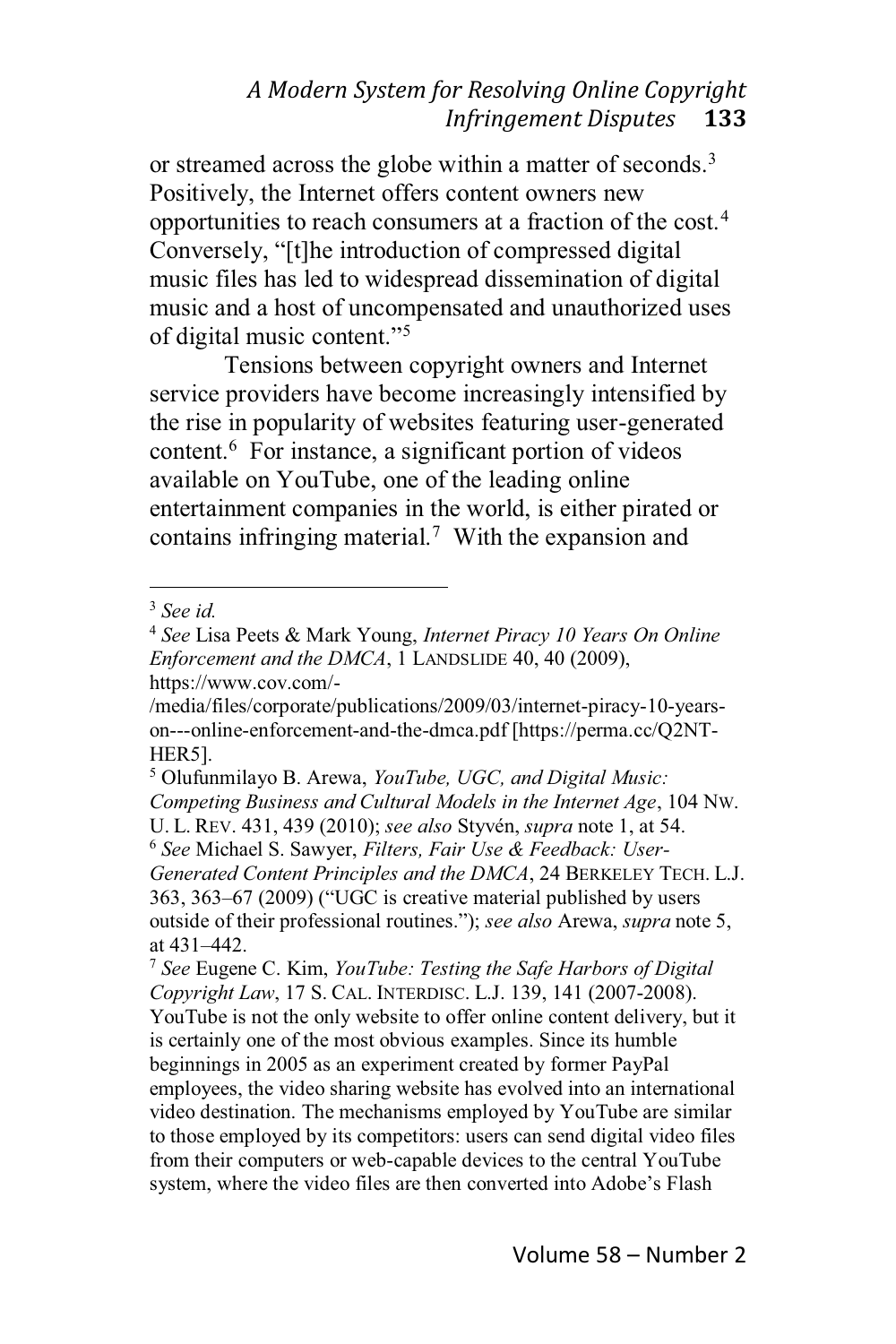availability of pirated music, a substantial number of record labels, artists, and other members of the music industry are worried about the long-term viability of their professions.<sup>8</sup> Similarly, service providers fear that they may be exposed to virtually unlimited liability.<sup>9</sup>

In 1998, Congress passed the Digital Millennium Copyright Act (hereinafter the "DMCA" or "Act") as a response to problems associated with widespread online copyright infringement.10 The Act grants Internet service providers<sup>11</sup> and intermediaries (collectively hereinafter

Video format and stored on the YouTube servers. YouTube users may then visit the website and view the videos through their web browsers. This system allows users to create and share videos with friends and others without having to worry about issues such as the cost of, or limitations on, bandwidth.

Kevin C. Hormann, *The Death of the DMCA? How Viacom v. YouTube May Define the Future of Digital Content*, 46 HOUS. L. REV. 1345, 1353 (2009) (citations omitted).

<sup>8</sup> *See* Maria Chiara Civilini, *Next Generation Piracy: How Search Engines Will Destroy The Music Business*, 19 UCLA ENT. L. REV. 407, 408 (2012).

<sup>9</sup> *See* Diane M. Barker, *Defining the Contours of the Digital Millennium Copyright Act: The Growing Body of Case Law Surrounding the DMCA*, 20 BERKELEY TECH. L.J. 47, 48 (2005). <sup>10</sup> Peets & Young, *supra* note 4, at 40.

<sup>11</sup> The DMCA defines service provider in the context of *transitory digital network communications* as "an entity offering the transmission, routing, or providing of connections for digital online communications, between or among points specified by a user, of material of the user's choosing, without modification to the content of the material as sent or received." 17 U.S.C.  $\S512(k)(1)(A)$ . For all other contexts relating to the DMCA, a service provider is "a provider of online services or network access, or the operator of facilities therefore," which includes entities described in the above definition. *Id.* at §512(k)(1)(B). "Content, uploaded by users, is commonly hosted online by websites such as YouTube, Google Video, and Scribd. Once material is uploaded, each hosting website becomes a "service provider" as 7,&9-6K,7 6\* 35, >93?@ U,::,-y Cobia, *The Digital Millenium Copyright Act Takedown Notice Procedure: Misuses, Abuses, and Shortcomings*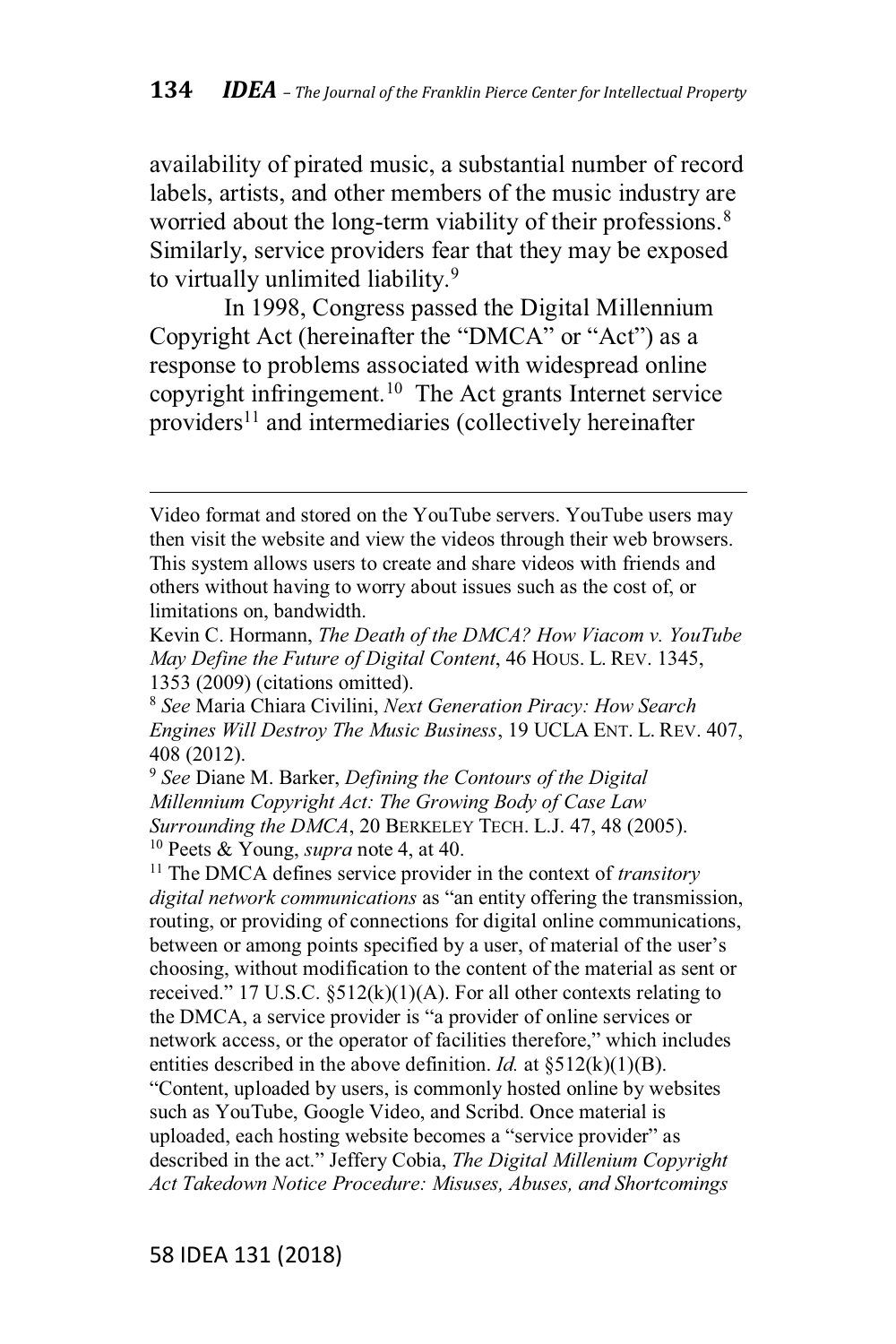"service providers" or "ISPs") a series of safe harbors, substantially limiting ISP liability for indirect infringement.12 Codified in chapter 17 section 512 of the United States Code, the DMCA's four primary safe harbors are categorized by type of conduct: (a) Transitory Digital Network Communications; (b) System Caching; (c) Information Residing on Systems or Networks at Direction of Users; and (d) Information Location Tools (collectively "512 safe harbors," or "safe harbors").<sup>13</sup> Eligibility for each safe harbor is contingent on satisfying a number of conditions.14 While requirements generally vary, three out of four 512 safe harbors—subsections (b), (c) and (d) include a notice and takedown provision.<sup>15</sup> More

http://web.law.duke.edu/cspd/papers/epubs/ipcasebook2015.pdf [https://perma.cc/G6LH-3SZB] (discussing secondary liability more broadly).

<sup>13</sup> 17. U.S.C. § 512 (note that each letter corresponds to the relevant statutory subsection, e.g. "(a) Transitory Digital Network

Communications" is governed by section  $512(a)$ ). Note, when a service provider is a "public or other nonprofit institution of higher education" section 512(e) funoterther limits liability stemming its faculty members or employee graduate students. 17 U.S.C. § 512(e).

<sup>14</sup> *See* Mark MacCarthy, *What Payment Intermediaries Are Doing About Online Liability and Why it Matters*, 25 BERKELY TECH. L.J. 1037, 1045 (2010).

<sup>15</sup> While the notice and takedown provisions, applicable to various contexts. *See generally* 17 U.S.C. § 512. When used in the context of user-generated content, notice and takedown is typically governed by section 512(c); *see also* § 512(c)(1)(C). Nonetheless, this article refers to "notice and takedown" as a single provision for stylistic reasons, for simplicity, and because an ISP can satisfy all of the notice and takedown conditions with a single set of procedures and policies, *Compare with* 17 U.S.C. §§ 512(b)(2)(E), 512(d)(3).

*of the Process*, 10 Minn. J.L. Sci. & Tech. 387, 390 (2009) (citations omitted).

<sup>12</sup> Peets & Young, *supra* note 4, at 40; *see also* Cobia, *supra* note 11, at 388. *See generally* JAMES BOYLE & JENNIFER JENKINS, INTELLECTUAL PROPERTY: LAW & THE INFORMATION SOCIETY: CASES AND MATERIALS 517-48 (3d ed. 2016),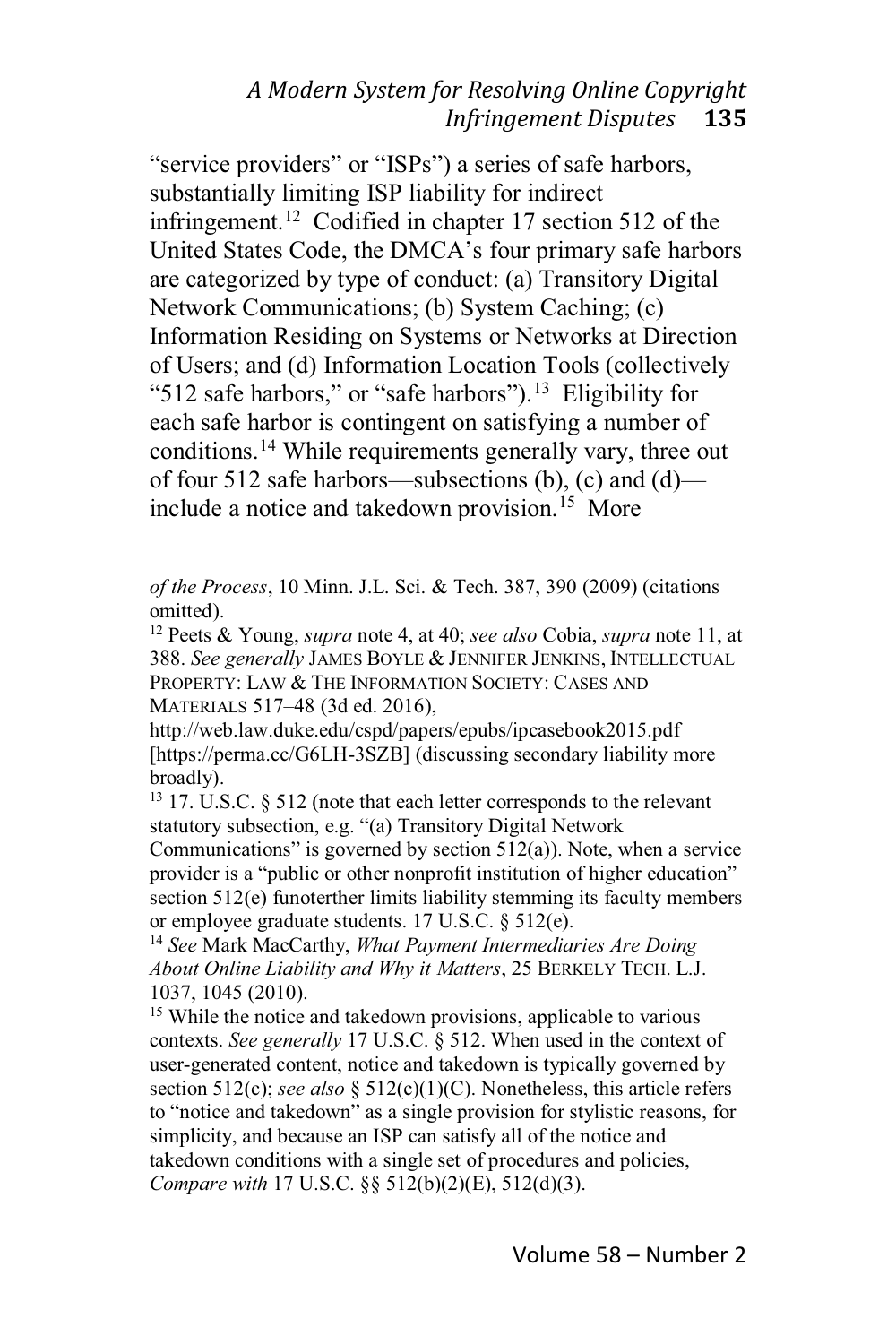specifically, ISPs must $16$  implement policies and procedures for receiving takedown requests and expeditiously removing or disabling infringing content.<sup>17</sup>

Assuming a party is a service provider under  $\S$  512(c) or  $\S$  512(d), it must also comply with a miscellaneous set of provisions that (among other things) ensure the provider is acting in good faith. These provisions include the "notice and takedown" regime, which requires platforms to remove content upon receiving a valid notice from a copyright owner. Some of the commonly litigated "good faith" prerequisites include the following: 1) the defendant must not have "actual" or "apparent" knowledge of the infringing activity; 2) the defendant must not enjoy a direct financial benefit from infringing activity that it has the right and ability to control; 3) the defendant must have established adequate "notice and takedown" procedures and complied with them; and 4) the defendant must have instituted and implemented adequate policies to remove repeat infringers.

John Belvins, *Uncertainty as Enforcement Mechanism: The New Expansion of Copyright Liability to Internet Platforms*, 34 CARDOZO L. REV. 1821, 1835-36 (2013) (citations omitted); *see also* Brian Leary, *Safe Harbor Startups: Liability Rulemaking Under the DMCA*, 87 N.Y.U. L. REV. 1135, 1143 (2012). The DMCA further shields ISPs from liability from good faith takedowns. *See* § 512(g) (more specifically, it limits liability for "good faith disabling of access to, or removal of, material or activity claimed to be infringing or based on facts or circumstances from which infringing activity is apparent").

<sup>&</sup>lt;sup>16</sup> Note, it is legally voluntary but is a prerequisite to receiving DMCA safe harbor. *See generally* 17 U.S.C. § 512.

<sup>&</sup>lt;sup>17</sup> *See* 17 U.S.C. § 512(b)(2)(E) ("[I]f the person . . . makes that material available online without the authorization of the copyright owner of the material, the service provider responds expeditiously to remove, or disable access to, the material that is claimed to be infringing upon notification of claimed infringement as described in subsection (c)(3)... "); § 512(c)(1)(C), (c)(2) & (c)(3); § 512(d)(3) ("[U]pon notification of claimed infringement as described in subsection  $(c)(3)$ , responds expeditiously to remove, or disable access to, the material that is claimed to be infringing or to be the subject of infringing activity, except that, for purposes of this paragraph, the information described in subsection  $(c)(3)(A)(iii)$ . . ."); see also 17 U.S.C. §§ 512(g)(2)–(3). *But see* 17 U.S.C. § 512(a).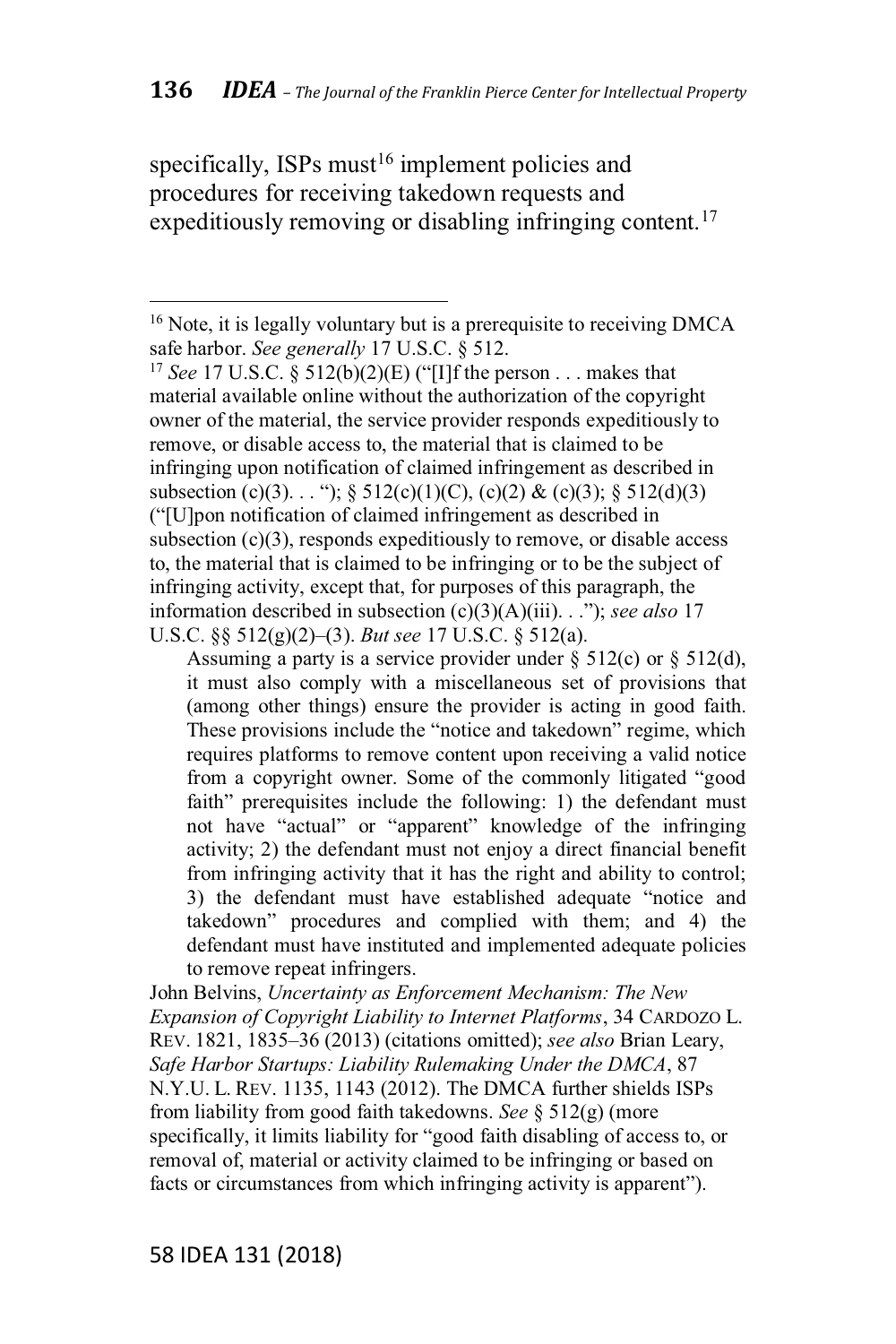The notice and takedown system was intended to balance the competing interests of service providers, copyright owners and Internet users.<sup>18</sup> However, this balancing act has proven to be significantly more difficult than initially anticipated.<sup>19</sup> The notice and takedown regime has turned out to be inordinately burdensome for service providers, ineffective at combating wide scale online copyright infringement, and easily exploitable as a means to suppress free speech.<sup>20</sup> "Immunizing technology and telecommunication companies [can] serve[] the public interest by fostering innovation," thereby, "further[ing] the constitutional directive of copyright to promote the progress of knowledge"—but this is the case only if

<sup>20</sup> *See* Cobia, *supra* note 11, at 387 & 399.

<sup>&</sup>lt;sup>18</sup> *See* Kim, *supra* note 7, at 153–54; Timothy Wiseman, *Limiting Innovation Through Willful Blindness*, 14 NEV. L.J. 210, 210 (2013) ("The 1998 Digital Millennium Copyright Act ("DMCA") reflects this tension between the need to provide authors and creators with compensation and some control over their creations while protecting technological innovators and Internet service providers from potentially erushing liability exposure due to the actions of their users."); Cobia, supra note 11, at 390–93 ("The DMCA is a compromise between allowing content providers to avoid liability and continuing to grant copyright holders rights online.").

The DMCA was designed to address "unique copyright enforcement problems caused by the widespread use of the [I]nternet." Congress created safe harbors under the DMCA to motivate both the creation of new works and the rapid growth of various industries on the Internet while limiting the unconstrained liability that an OSP might face due to its users' actions. These limitations, listed under  $\S$  512(a) through (d), protect eligible service providers from monetary liability, leaving the plaintiff with limited injunctive relief, when services are used to infringe copyrights.

Liliana Chang, *The Red Flag Test for Apparent Knowledge Under the DMCA § 512(C) Safe Harbor*, 28 CARDOZO ARTS & ENT. L.J. 195, 198 (2012) (citations omitted).

<sup>19</sup> Keith Black, *Technical Knockout: How Mixed Martial Arts Will Change Copyright Enforcement on the Web*, 21 FORDHAM INTELL. PROP. MEDIA & ENT. L.J. 739, 780 (2011).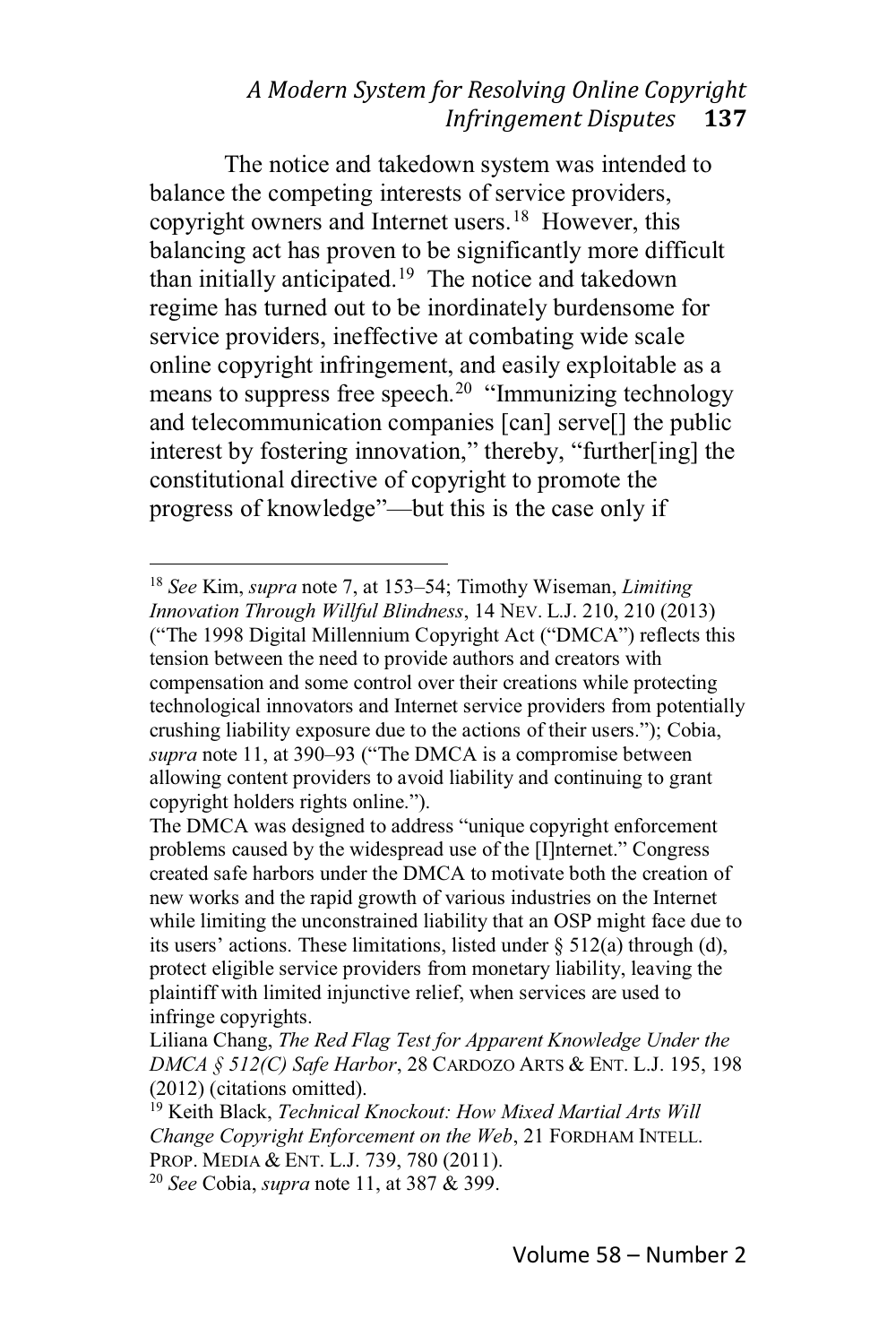copyright owners can effectively police online infringement in a manner consistent with fair use and free speech principles.21

Section one of this article analyzes the DMCA's notice and takedown provision and identifies the regime's most critical shortcomings. In section two, I suggest that Congress could comprehensively address the regime's defects by granting administrative rulemaking and adjudicative authority to the United States Copyright Office (prior to changes, "Copyright Office"; post-proposal, "New Copyright Office"). Part A discusses the economic feasibility of expanding the Copyright Office, part B explains why administrative rulemaking would allow for more responsive, consistent, and equitable governance, and part C outlines a possible adjudicatory framework.<sup>22</sup>

### I. DMCA's NOTICE AND TAKEDOWN SYSTEM

In theory, the DMCA's "safe harbors reflect a compromise between the demands of copyright holders and the concerns of the Internet industry..." $^{23}$  In practice,

<sup>21</sup> *See* Leary, *supra* note 17, at 1149..

<sup>&</sup>lt;sup>22</sup> See Joseph P. Liu, *Regulatory Copyright*, 83 N.C. L. REV. 87, 154– 59 (2004); *cf.* INDEP. FILM & TELEVISION ALL., LETTER TO CATHERINE ROWLAND (Oct. 19, 2012),

http://www.copyright.gov/docs/smallclaims/comments/noi\_10112012/I FTA.pdf [https://perma.cc/AVW8-QXAY]; Scott A. Tarbell, *infra* note 109 (proposing an online alternative dispute resolution forum for resolving copyright infringement disputes).

<sup>&</sup>lt;sup>23</sup> See Cobia, *supra* note 11, at 387; Kim, *supra* note 7, at 153–54; *see* also Wiseman, *supra* note 18, at 210 ("The 1998 Digital Millennium Copyright Act ("DMCA") reflects this tension between the need to provide authors and creators with compensation and some control over their creations while protecting technological innovators and Internet service providers from potentially crushing liability exposure due to the actions of their users."); Cobia, *supra* note 11, at 390 ("The DMCA is a compromise between allowing content providers to avoid liability and continuing to grant copyright holders rights online.").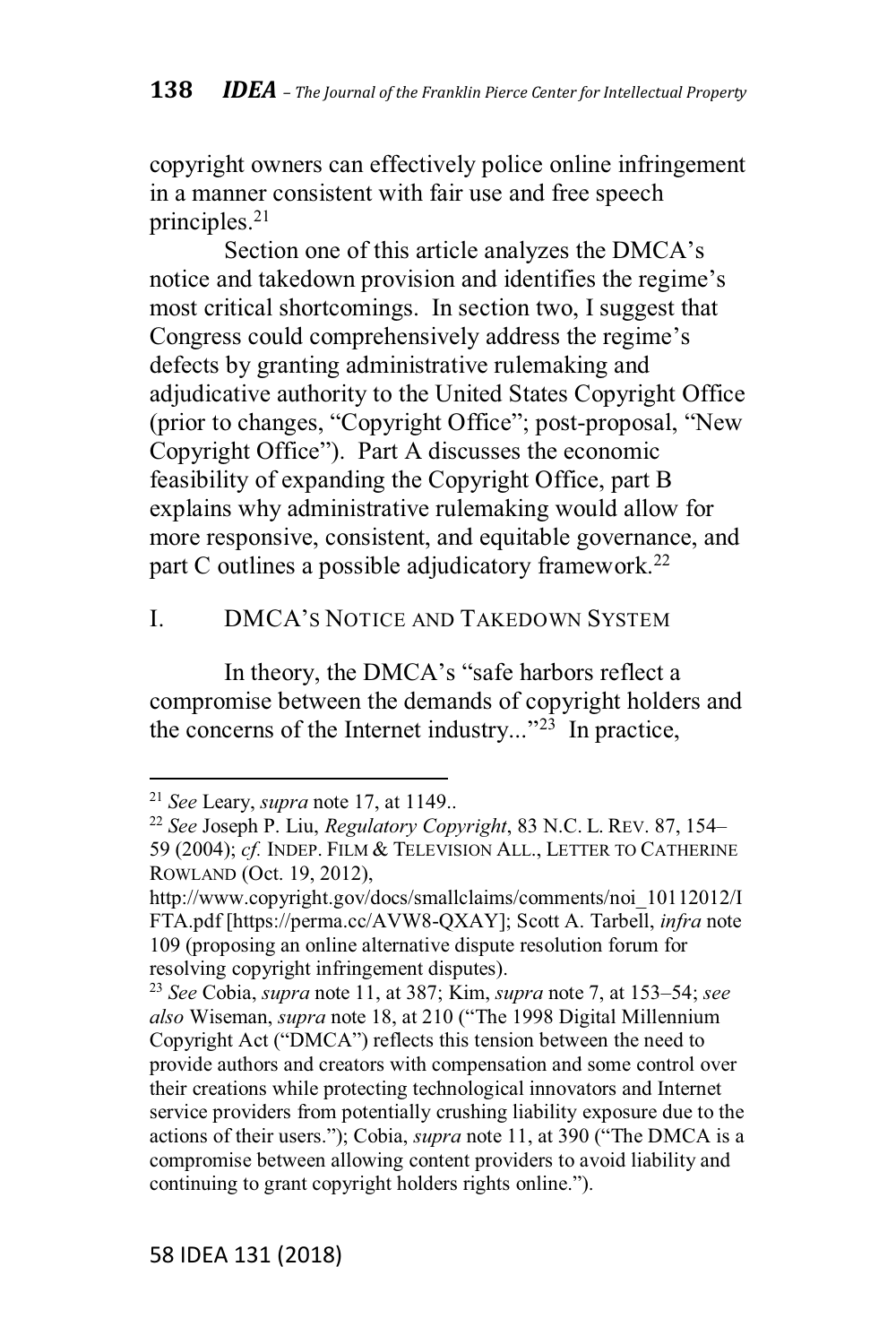however, the notice and takedown regime neither properly balances competing interests nor achieves Congress's underlying policy objectives.<sup>24</sup> In this section, I will first explain how notice and takedown operates, then explore its problems from the perspectives of each affected group( copyright owners, ISPs, and users. <sup>25</sup>

### *How Notice and Takedowns Operate*

In order to receive safe harbor under the  $DMCA<sup>26</sup>$ ISPs must establish a system for receiving and reviewing<br>takedown notices.<sup>27</sup> Copyright owners are responsible Copyright owners are responsible for monitoring the Internet for infringing content, and when detected, issuing takedown requests to the relevant ISP or its designated agent.28 In order to be effective, a takedown notice must be submitted in written form, "substantially"

<sup>24</sup> *See* Kim, *supra* note 7, at 153. *See generally* Steven Seidenberg, *Copyright in the Age of YouTube*, ABA J. (Feb. 02, 2009),

http://www.abajournal.com/magazine/article/copyright in the age of youtube/ [https://perma.cc/K568-L33P].

<sup>&</sup>lt;sup>25</sup> Generally, copyright owners, Service Providers and users each have reasons to be unhappy with the DMCA. *See* Boyden, *infra* note 46, at 1. Note, this article frequently substitutes the term "user" for the "subscriber," the term employed by the DMCA. See generally 17 U.S.C. § 512 (2010).

<sup>26</sup> More specifically, three out of four safe harbors. *See* 17 U.S.C. § 512; Alan J. Gocha, *United States: Internet Service Providers Must Register DMCA Agents In Copyright Office's New Online Registry,* MONDAQ (June 23, 2017),

http://www.mondaq.com/unitedstates/x/604774/Copyright/Internet+Ser vice+Providers+Must+Register+DMCA+Agents+In+Copyright+Office s+New+Online+Registry.

<sup>&</sup>lt;sup>27</sup> *Supra* note 15 and accompanying text. Additionally, the ISP must designate an agent to receive notifications, which is to be listed in a location accessible to the public, and provide "to the Copyright Office" substantially . . . the name, address, phone number and electronic mail address of the agent . . . [and] other contact information which the Register of Copyrights may deem appropriate."  $17 \text{ U.S.C.}$  §  $512(c)(2)$ .  $28$  17. U.S.C. § 512(c)(3).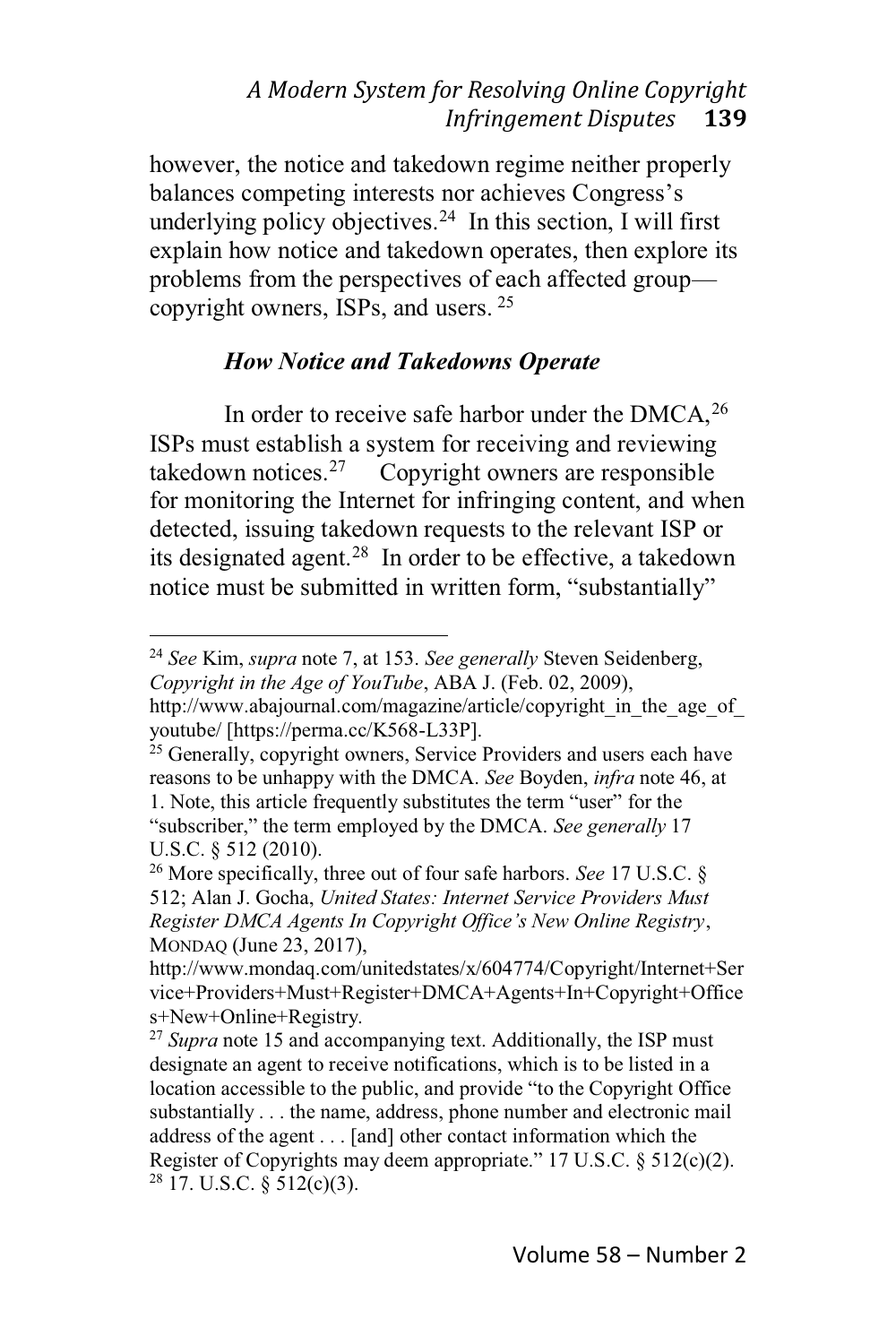including: a physical or electronic signature of the owner (or her authorized agent); identification of both the alleged infringing material and the work claimed to be infringed; information reasonably sufficient to contact the complaining party; a statement that the copyright owner has a good faith belief that "use of the material in the manner complained of is not authorized by the copyright owner, its agent, or the law;" and a statement, under penalty of perjury, that the information contained in the notification is accurate and that the issuer is authorized to act on behalf of the copyright owner.<sup>29</sup>

Although, legally speaking, ISPs may refuse to remove or disable content, service providers typically acquiesce to nearly all-takedown requests as a matter of policy.30 This phenomenon is likely a result of the  $DMCA's$  incentive structure.<sup>31</sup> On the one hand, ISPs are generally shielded from liability for their compliance with

<sup>30</sup> *Cf.* Wendy Seltzer, *Free Speech Unmoored in Copyright's Safe Harbor: Chilling Effects of the DMCA on the First Amendment*, 24 HARV. J.L. & TECH. 171, 172-173 (2010); Lydia Pallas Loren, *Deterring Abuse of the Copyright Takedown Regime by Taking Misrepresentation Claims Seriously*, 46 WAKE FOREST L. REV. 745, 749 (2011); BLAYNE HAGGART, COPYFIGHT: THE GLOBAL POLITICS OF DIGITAL REFORM 138 (2014) (quoting a partner, whose firm represents content and software owners, saying that nearly 100% of the firm's takedown requests are complied with); *cf. also* Andrew Pramschufer, *Reinstating Legal Ethics in the Over-Assertion of Copyright Rights*, 28 GEO. J. LEGAL ETHICS 857, 869-874 (2015) (outlining possible mechanisms for addressing over use of takedown notices) <sup>31</sup> See Loren, *supra* note 30, at 749. *But see Joshua Urist, Who's Feeling Lucky? Skewed Incentives, Lack of Transparency, and Manipulation of Google Search Results Under the DMCA*,1BROOK. J. CORP. FIN. & COM. L. 209, 220–223 (2006) (discussing ways in which Google could reject more takedown requests without losing DMCA safe harbor).

<sup>&</sup>lt;sup>29</sup> *Id.* The DMCA also permits copyright owners, or their agents, to request that any United States district court issue a subpoena to a Service Provider for identification of an alleged infringer. 17 U.S.C. § 512(h).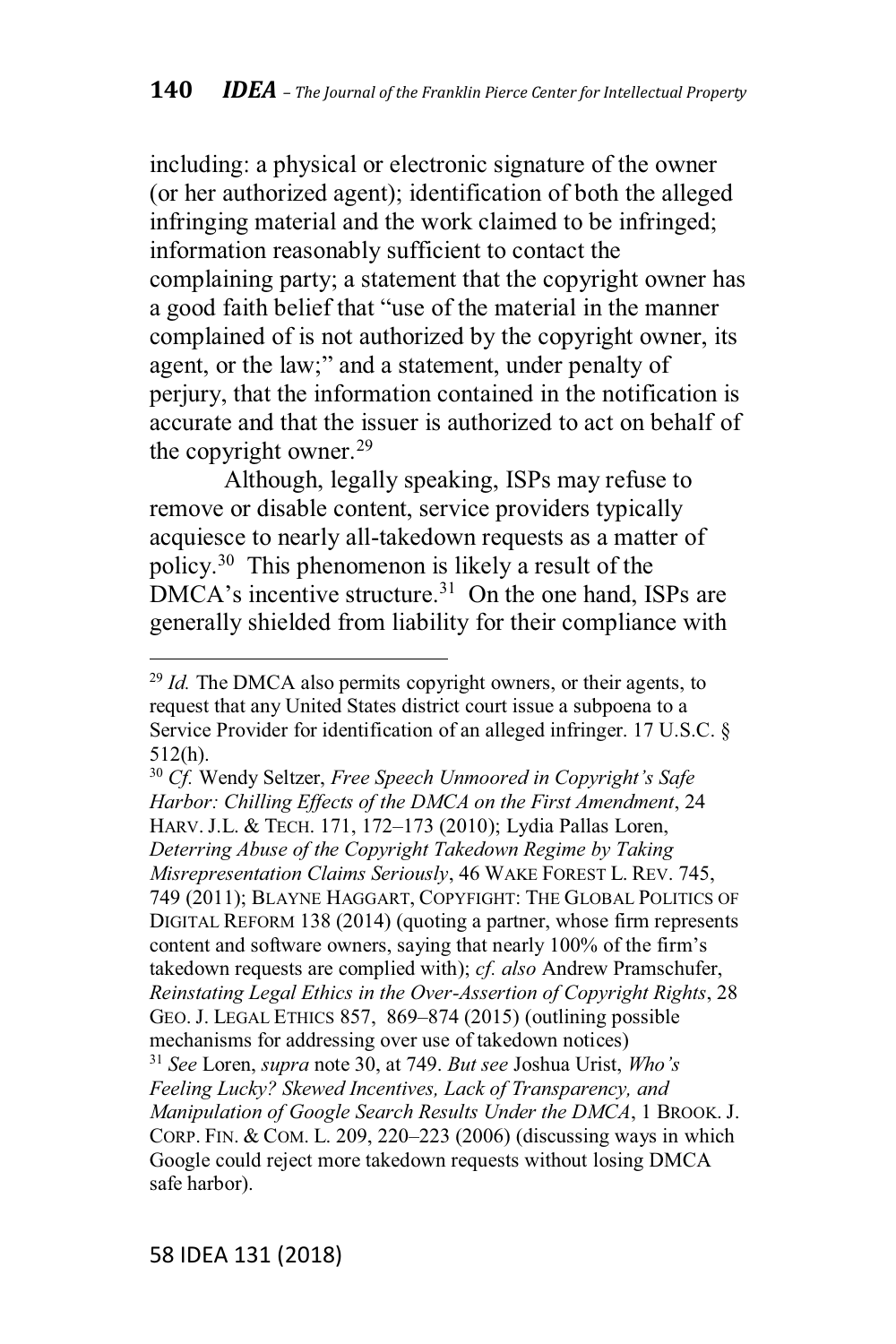takedown notices. $32$  On the other hand, failure to expeditiously remove or disable content results in safe harbor ineligibility (for the particular claim), exposing the ISP to secondary liability.<sup>33</sup> Likewise, it is more cost effective to implement an automatic takedown system than it is to analyze claims on a case-by-case basis.34

In cases where an ISP refuses to remove or disable content, copyright owners have the option to sue the user and/or the ISP, to issue another takedown request, or to do nothing.35 Alternatively, when content is removed or disabled, the ISP is required to "take reasonable steps to promptly notify the user of the takedown."<sup>36</sup> Users can then seek a declaratory judgment in court, issue a counter notification to the ISP's designated agent, or passively comply.<sup>37</sup>

For a counter notice to be effective, it must include: a "physical or electronic signature of the subscriber," a "statement under penalty of perjury that the subscriber has a good faith belief that the material was removed or disabled as a result of mistake or misidentification," and the "subscriber's name, address, and telephone number."<sup>38</sup> It

<sup>36</sup> 17 U.S.C. § 512(g)(2)(A).

[A] statement that the subscriber consents to the jurisdiction of Federal District Court for the judicial district in which the address is located, or if the subscriber's address is outside of the United States, for any judicial district in which the service provider may be found, and that the subscriber will accept service of process from the person who provided notification under subsection  $(c)(1)(C)$  or an agent of such person.

17 U.S.C. §512(g)(3)(D).

<sup>32</sup> *See* 17 U.S.C. § 512(g) (this provision applies only if procedurally proper).

<sup>33</sup> *See* 17 U.S.C. §512(c)(1)(A) & (C); Seltzer, *supra* note 30, at 208. .

<sup>34</sup> *See* Seltzer, *supra* note 30, at 183.

<sup>35</sup> *Cf.* Seltzer, *supra* note 30, at 173.

 $37$  17 U.S.C. § 512(g)(3).

 $38\,17\,$  U.S.C.  $\S\$   $512(g)(3)(A)$ , (C), (D). Additionally, a counter notification must include,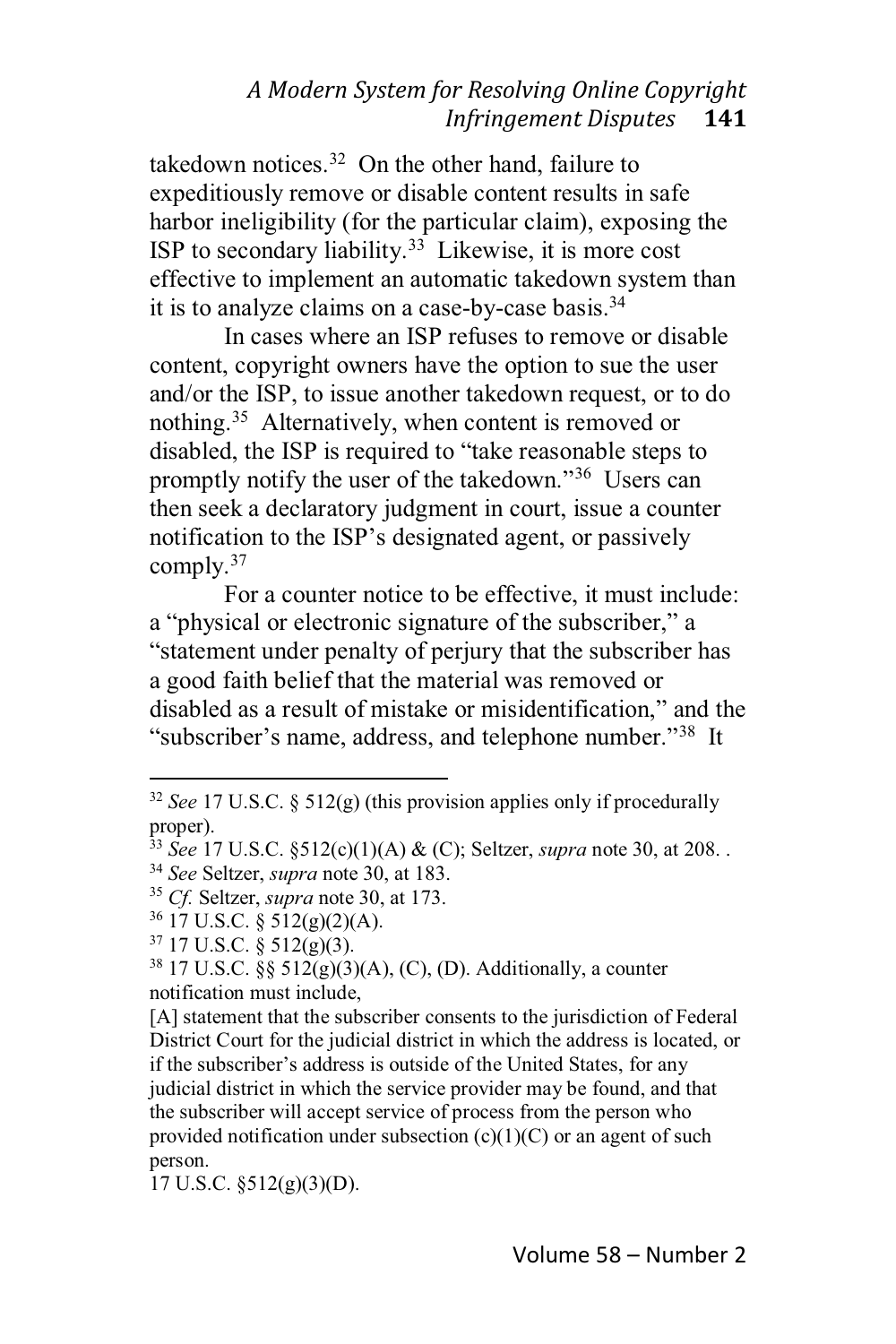must also identify "the material that has been removed or to which access has been disabled and the location at which the material appeared before it was removed..."<sup>39</sup> Upon receiving the notice, ISPs are obligated to expeditiously inform the complainant and provide them with a copy of the counter notice.<sup>40</sup>

Even after a counter notice is filed, the content must nevertheless remain down or disabled for at least ten business days (hereinafter the "freeze period").<sup>41</sup> Thus, in effect, the DMCA grants copyright owners the ability to extra-judicially issue a "temporary restraining order, based solely on the copyright holder's allegation of copyright infringement." $42$  A copyright owner can extend the freeze period by notifying the ISP of her intention to enjoin the alleged infringing activity (hereinafter "injunctive notice") vis-à-vis court order.43 If the ISP has not received an injunctive notice after ten business days, it *may* replace or re-enable access to the user's content.<sup>44</sup> But, the ISP absent an injunctive notice—*must* unfreeze the content prior to fourteen business days.45

# *Why Notice and Takedown is Ineffective*

Notice and takedown "is a system that makes no one happy. Copyright owners are unhappy with the amount of expense and effort the system requires for such paltry results"; service providers are "unhappy with the burden of

<sup>39</sup> 17 U.S.C. § 512(g)(3)(C).

<sup>40</sup> 17 U.S.C. § 512(g)(2)(B).

<sup>41</sup> 17 U.S.C. §§ 512(g)(2)(B), (C).

<sup>&</sup>lt;sup>42</sup> Jennifer M. Urban & Laura Quilter, *Efficient Process or "Chilling*" *Bffect"? Takedown Notices under Section 512 of the Digital Millennium Copyright Act*, 22 SANTA CLARA COMPUTER & HIGH TECH. L.J. 621. 639 (2006).

<sup>43</sup> *See* 17 U.S.C. § 512(g)(2)(C).

<sup>44</sup> *Id.* (emphasis added).

<sup>45</sup> *Id.* (emphasis added).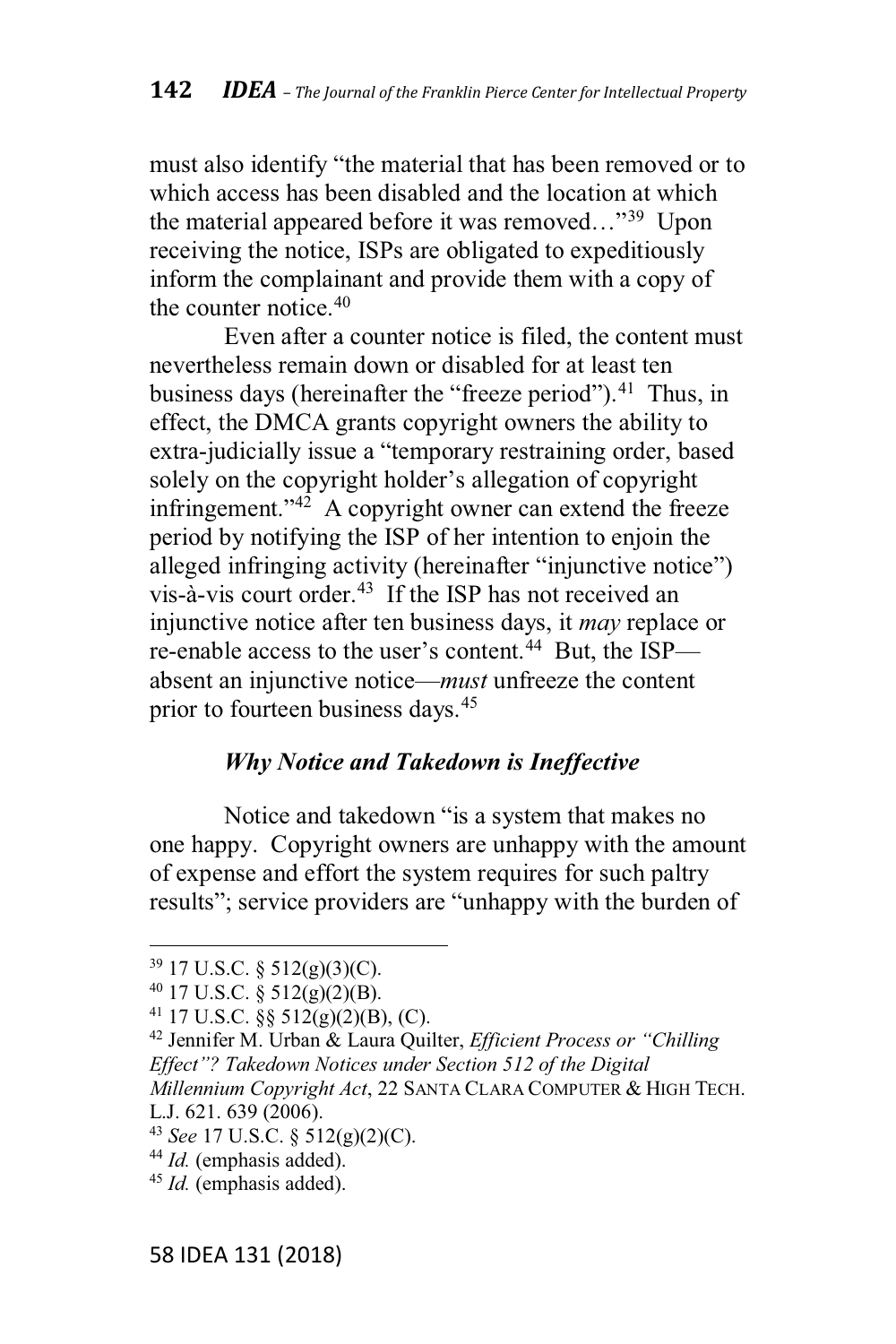having to process and respond to all of those notices," and "[u]sers are unhappy with inconsistent enforcement... mistakes," and abuse.<sup>46</sup>

# **1. Copyright Owners**

Copyright owners send over 6.5 million takedown notices every month, and although most are successful, the infringing content frequently reappears as a new upload within a matter of hours.<sup>47</sup> Google alone has received over 100 million takedown requests, many of which were related to illegal sources of music. $48$  To date, the Recording Industry Association for America has sent over 128 million takedown notices to various websites.<sup>49</sup> For the vast majority of copyright holders, it is cost prohibitive to both systematically monitor the entire Internet and continuously

<sup>46</sup> Bruce Boyden, *The Failure of the DMCA Notice and Takedown System: A Twentieth Century Solution to a Twenty-First Century Problem*, Center for the Protection of Intellectual Property 1 (Dec. 2013), http://cpip.gmu.edu/wp-content/uploads/2013/08/Bruce-Boyden-The-Failure-of-the-DMCA-Notice-and-Takedown-System1.pdf [https://perma.cc/9MVK-WE2F].

<sup>47</sup> *See id*.

<sup>48</sup> Paul Resnikoff, *Google Receives Its 100 Millionth Piracy Notice*, *Nothing Changes..., DIGITAL MUSIC NEWS (Jan. 14, 2014),* https://www.digitalmusicnews.com/2014/01/14/googlereceives/ [https://perma.cc/R9TC-QVE7].

<sup>49</sup> American Federation of Musicians et al., Comment Letter on Music Community Submission Re: Development of the Joint Strategic Plan on Intellectual Property Enforcement, in Response to Request of the U.S. Intellectual Property Enforcement Coordinator for Public Comments, 80 Fed. Reg. 52800 (September 1, 2015) 2 (Oct. 16, 2015), http://www.riaa.com/wp-content/uploads/2016/01/Music-Community-Submission-for-IPEC-2015-7177168.pdf [https://perma.cc/J8XH-K2H6] [hereinafter "Music Community Submission"] (citing Motion Picture Association of America et al., Joint Submission of MPAA, NMPA, and RIAA to Office of the Intellectual Property Enforcement Coordinator 7-13 (Aug. 10, 2012),

http://www.regulations.gov/#!documentDetail;D=OMB-2012-0004- 0248 [hereinafter "2012 IPEC Submission"]).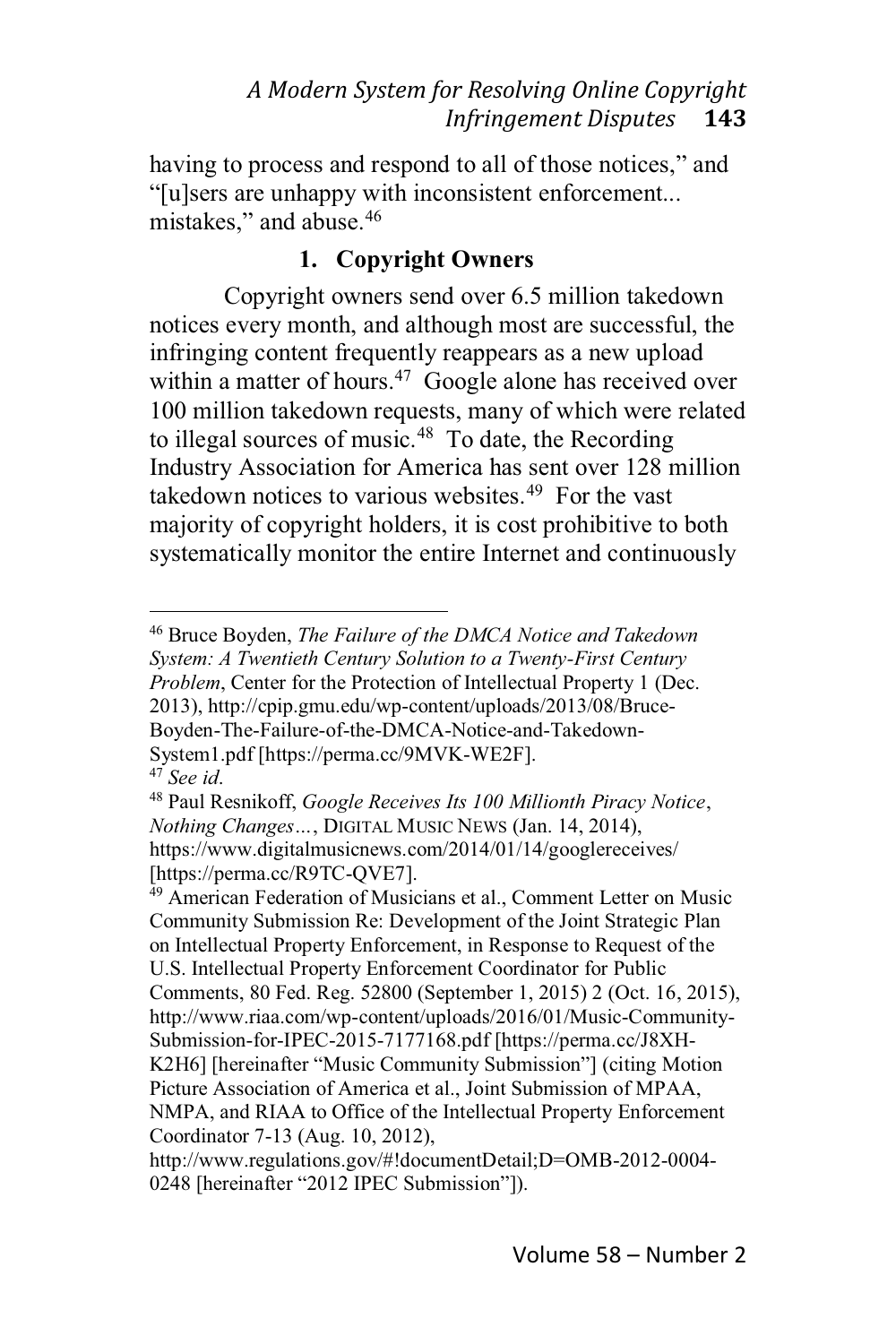issue takedown notices.<sup>50</sup> Even large companies have to make strategic decisions about which of their copyrights are valuable enough to justify allocating the resources needed for effective enforcement.<sup>51</sup>

# *A Bad Deal: The Technical Protection Measures and Specific Knowledge Provisions*

Absent the DMCA, copyright owners would need to expend substantially less time and money to combat online infringement.<sup>52</sup> Indeed, without safe harbors, copyright owners could simply sue ISPs under the theory of contributory liability.53 This would both incentivize ISPs to self-police and reduce the overall enforcement and litigation costs.<sup>54</sup> It is clear from the legislative history that Congress understood ISPs would not be required to affirmatively monitor infringement.<sup>55</sup> However, it appears

<sup>52</sup> See Music Community Submission, *supra* note 49, at 14–15. 53 Music Community Submission, *supra* note 49, at 14–15. See *generally* Belvins, *supra* note 17, at 1827–29 & 1845–48 (discussing the varying legal actions and theories of liability pursued against Internet platforms) (discussing vicarious liability under the DMCA). *Cf.* Craig W. Walker, *Application of the DMCA Safe Harbor Provisions to Search Engines*, 9 VA J.L. & TECH. 2, 31 (2004) ("The safe harbors protect service providers only from contributory liability, not direct or vicarious liability.").

<sup>&</sup>lt;sup>50</sup> Music Community Submission, *supra* note 49, at 2-3.

<sup>&</sup>lt;sup>51</sup> *Id.* Notice and takedown has been very costly, both in terms of human and financial capital, to service providers as well. *See generally* Patrick H.J. Hughes, *Fair-use Review Must Precede Takedown Notice, Panel says in YouTube Dispute (C.A.9)*, WESTLAW Intellectual Property Daily Briefing, 2015 WL 5435365 (2015).

<sup>54</sup> *See* Walker, *supra* note 53, at 14-15.

<sup>55</sup> *See* THE DIGITAL MILLENIUM COPYRIGHT ACT OF 1998, S. REP. NO. 105-190, at 44 (1998) ("Subsection  $(c)(1)(A)(ii)$  can best be described as a "red flag" test. As stated in subsection (l), a service provider need not monitor its service or affirmatively seek facts indicating infringing activity (except to the extent consistent with a standard technical measure complying with subsection (h)), in order to claim this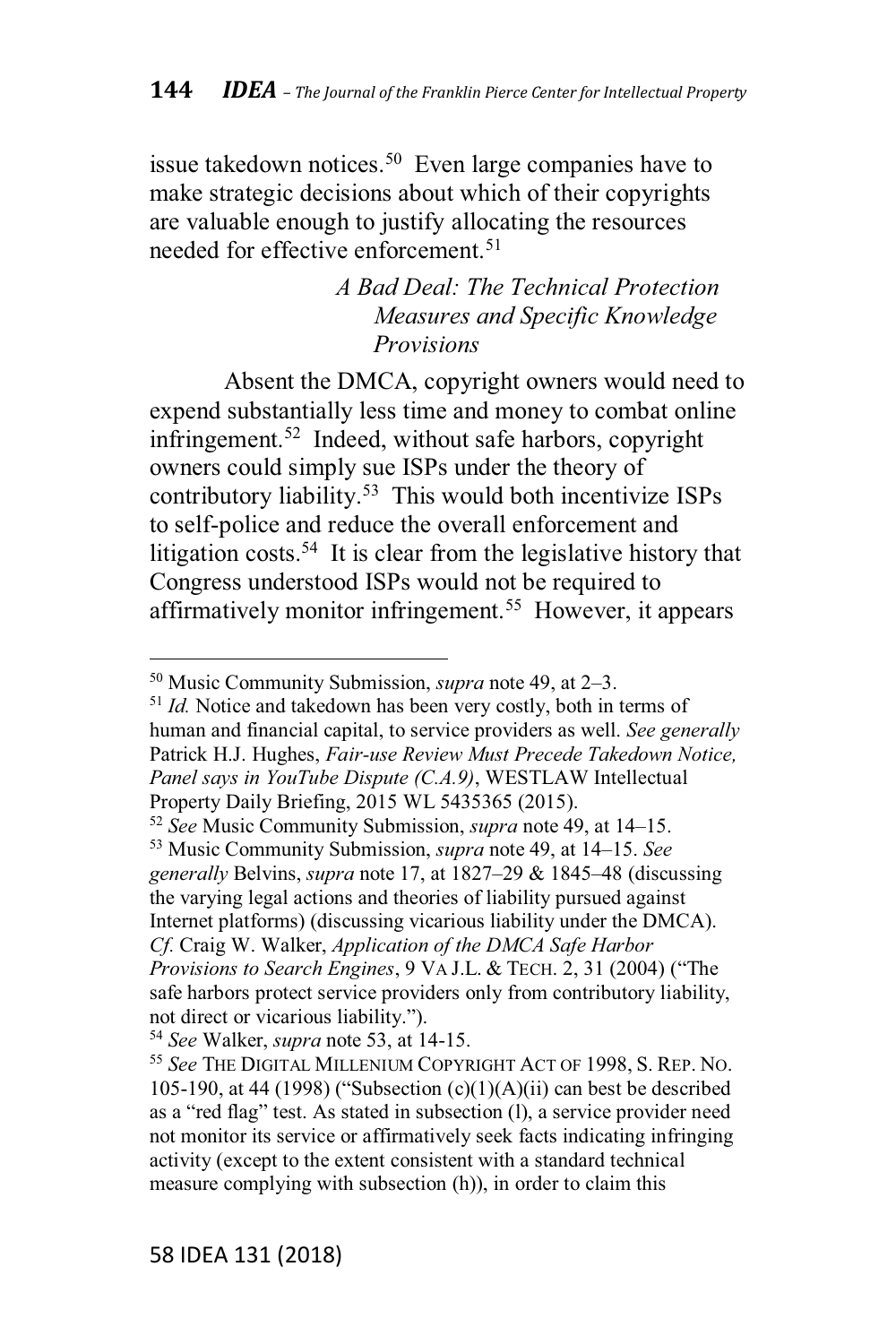that Congress thought it could counterbalance this pitfall by imposing two additional alternative conditions, "standard technical measures" and "specific knowledge."<sup>56</sup>

#### *Standard Technical Measures*

The first is the implementation of standard technical measures [hereinafter "TPMs"] (a condition for all section 512 safe harbors).<sup>57</sup> The Act defines TPMs as "technical" measures that are used by copyright owners to identify or protect copyrighted works..." which: (1) "have been developed pursuant to a broad consensus of copyright owners and service providers in an open, fair, voluntary, multi-industry standards process";  $(2)$  "are available to any person on reasonable and nondiscriminatory terms"; and  $(3)$  "do not impose substantial costs on service providers or substantial burdens on their systems or networks."<sup>58</sup> The first element reflects Congress' belief that "an open, voluntary, multi-industry process" was best suited to address copyright infringement.<sup>59</sup> Elements two and three,

limitation on liability (or, indeed any other limitation provided by the legislation).")

<sup>56</sup> *See* Marc Aaron Melzer, *Copyright Enforcement in the Cloud*, 21 FORDHAM INTELL. PROP. MEDIA & ENT. L.J. 403, 439-40 (2011); See *also* 17 U.S.C. § 512(i); *see, e.g.*, § 512(c)(1)(A) (a specific knowledge provision). *See generally* Gallo, *infra* note 144.

<sup>57</sup> *See* § 512(i); Gallo, *infra* note 144, at 283.

 $58$  17 U.S.C. § 512(i)(2).

<sup>&</sup>lt;sup>59</sup> See DIGITAL MILLENIUM COPYRIGHT ACT OF 1998, H.R. REP. 105-551(II) at  $48-49$  (1998).

Section 107 establishes a mechanism for monitoring, evaluating, and informing the Congress of the impact of this legislation, especially on the key issue of the role of technological protection measures.

<sup>(</sup>a) Statement of congressional policy and objective

Section 107(a) expresses the sense of Congress that technological protection measures, developed by the private sector through voluntary, industry-led processes, will play a crucial role in the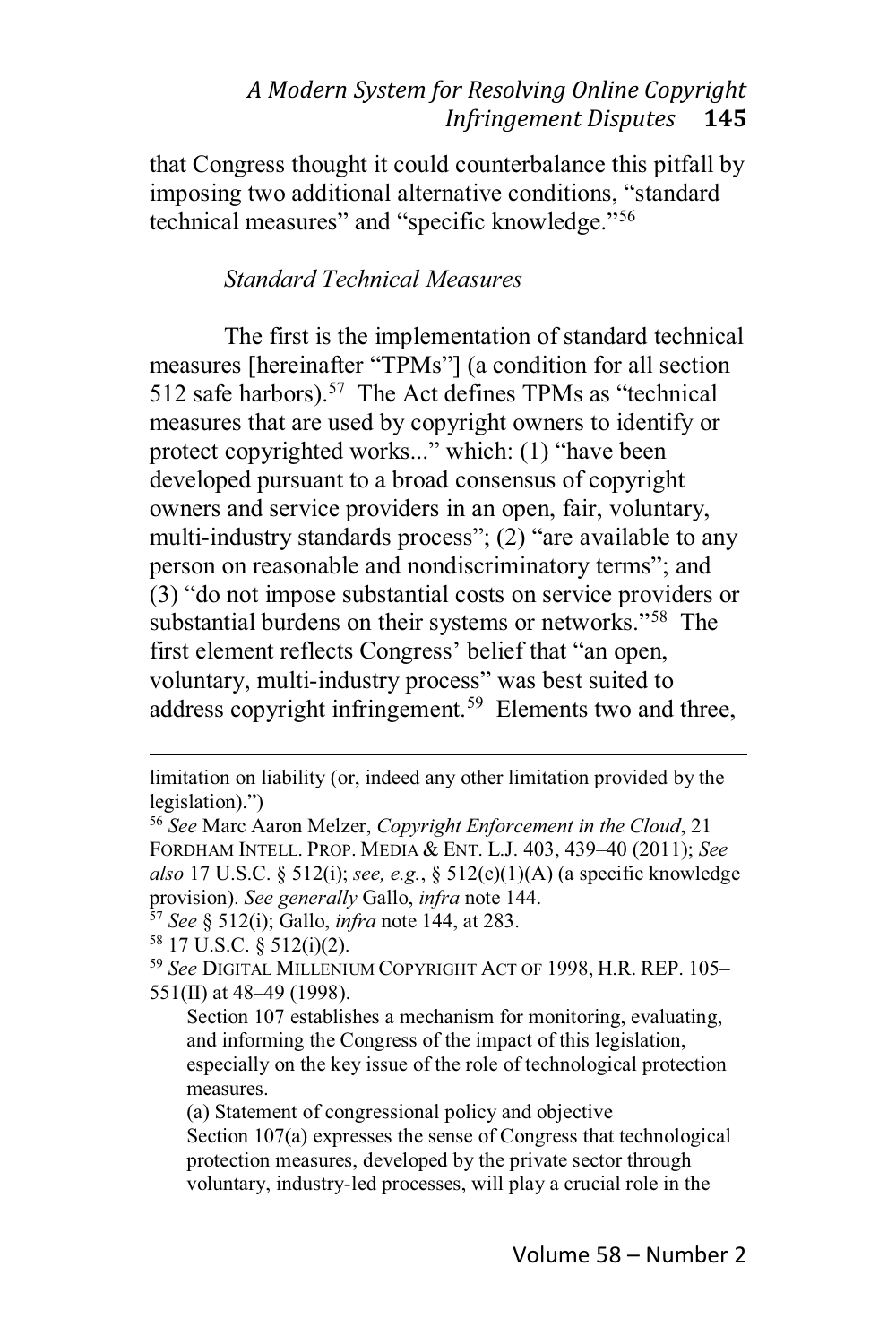conversely, reflect equity concerns (fairness amongst ISPs).60 Problematically, these elements in conjunction have proven to be exceedingly high bars—thus, excluding most technologies.<sup>61</sup> Moreover, "these guidelines are too imprecise and elusive to actually guide service providers and right holders toward a consensus; the term 'standard technical measures' remains undefined... more than a decade after passage." $62$ 

#### *Specific Knowledge*

The second is the specific knowledge condition.<sup>63</sup> In order to be eligible for either the  $512(c)$  or  $512(d)$  safe harbors, an ISP must act "expeditiously to remove, or disable access to [infringing] material" upon obtaining actual or apparent knowledge that the material or activity is

healthy development of the Internet and other new paths for dissemination of copyrighted materials. Such measures can facilitate lawful uses of such materials, while safeguarding the private property interests that are recognized by the copyright law. Section 107(a) thus identifies an open, voluntary, multi-industry process for expeditious implementation of these technological protection measures.

(b) Technological protection measures

Section 107(b) mandates at least three technological protection measures for implementation pursuant to Section 107(a) that are especially important in achieving the full potential of the Internet and other digital media: (1) those that enable nonprofit libraries to continue in their critical role of lending copyrighted materials to individual patrons; (2) those that effectively protect against infringement of copyrighted materials; and (3) those that facilitate a diversity of legitimate uses, by individual members of the public, of copyrighted works in digital formats.

*Id.*

<sup>60</sup> *Cf.* DIGITAL MILLENIUM COPYRIGHT ACT OF 1998, *supra* note 59.

<sup>&</sup>lt;sup>61</sup> See Gallo, *infra* note 144, at 285–86.

<sup>62</sup> *See* Gallo, *infra* note 144, at 283.

 $63$  17 U.S.C.  $$512(c)(1)(A), (d)(1)$ .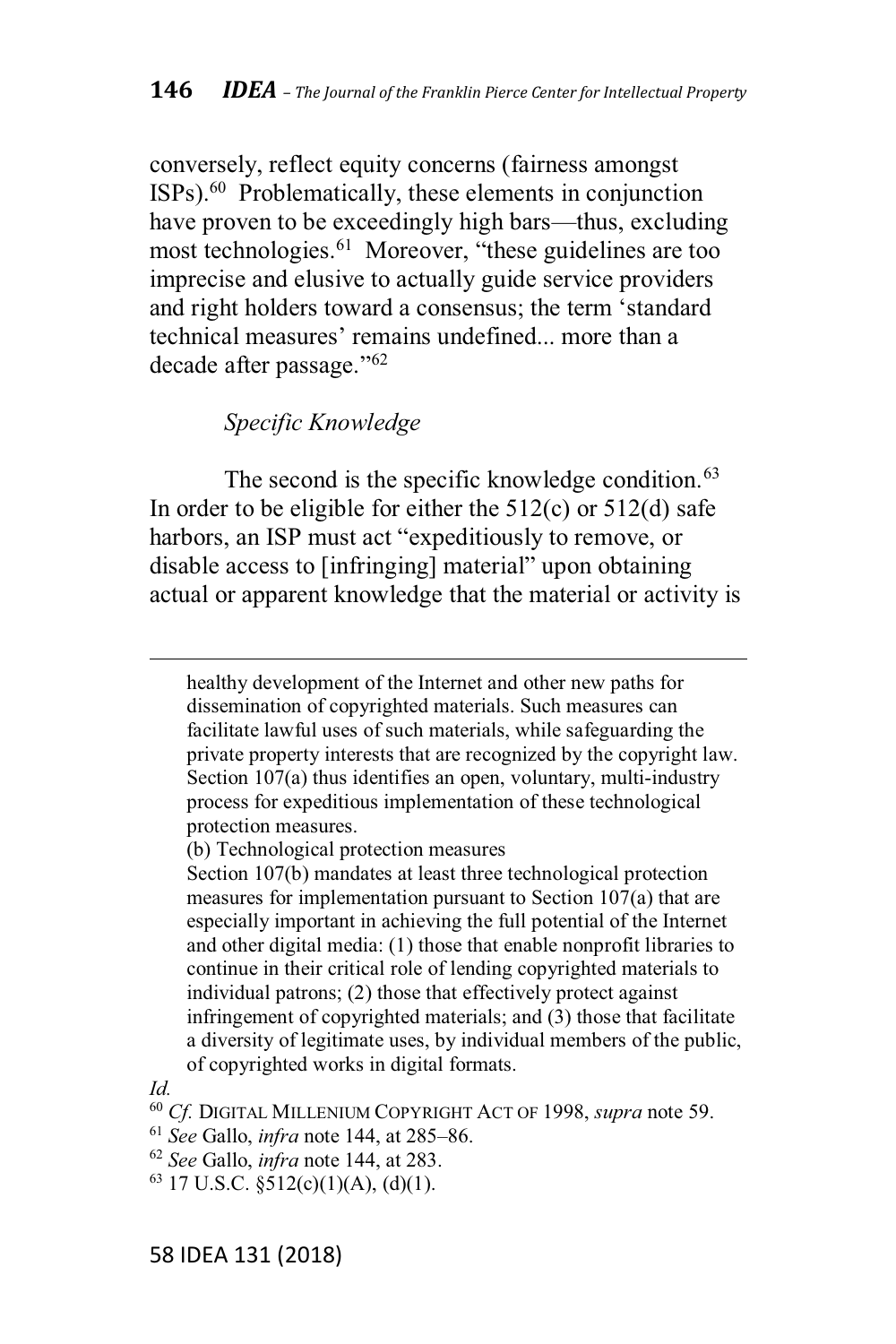infringing.64 The difference between actual and apparent knowledge (or so-called "red flag knowledge") "is not between specific and generalized knowledge, but instead between a subjective and an objective standard."<sup>65</sup>

In other words, the actual knowledge provision turns on whether the provider actually or "subjectively" knew of specific infringement, while the red flag provision turns on whether the provider was subjectively aware of facts that would have made the specific infringement "objectively" obvious to a reasonable person. The red flag provision, because it incorporates an objective standard, is not swallowed up by the actual knowledge provision under our construction of the  $\S$  512(c) safe harbor. Both provisions do independent work, and both apply only to specific instances of infringement.<sup>66</sup>

<sup>66</sup> Viacom, *supra* note 65; *see also* Belvins, *supra* note 17, at 1837; MUSIC COMMUNITY SUBMISSION, *supra* note 49, at 14-15.

These two levels of knowledge are distinct under the statute. Actual knowledge is a purely subjective standard, while apparent knowledge-also called "red flag" knowledge-incorporates subjective and objective standards. Red flag knowledge is created by awareness of "facts or circumstances from which infringing activity is apparent." As the Second Circuit has explained, the service provider must be "subjectively aware of facts that would have made the specific infringement 'objectively' obvious to a reasonable person."

Belvins, *supra* note 17, at 1837–38.

The legislative record labels  $\S$  512 (c)(1)(A)(ii) as a "red flag test" consisting of two prongs. The first prong, which has a subjective component, determines whether the OSP is aware of the circumstances of infringement. The second prong, which has an objective component, determines whether the infringement is apparent from the circumstances, that is, "whether infringing activity would have been apparent to a reasonable person operating

<sup>&</sup>lt;sup>64</sup> See *id.*; see also Belvins, *supra* note 17, at 1837 ("Section 512's safe harbor is unavailable if service providers have 'actual' or 'apparent' knowledge of infringing activity and fail to remove it.").

<sup>65</sup> Viacom International Inc. v. YouTube Inc., 676 F.3d 19, 31 (2d Cir. 2012); *see* 17 U.S.C. § 512(c)(1)(A).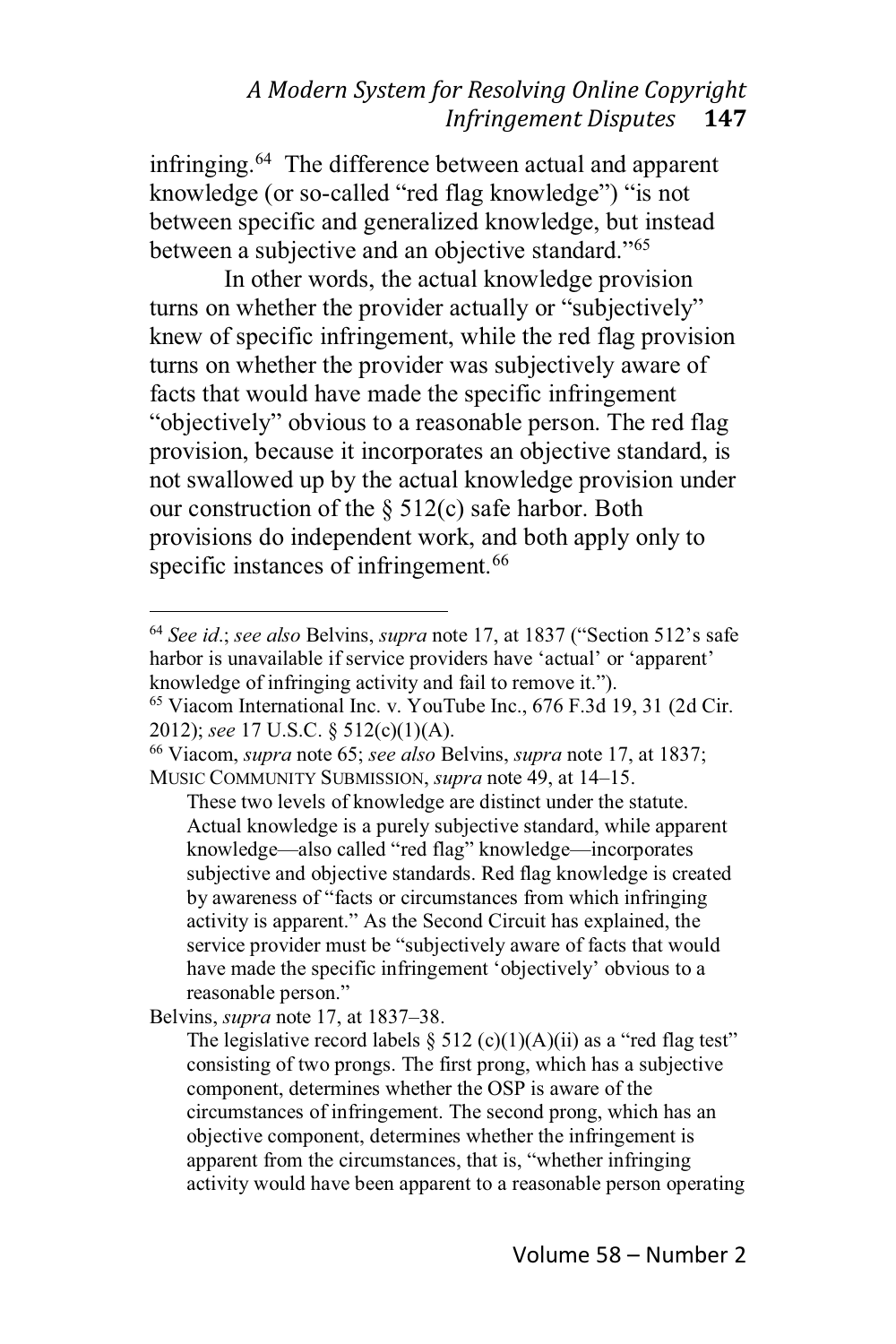Importantly, while neither the actual or red flag knowledge provisions create an affirmative monitoring duty, both penalize inaction once specific acts of infringement are discovered.<sup>67</sup> Problematically, this condition simply incentivizes willful ignorance. On the one hand, ISPs receive no legal benefits under the DMCA if they voluntary monitoring for infringement. On the other, voluntary monitoring places ISPs in a lose-lose situation, where they must either: (a) unilaterally remove or disable its users' content, potentially angering customers and harming profit generation or (b) risk a proliferation of copyright suits.68 While it is unlikely that Congress intended to actively discourage voluntary monitoring,  $69$  the incentive structure created by the DMCA unfortunately has this result.70 Consequently, the DMCA leaves copyright

under the same or similar circumstances." The subjective prong addresses the OSP's awareness of the alleged red flag, while the objective prong completes the test by addressing whether the alleged red flag is sufficiently apparent to a reasonable person in a similar position as the OSP. The OSP has apparent knowledge of its user's infringement under the red flag test if both prongs are met, that is, if (1) the OSP is aware of the circumstances related to the infringement, and (2) the infringement is apparent from the circumstances.

Chang, *supra* note 18, at 201-202.

<sup>67</sup> *See* §§ 512(c)(1)(A), (d)(1).

<sup>68</sup> *See* Greg P. Teran, *ISP Liability for Copyright Infringement*, BERKMAN CENTER FOR INTERNET & SOCIETY (Feb. 11, 1999), http://cyber.law.harvard.edu/property99/liability/main.html [http://perma.cc/B4MF-8CPJ].

<sup>69</sup> DIGITAL MILLENIUM COPYRIGHT ACT OF 1998, H.R. CONF. REP. 105–796 at 73 (1998) ("This legislation is not intended to discourage the service provider from monitoring its service for infringing material. Courts should not conclude that the service provider loses eligibility for limitations on liability under section 512 solely because it engaged in a monitoring program.")

<sup>70</sup> See Music Community Submission, *supra* note 49, at 14–15.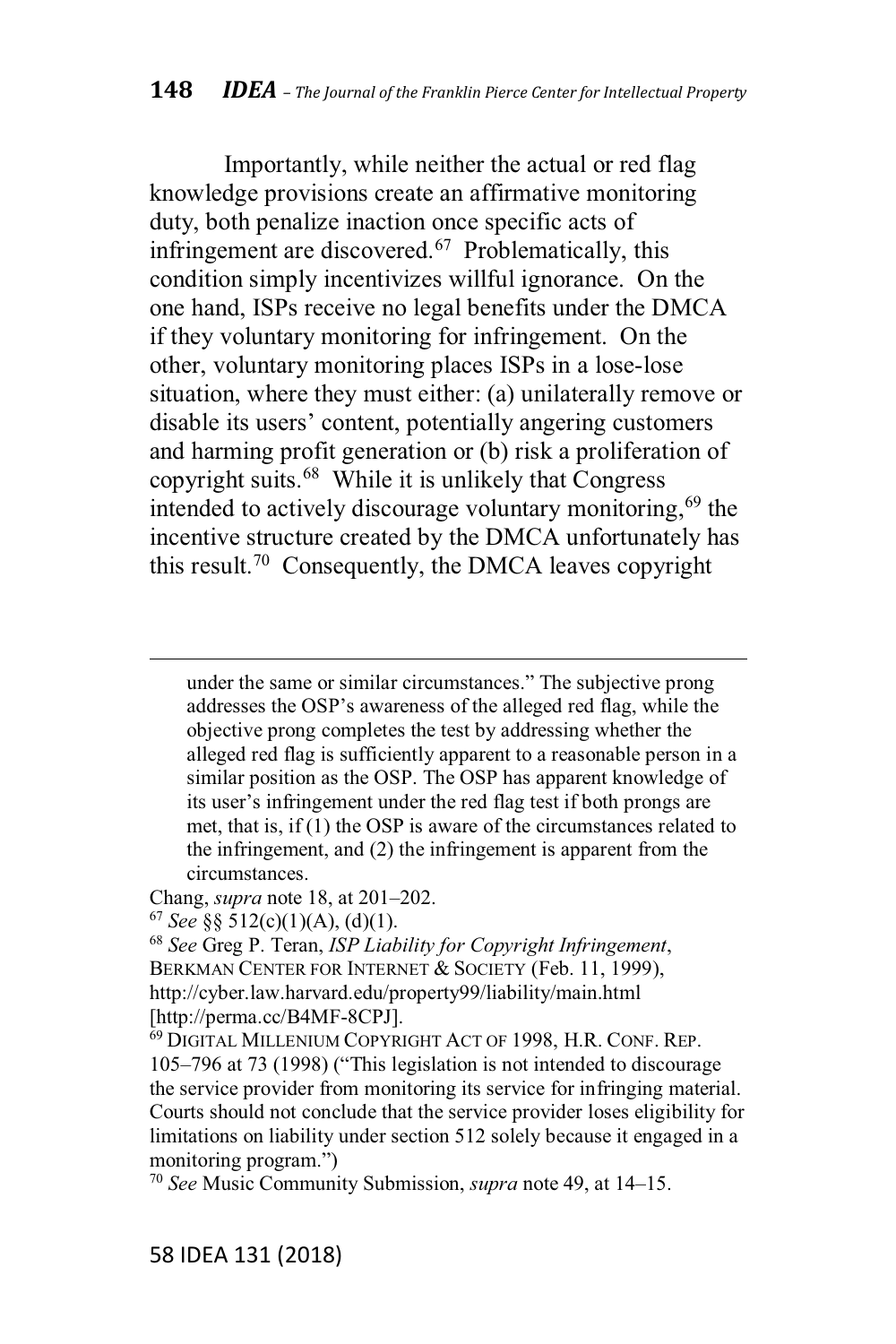owners with the daunting task of continuously monitoring the Internet with little to no assistance.<sup>71</sup>

# *Why the DMCA fails to Deter Infringement*

Despite this incredible burden placed on copyright owners, the DMCA nevertheless fails to effectively prevent or deter infringement. First, unless an ISP voluntarily employs sophisticated filtering technology, users can simply re-upload content.<sup>72</sup> And given the specific knowledge condition, ISPs are actively discouraged from implementing such detection measures.<sup>73</sup> Without this assistance, copyright owners are forced to engage in a never-ending game of whack-a-mole.74

<sup>&</sup>lt;sup>71</sup> See 2012 IPEC SUBMISSION, *supra* note 49, at 16-18; see also Grant Gross, *Copyright Owners Call for Overhaul of DMCA Takedown Notices: Infringers Shouldn't Be Able to Repost Files Again and Again to the Same Website, Musicians Tell Lawmakers*, COMPUTERWORLD (Mar. 13, 2014), http://www.computerworld.com/article/2488627/ecommerce/copyright-owners-call-for-overhaul-of-dmca-takedownnotices.html [https://perma.cc/24BV-3SW].

<sup>72</sup> Boyden, *supra* note 46, at 1. *See generally* Michael P. Murtagh, *The FCC, The DMCA, and Why Takedown Notices are not Enough*, 61 HASTINGS L.J. 233 (2009).

<sup>73</sup> *See supra* notes 68–71.

<sup>74</sup> Music Community Submission, *supra* note 49, at 5. *See* Melzer, *supra* note 56, at 439-40.

Content owners have described that effort as "ultimately Sisyphean: because [these sites are] dynamic and change[] day-today or hour-to-hour as users upload more material, the task of identifying and sending notifications requesting the removal of copyrighted works would create an unending [version the children's] game of 'Whack-A-Mole.'" While judges, as individuals, may be sympathetic to this argument, current precedent and understanding of the DMCA suggests that this is the balance Congress knowingly struck.

Melzer, *supra* note 56, at 439-40.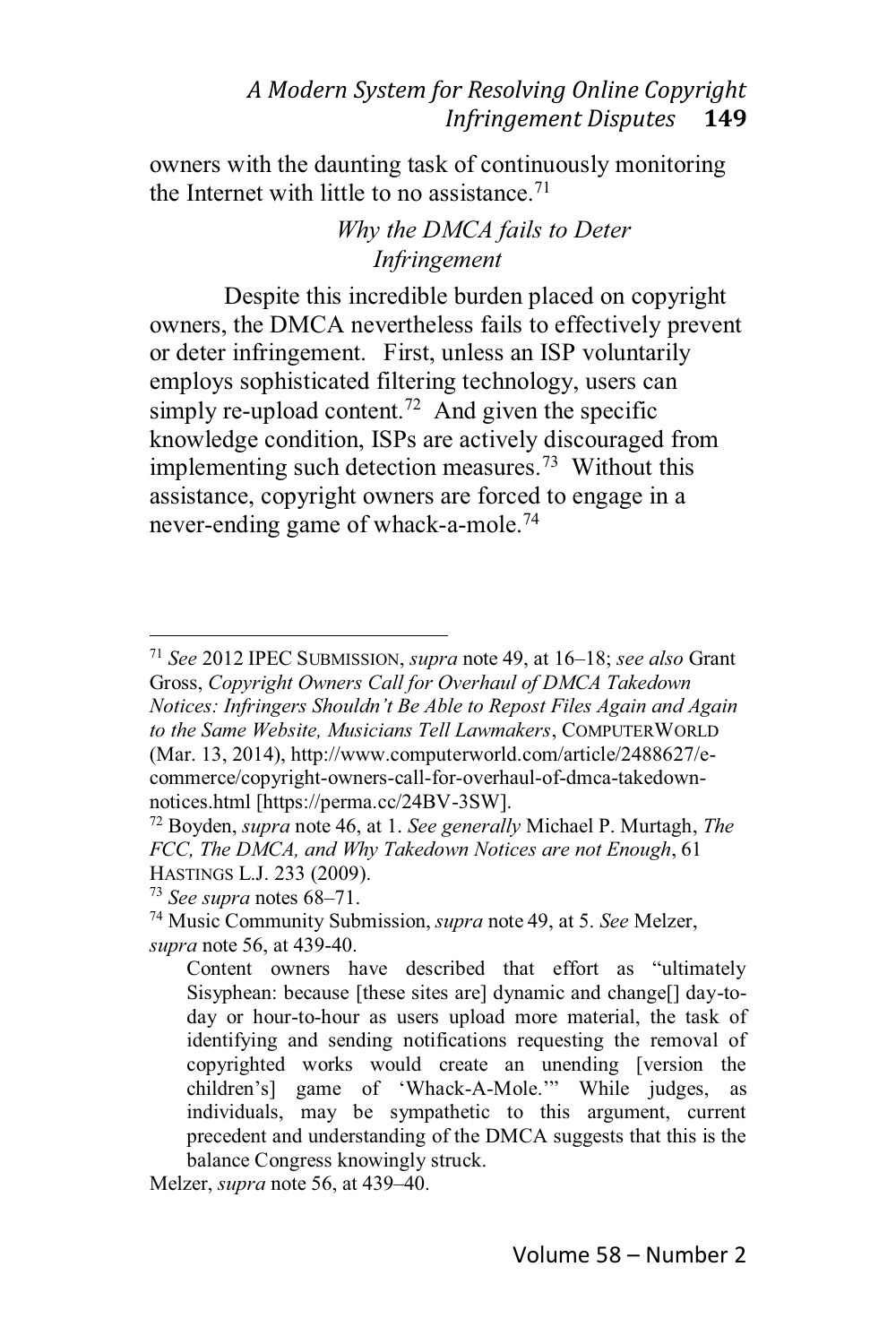Second, the DMCA does not provide a reliable method for addressing repeat infringement. <sup>75</sup> Although the DMCA makes the adoption and implementation of a repeat infringer policy a condition of safe harbor,  $76$  the act provides no clear guidance as to what actually constitutes repeat infringement.<sup>77</sup> A significant challenge to developing a workable definition arises from the lack of consistency in how service providers determine which content is infringing.<sup>78</sup> "[T]akedown notices are not a reliable means of distinguishing between lawful and infringing content because DMCA takedown notices are commonly faulty."<sup>79</sup> They are merely "[a] statement that the complaining party has a good faith belief that use of the material in the manner complained of is not authorized by the copyright owner, its agent, or the  $\text{law.}^{\prime\prime\,80}$  As such, it is exceedingly difficult to design a fair metric for identifying repeat infringement because the individual findings lack procedural and substantive legitimacy.81 And finally, the system fails to deter infringement because meaningful penalties are rarely and inconsistently imposed.

<sup>75</sup> *See* Murtagh, *supra* note 72, at 259.

 $76$  17 U.S.C. § 512 (i)(1)(A) (including a procedure for informing subscribers and account holders of a policy for terminating accounts in appropriate circumstances if they engage repeat infringement).

<sup>77</sup> *See* Murtagh, *supra* note 72, at 259. The Courts have not been able to bring much clarity either.

<sup>78</sup> *Id.* at 260.

<sup>79</sup> *Id.* at 254.

 $80$  17 U.S.C. § 512(c)(3)(A)(v).

<sup>81</sup> *See* Murtagh, *supra* note 72, at 260. Thus, the notice and takedown system fundamentally fails, because it neither allows copyright owners to effectively deter infringement nor does it protect users from illegitimate takedowns. *See* Black, *supra* note 19, at 769–70.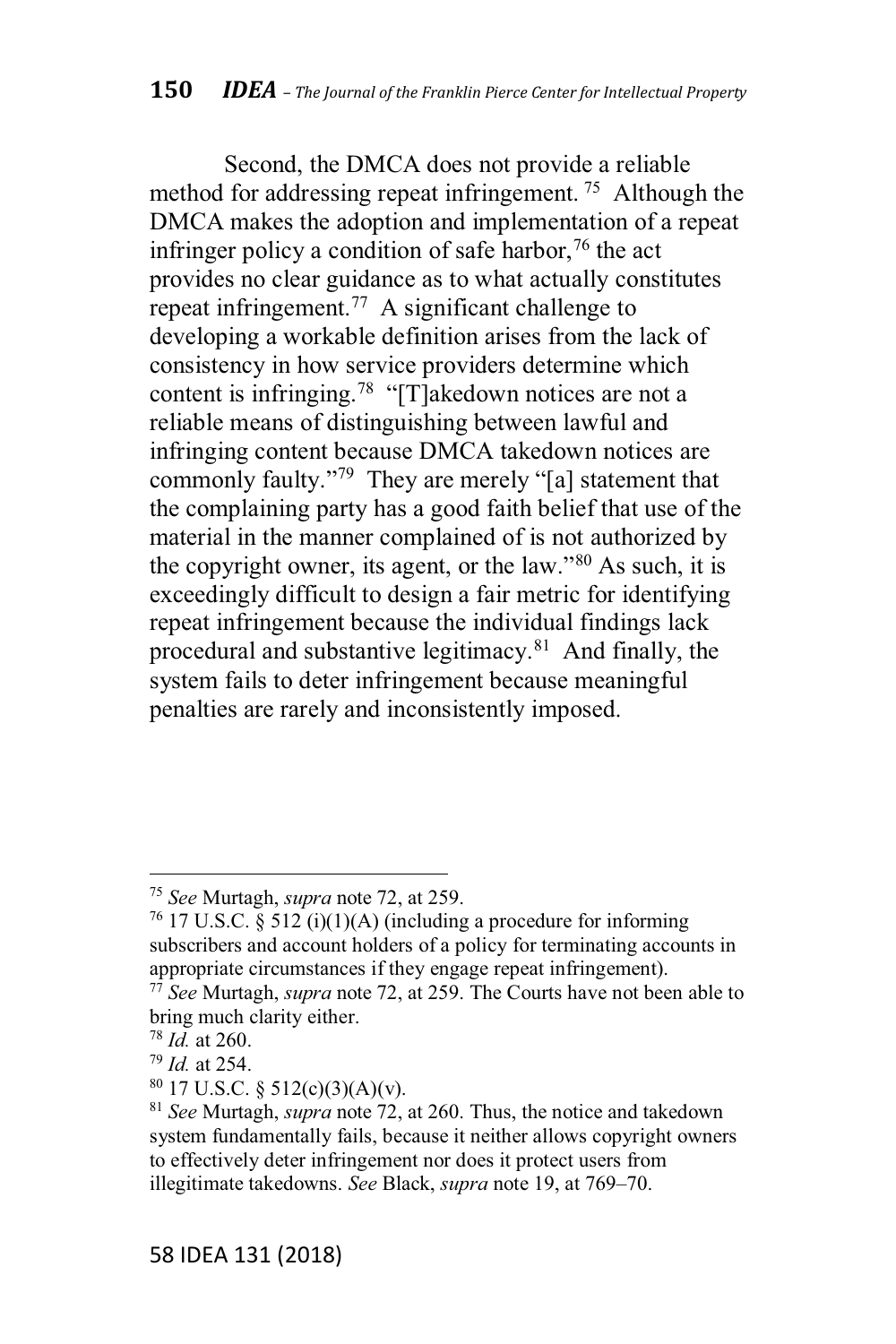# **2. Service Providers**

Admittedly, ISPs are the greatest beneficiaries of the DMCA. $82$  First, the act defines service provider very broadly—arguably covering "every Internet or intranet provider or intermediary, including portal sites, search engines, [and] universities..."<sup>83</sup> Second, it covers a wide range of Internet activities—as long as directed by the user and carried out through an automated technical process $including: (a)$  "transmitting, routing, or providing connections for, material through a system or network,"<sup>84</sup> (b) "temporary storage of material," $85$  (c) "storage at the direction of a user,<sup> $286$ </sup> (d) "referring or linking users to an online location containing infringing material or infringing activity, by using information location tools, including a directory, index, reference, pointer, or hypertext link,"<sup>87</sup> and (e) if "a public or other nonprofit institution of higher education... when a faculty member or graduate student who is an employee of such institution is performing a teaching or research function<sup>38</sup>. And third, the DMCA

- <sup>85</sup> 17 U.S.C. § 512(b).
- <sup>86</sup> 17 U.S.C. § 512(c).
- $87$  17 U.S.C. § 512(d).

<sup>82</sup> *Cf.* Michael S. Denniston, *Copyright Owners Face New Obstacles in Fighting Online Infringement*, 31 NO.7WEST. J. COMPUT.&INTERNET 1, 5 (2013) (concluding that service providers have been overall victorious in major court cases delineating the scope of the DMCA's safe harbors).

<sup>83</sup> Walker, *supra* note 53, at 5.

 $84$  17 U.S.C. § 512(a) ("transmitting, routing, or providing connections for, material through a system or network controlled or operated by or for the service provider, or by reason of the intermediate and transient storage of that material in the course of such transmitting, routing, or providing connections . . .").

<sup>88</sup> 17 U.S.C. § 512(e). Courts have also adopted broad interpretations of the protected services listed in § 512(c)-(d)." Belvins, *supra* note 17, at 1842A44; c*f.* Denniston, *supra* note 82, at 1 (citing *Viacom*, 676 F.3d; UMG Recordings Inc. v. Shelter Capital Partners LLC, 718 F.3d 1006 (9th Cir. 2013).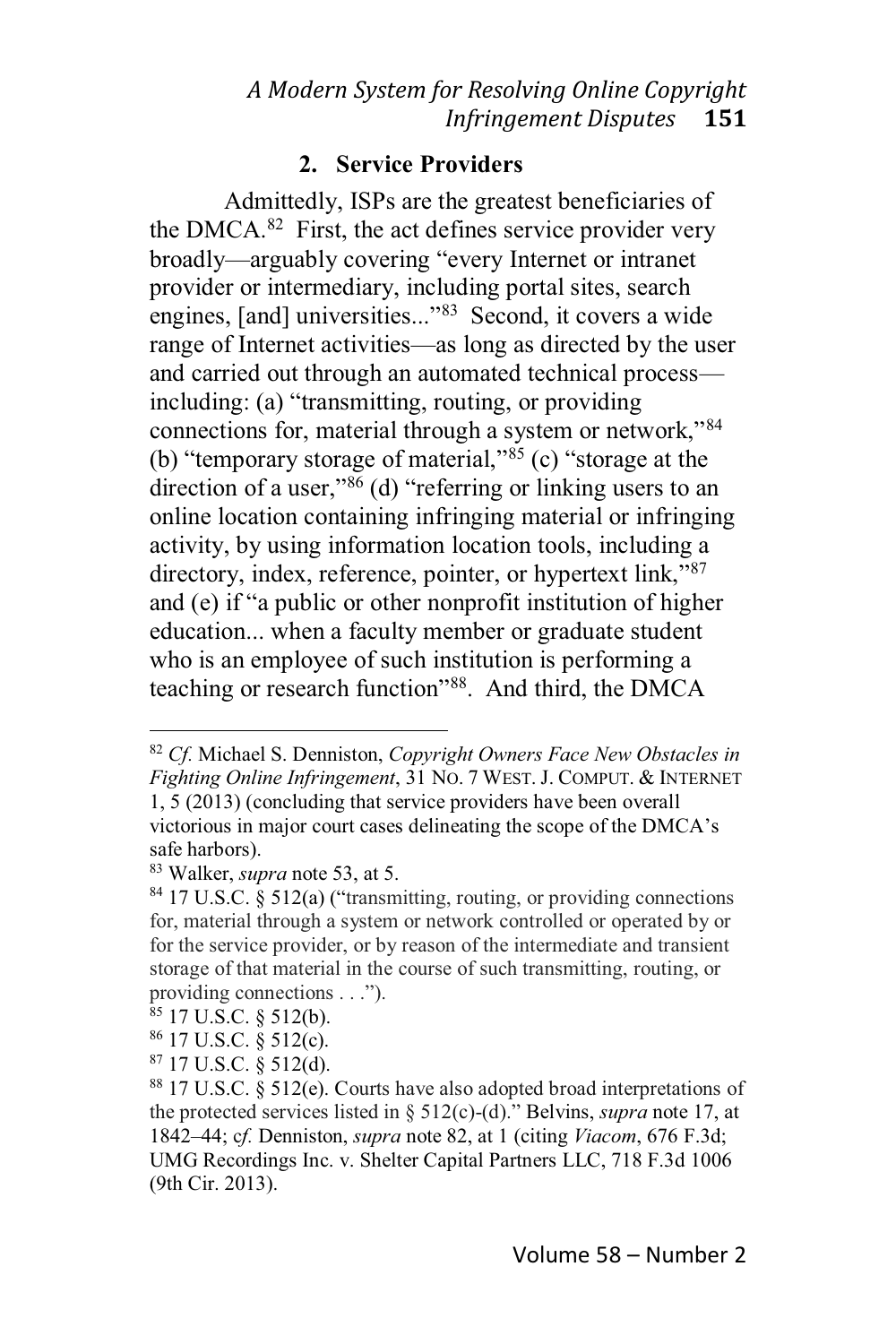substantially limits ISP liability for hosting infringing content.<sup>89</sup>

Nonetheless, a number of ambiguities in the DMCA have resulted in costly and timely consuming litigation.<sup>90</sup> One commentator noted that "[t]he application and interpretation of  $\S$  512(c)'s safe harbor of the Digital Millennium Copyright Act (DMCA) has been regarded as a notoriously inexact science that provides a confounding experience to both legal practitioners and judges."<sup>91</sup> For example, ten years after passage of the DMCA, Viacom sued YouTube and its parent company, Google, over usergenerated content. <sup>92</sup> Viacom asked for one billion in damages, and although Google eventually prevailed, it spent more than \$100 million in pre-trial legal fees to defend itself.<sup>93</sup>

Uncertainty regarding obligations and liabilities is particularly damaging to new and smaller service providers as they are typically more susceptible to legal missteps and as they often face greater injury from the incurrence of unexpected expenses. <sup>94</sup> Nevertheless, ISPs, big or small, would benefit from less legal ambiguity as it would reduce

<sup>89</sup> *See* Peets & Young, *supra* note 4, at 40; Cobia, *supra* note 11, at 388. <sup>90</sup> *See generally* Belvins, *supra* note 17; Arsham, *infra* note 144, at 795-96; *cf.* Amir Hassanabadi, *Viacom v. Youtube-All Eyes Blind: The Limits of the DMCA in Web 2.0 World*, 26 BERKELEY TECH. L.J. 405, 405 (2011).

<sup>91</sup> Amir Hassanabadi, *Viacom v. YoutubePAll Eyes Blind: The Limits of the DMCA in Web 2.0 World*, 26 BERKELEY TECH. L.J. 405, 405 (2011) (citing Viacom v. YouTube, 718 F. Supp. 2d 514 (S.D.N.Y. 2010)); *see also* Methaya Sirichit, *Catching the Conscience: An* Analysis of the Kowlege Theory under  $\S$  512(c)'s Safe Harbor & the *Role of Willful Blindness in the Finding of Red Flags*, 23 ALB. L.J. SCI. & TECH. 85, 85 (2013); Arsham, *infra* note 144, at 795-96.

<sup>92</sup> *See* Hassanabi, *supra* note 90, at 405; Hormann, *supra* note 7, at 1361.

<sup>93</sup> *Id*.

<sup>94</sup> *See* Belvins, *supra* note 17, at 1832.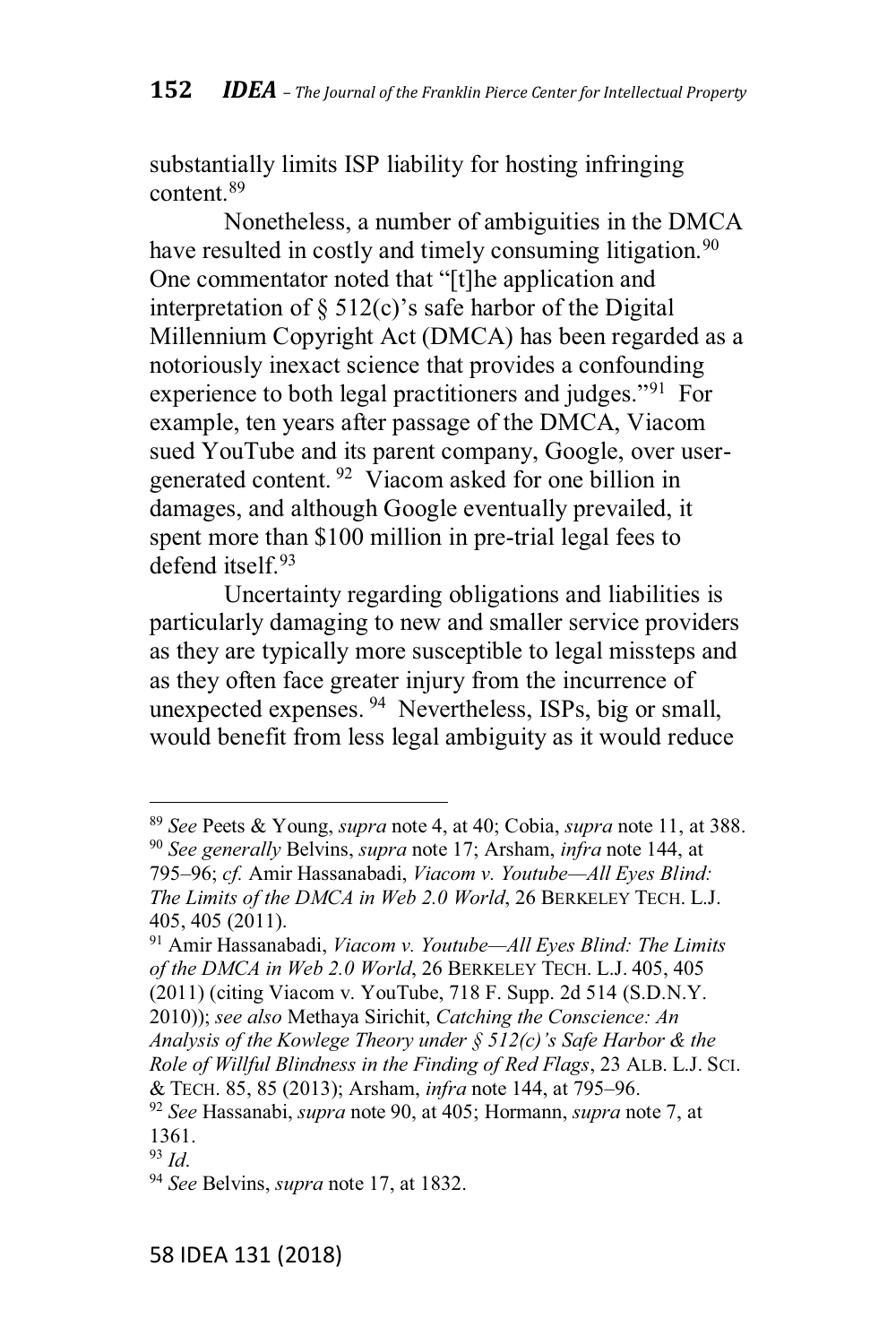overall legal fees, ease investor anxiety concerning new technologies, and decrease economic waste.<sup>95</sup>

An example of cost inducing ambiguity can be found in the DMCA's general safe harbor for compliance with takedown requests (hereinafter "512(g) safe harbor").<sup>96</sup> Although  $512(g)$ 's safe harbor is rather broad and not frequently litigated, it is not a perfect shield, as eligibility is dependent on, among other things, whether the ISP acted in good faith. $97$  Thus, theoretically, an ISP can be sued for both compliance and failure to comply with a takedown request. $98$  And, while it may be atypical for a service provider to deny a takedown request, there are situations where ISPs may be compelled to do so $-e.g.$  on political or policy grounds, such as to prevent its users from being the victims of abusive takedown campaigns.<sup>99</sup> Accordingly, the DMCA inevitably puts service providers in the difficult position of adjudicating takedown notices. <sup>100</sup> Troublingly, ISPs are likely to resolve takedown disputes on the basis of their economic interests as opposed to traditional notions of truth or fairness.<sup>101</sup>

#### **3. Users**

The notice and takedown regime has been abused for a number of nefarious purposes, including superseding

<sup>&</sup>lt;sup>95</sup> *Cf.* Urist, *supra* note 31, at 225–27.

<sup>96</sup> *See* 17 U.S.C. § 512(g)(2)(C); Urist, *supra* note 31.

<sup>97</sup> *See* 17 U.S.C. § 512(g).

<sup>98</sup> *Cf.* Lenz v. Universal Music Corp., 572 F.Supp.2d 1150 (N.D. Cal. 2008) (holding that copyright owners must consider fair use in formulating good faith basis for issuing a takedown request).

<sup>&</sup>lt;sup>99</sup> *But cf.* Urist, *supra* note 31, at 209–212 (discussing Google's acquiescence to Church of Scientology's takedown requests, even though it has knowledge it was disabling access to non-infringing content); Seltzer, *supra* note 30, at 171–73 (discussing YouTube rejection of a policy to be more strict regarding takedown requests of videos posted by political candidates and campaigns).

<sup>&</sup>lt;sup>100</sup> *Cf.* Seltzer, *supra* note 30, at 172–173.

 $101 \tilde{I}$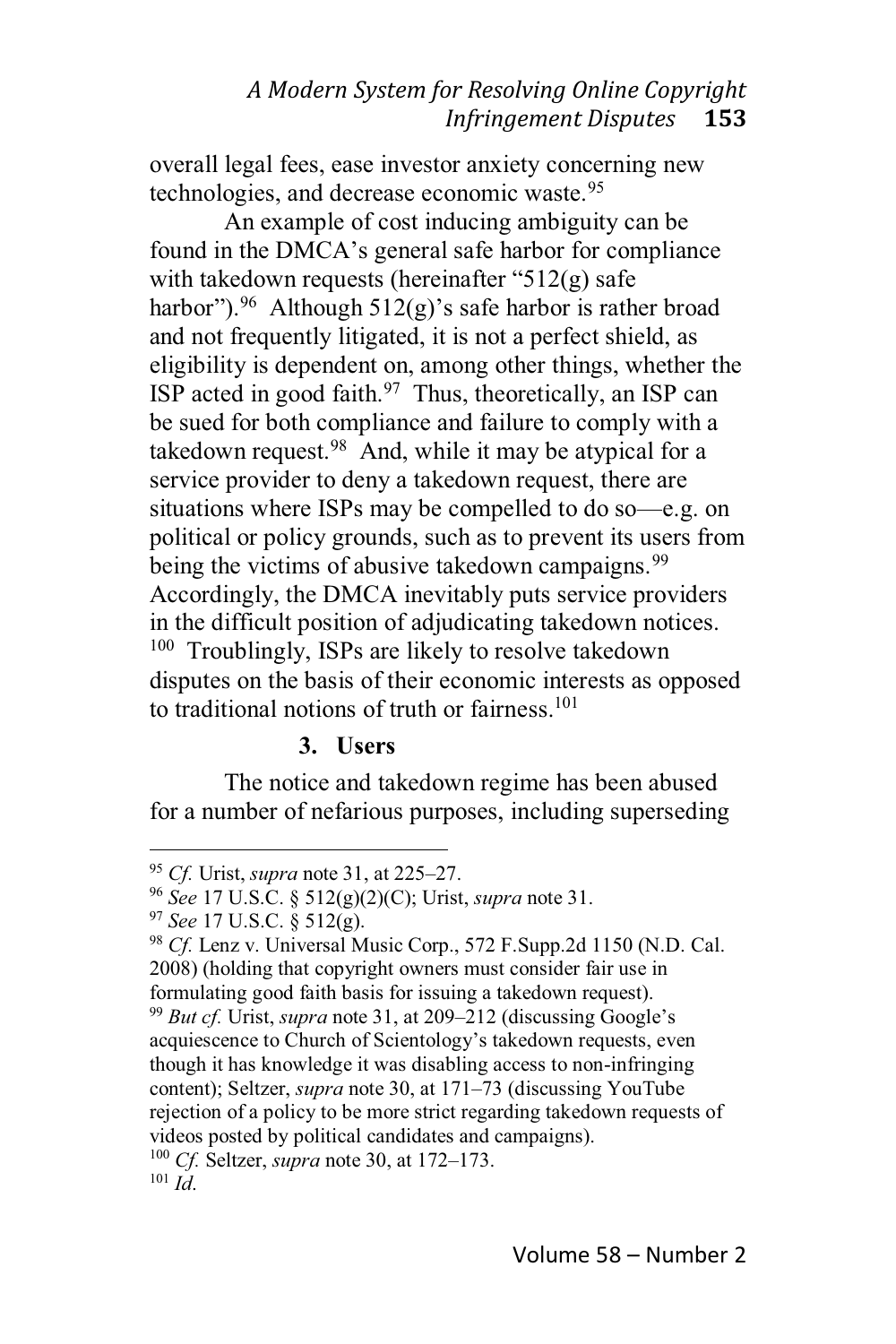the fair use doctrine, attacking competitors, and censoring free speech.<sup>102</sup> Additionally, non-infringing content is often targeted by mistake—a not infrequent occurrence given that millions of takedown requests are sent every month. <sup>103</sup> And, because the DMCA requires that postremoval content remain down for ten to fourteen days, 104 copyright owners, in effect, have been granted the power to extra-judicially issue illegitimate temporary restraining orders.105 While two weeks may not seem like an exorbitant amount of time, it can be markedly important in certain contexts.106 For example, the DMCA has been used to suppress political campaign ads and videos, which is particularly troubling given the societal significance and time sensitive nature of elections.<sup>107</sup>

It may be argued that the requirement that takedown notices be issued in good faith ought to be sufficient to protect fair use and free speech.<sup>108</sup> However, this notion falls flat when considering that the DMCA provides no impartial mechanism for adjudicating takedown disputes. <sup>109</sup> As a result, aggrieved parties are left with only one real

<sup>106</sup> *See* Seltzer, *supra* note 30, at 171–77.

<sup>&</sup>lt;sup>102</sup> *See* Cobia, *supra* note 11, at 390–93.

<sup>103</sup> *Id*.

<sup>104</sup> *See* 17 U.S.C. § 512(g)(2)(C).

<sup>&</sup>lt;sup>105</sup> *Id.* at 1708–170*; see also* Cobia, *supra* note 11, at 395 ("The DMCA encourages abuse of fair use because an injunction can be obtained with minimal effort, and counter-notices are rare."). See generally Seltzer, *supra* note 34, at 171*.*

<sup>107</sup> *Id*.

<sup>108</sup> *See, e.g.* Justin D. Fitzdam, *Private Enforcement of the Digital Millennium Act: Effective Without Government Enforcement*, 90 CORNELL L. REV. 1085 (2005).

<sup>109</sup> *See* William Sloan Coats, et al., *Preventing Illegal Sharing of Music Online: The DMCA, Litigation, and a New, Graduated Approach*, 13 No. 7 J. INTERNET L. 3, 5–6 (2010); Scott A. Tarbell, *Don't Thread on Me: The Need for an Alternative Dispute Resolution Process for the Creators and Uploaders of User-Generated Content*, 14 PEPP. DISP. RESOL. L.J. 27, 42 (2014); *cf.* Lori A. Morea, *The Future of Music in a*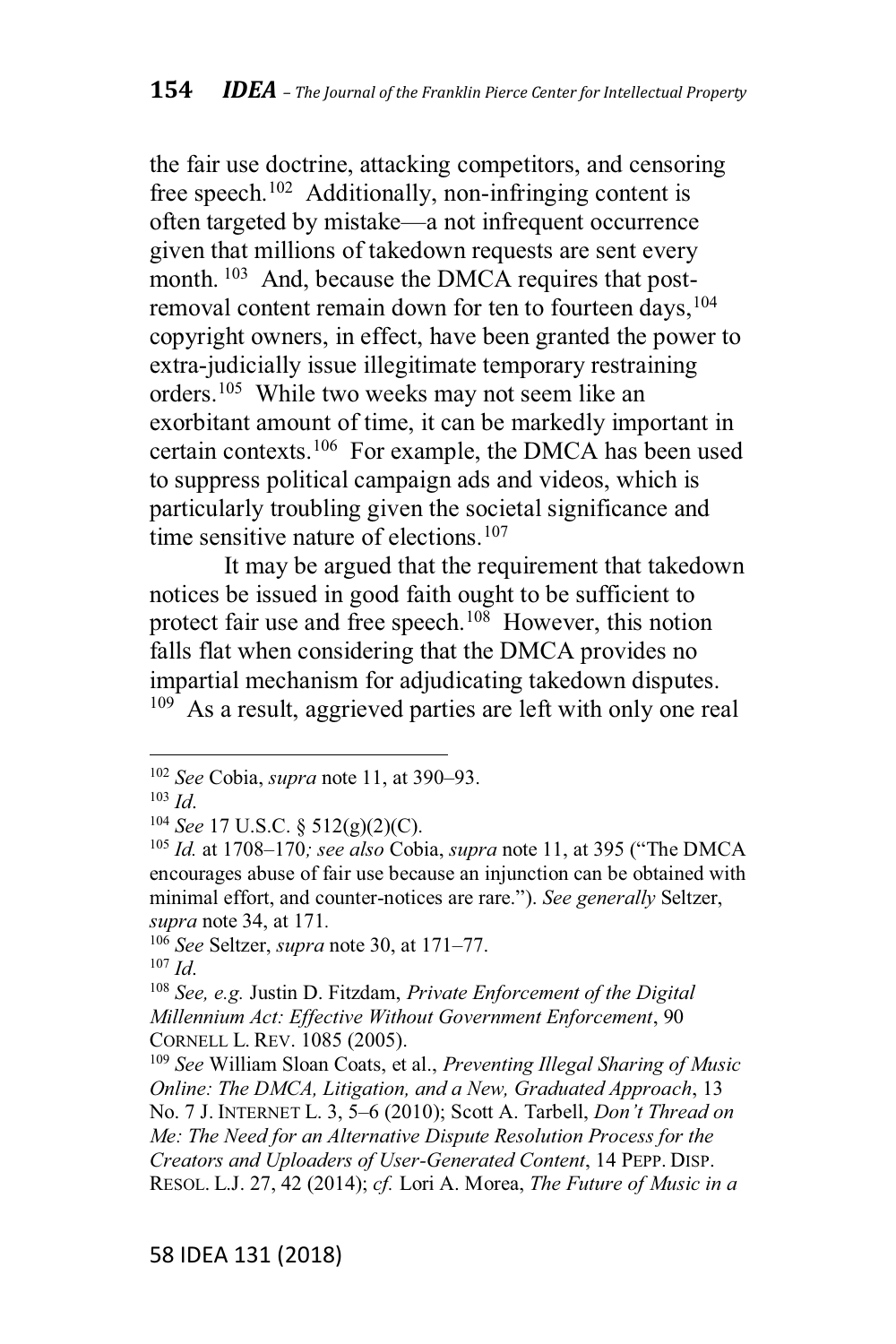remedy—litigation.<sup>110</sup> Accordingly, while the DMCA grants copyright owners the ability to extra-judicially censor content, users are provided with no commensurable protection, as litigation remains the only genuine avenue to adequately protect their rights.

# **4. The DMCA Fails to Address the Problem High Litigation Costs**

A large obstacle to combating online infringement, which the DMCA sought to address, is the high cost of suing individuals on a case-by-case basis.<sup>111</sup> The average expense to litigate a copyright infringement suit, per party and regardless of side, is estimated to be between \$384,000 and \$2,000,000 (not including the cost of judgments and awards).<sup>112</sup> Given that the DMCA does not actually provide any independent mechanism for adjudicating online copyright disputes, it fails to provide adequate relief

*Digital Age: The Ongoing Conflict Between Copyright Law and Peer*to-Peer Technology, 28 CAMBELL L. REV. 195, 209-230 (2006) (discussing current and proposed criminal penalties for copyright infringement, as well as other alternative legal remedies). For a discussion of how the DMCA increases litigation costs between copyright owners and service providers see generally Belvins, *supra* note 17, at 1845–48.

<sup>110</sup> Coats, *supra* note 109, at 5.

<sup>111</sup> *See* Kim F. Natividad, *Stepping it Up and Taking it to the Streets: Changing Civil & Criminal Copyright Enforcement Tactics*, 23 BERKELEY TECH. L.J. 469, 470 (2008); *see also* Shyamkrishna Balganesh, *Copyright Infringement Markets*, 113 COLUM. L. REV. 2277, 2280 (2013); *But see, e.g.*, Morea, *supra* note 109, at 202-209 (discussing efforts by the music industry to deter piracy through a massive law suit campaign against individual infringers). Similarly, users who are sued for infringement are likely to settle even when they have a valid defense, because attorneys' fees in music copyright litigation typically exceed settlement offers. *See* Assaf Hamdani & Alon Klement, *The Class Defense*, 93 CAL. L. REV. 685, 688 (2005). <sup>112</sup> Balganesh, *supra* note 111, at 2280.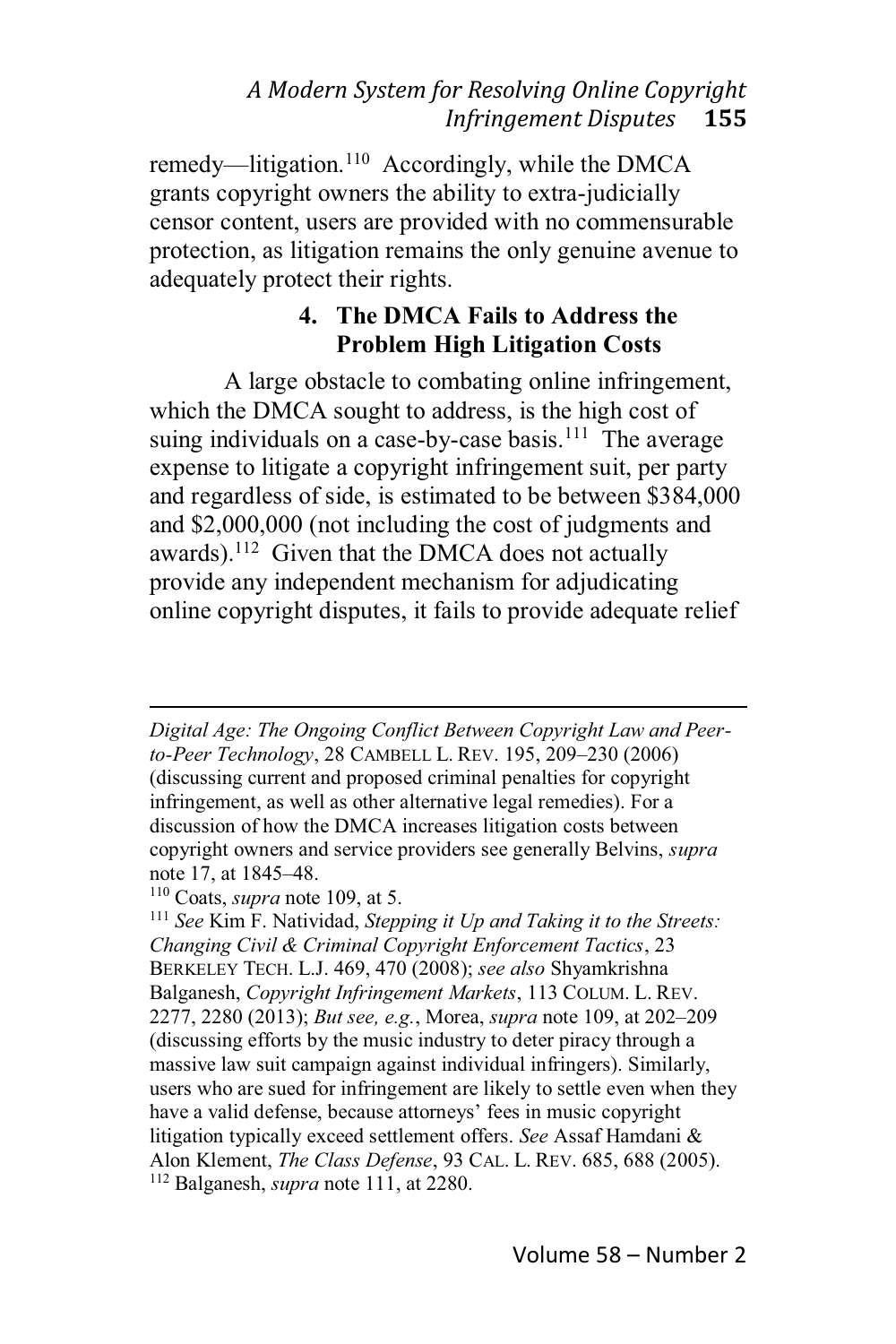for one of the principal problem it was designed to address<sup>113</sup>

### II. A NEW AND IMPROVED COPYRIGHT OFFICE

Taken together, the DMCA encourages copyright owners to unscrupulously send takedown notices, for service providers to comply regardless of merit, and for users to acquiesce to takedowns even when the content is non-infringing.114 Moreover, the DMCA has failed to provide meaningful protection to copyright interests because users can simply re-upload infringing content after its been taken down (on the same site or a different one),  $^{115}$ it does not establish a reliable method for identifying and appropriately addressing repeat infringement,  $116$  and does not consistently penalize infringers.<sup>117</sup>

Commentators have proposed a range of potential amendments to the DMCA, such as: adding a fee-shifting provision for post-takedown litigation,  $118$  lowering the liability threshold for filing unfounded takedown notices, $119$ improving and standardizing guidelines for takedown

<sup>118</sup> *See, e.g.*, Matthew Schonauer, *Let the Babies Dance: Strengthening Fair Use and Stifling Abuse in DMCA Notice and Takedown Procedures*, 7 I/S: J. L. & POL'Y FOR INFO. SOC'Y 135, 168 (2011). <sup>119</sup> *See, e.g.*, Lydia Pallas Loren, *Deterring Abuse of the Copyright Takedown Regime by Taking Misrepresentation Claims Seriously*, 46 WAKE FOREST L. REV. 745, 781-82 ([U[sing a standard that would hold copyright owners liable not only when they had actual knowledge that the material targeted for takedown was not infringing, but also when the copyright owner should have known if it acted with reasonable care or diligence that the material was lawful.").

<sup>113</sup> *See* Tarbell, *supra* note 109, at 42.

<sup>114</sup> Seltzer, *supra* note 30, at 208.

<sup>115</sup> *See* Boyden, *supra* note 46; Murtagh, *supra* note 72.

<sup>&</sup>lt;sup>116</sup> *See* sources cited *supra* notes 78–82.

<sup>117</sup> *See* sources cited *supra* note 40.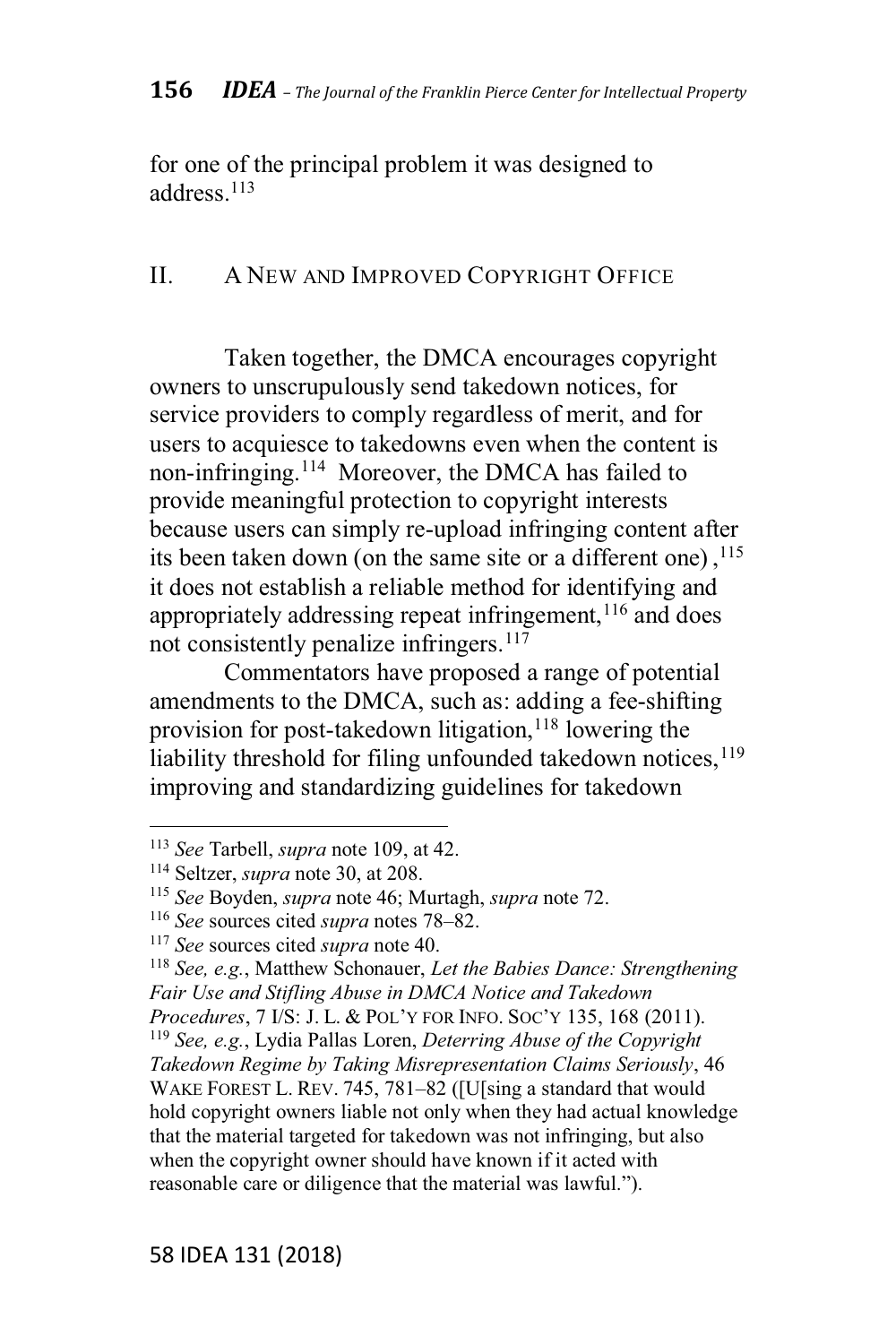requests,<sup>120</sup> reforming music statutory licensing fee arrangements, $121$  and drastically weakening safe harbor protections.122 Problematically, these proposals, at least in isolation, do not resolve the fundamental flaws with the  $DMCA's$  notice and takedown regime.<sup>123</sup> First, costly litigation remains the only meaningful mechanism for adjudicating disputes.<sup>124</sup> Second, an imbalance of incentives and resources still encourage over reporting and under defending.<sup>125</sup> Third, there lacks a consistent and fair method of identifying repeat infringers.126 Finally, service providers continue, inadvisably, to be tasked with adjudicating claims.<sup>127</sup>

<sup>120</sup> *See, e.g.*, Daniel Seng, *The State of the Discordant Union: An Empirical Analysis of DMCA Takedown Notices*, 18 VA. J.L.&TECH. 369 (2014); David E. Ashley, *The Public as Creator and Infringer: Copyright Law Applied to the Creators of User-Generated Video Content*, 20 FORDHAM INTELL. PROP. MEDIA & ENT. L.J. 563, (2010); Urist, *supra* note 31.

<sup>121</sup> *See, e.g.*, Philip Pavlick, *Music Lockers: Getting Lost in a Cloud of Infringement*, 23 SETON HALL J. SPORTS & ENT. L. 247 (2013). <sup>122</sup> *See, e.g.*, Mike Scott, *Safe Harbors Under the Digital Millennium* Copyright *Act*, 9 N.Y.U. J. LEGIS. & PUB. POL'Y 99, 163-164 (2005-2006); *see also* Balganesh, *supra* note 111, at 2281 (advocating that

third parties be allowed to "enter copyright litigation and acquire, fund, or insure infringement claims  $\dots$ ."). For a broader discussion on proposals see generally Jordan Sundell, *Tempting the Sword of Damocles: Reimagining the Copyright/DMCA Framework in a UGC*

*World*, 12 MINN. J.L. SCI. & TECH. 335 (2011).

<sup>123</sup> *See generally* Murtagh, *supra* note 72.

<sup>124</sup> Coats, *supra* note 109, at 5.

<sup>125</sup> *See* Natividad, *supra* note 111, at 470.

<sup>126</sup> *See generally* Murtagh, *supra* note 72.

<sup>&</sup>lt;sup>127</sup> See Leary, *supra* note 17, at 1149–53. *See also* Jason Mazzone, 41 WM. & MARY L. REV. 395, 405 (2009) ("Leaving the rules of fair use to private parties to determine impedes . . . public ends."). Fair use is a complicated doctrine and incredibly fact specific. *See* Cobia, *supra* note 11, at 394–95.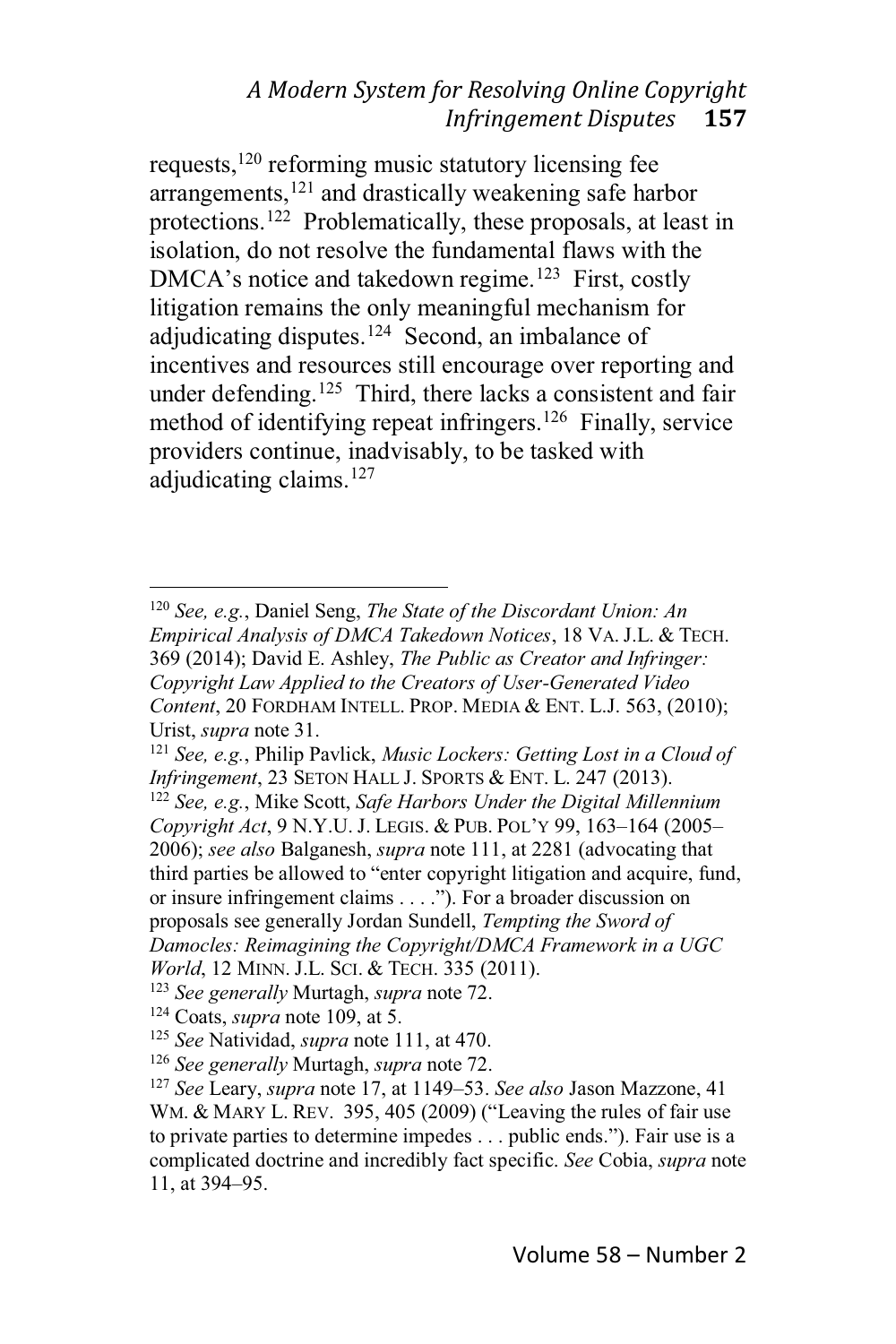An administrative framework offers a one-stop fix to the DMCA's most pressing problems.<sup>128</sup> First, it allows for the precise, detailed, and flexible tailoring of rights and responsibilities.<sup>129</sup> And second, it would allow the government to be more responsive to rapid changes in technology and other unanticipated problems.<sup>130</sup> Admittedly, administrative agencies have their own drawbacks, but in this case, the relative benefits are likely to outweigh disadvantages.<sup>131</sup>

#### III. ECONOM IC VIABILITY OF A NEW COPYRIGHT **OFFICE**

Although Congress would need to significantly expand the Copyright Office's budget in order to equip it with the tools necessary to implement a successful regulatory and adjudicative regime, the negative economic implications of widespread copyright infringement more than justify the cost.<sup>132</sup> Notably, estimating the economic loss of online piracy and infringement is extremely challenging, because much of the needed underlying research is absent, it is difficult to determine the rate at which consumers would purchase content absent the availability of pirated versions, and a wide range of content

<sup>&</sup>lt;sup>128</sup> Compare with Morea, *supra* note 109, at 249 (arguing that "a new system of compensating artists while allowing unobstructed file sharing should be implemented").

<sup>129</sup> Liu, *supra* note 22, at 92.

<sup>&</sup>lt;sup>130</sup> *See* Liu, *supra* note 22, at 92–93.

<sup>131</sup> *See* Liu, *supra* note 22, at 92; *See also* Cobia, *supra* note 11, at 405 (arguing that delaying a takedown notice's effect until after adjudication is justified by the added advantage of fairness and accuracy).

<sup>&</sup>lt;sup>132</sup> *See* Cobia, *supra* note 11, at 404–05 (suggesting that an additional branch to the Copyright Office would be necessary, but that the benefits would far outweigh the costs); *see also* Black, *supra* note 19, at 779-84.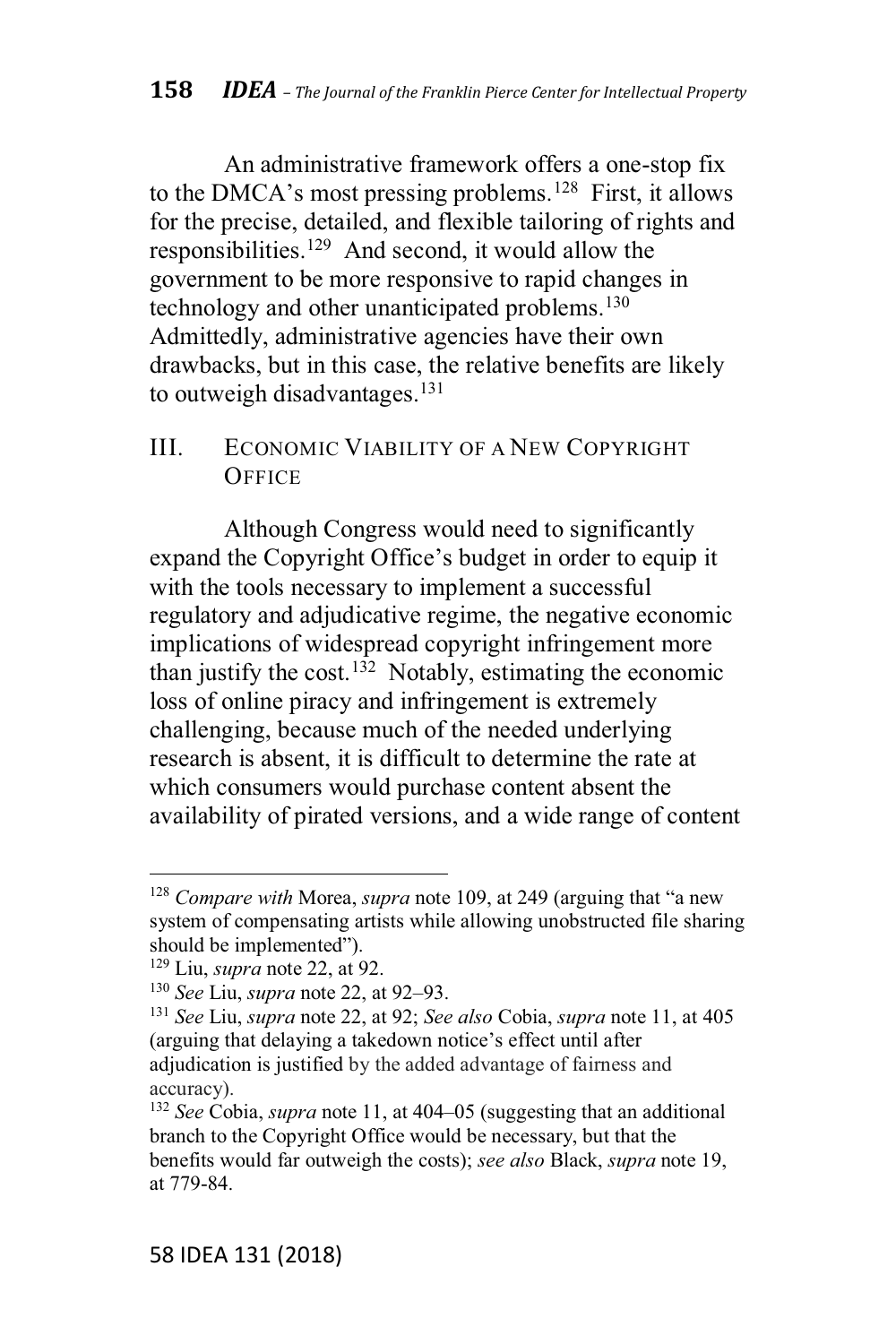and mediums of consumption must be analyzed (e.g. rent, stream with ads, license, or purchase). $133$ 

One of the most expansive studies conducted on the topic estimated that piracy costs the U.S. economy \$58 billion in output and \$2.6 billion in tax revenue annually.<sup>134</sup> Out of this estimate, sound recordings accounted for \$12.5 billion of total economic loss and \$422 million in tax revenue.<sup>135</sup> If these estimates are even close to accurate, a more adequate enforcement regime would pay for itself by significantly increasing overall economic output and tax revenue.

The Copyright Office could further offset a large portion of its expenses by charging a moderate fee for conducting adjudications.136 Consider a hypothetical fee of \$100 dollars. If one in ten of the 78 million (annual) takedown notices reached adjudication, the Copyright

http://www.ipi.org/docLib/20120515\_CopyrightPiracy.pdf). For a broader analysis of the economic effects of intellectual property piracy see generally THE COMMISSION ON THE THEFT OF AMERICAN INTELLECTUAL PROPERTY, THE IP COMMISSION REPORT (2013), http://www.ipcommission.org/report/ip\_commission\_report\_052213.pd f.

<sup>133</sup> See generally U.S. GOV'T ACCOUNTABILITY OFF., GAO-10-423, INTELLECTUAL PROPERTY: OBSERVATIONS ON EFFORTS TO QUANTIFY THE ECONOMIC EFFECTS OF COUNTERFEIT AND PIRATED GOODS (2010), http://www.gao.gov/assets/310/303057.pdf.

<sup>&</sup>lt;sup>134</sup> See id. at 23-24 (citing Stephen E. Siwek, THE TRUE COST OF COPYRIGHT INDUSTRY PIRACY TO THE U.S. ECONOMY, POLICY REPORT 189, 11–14 (Oct. 2007),

<sup>135</sup> *See* Siwek, *supra* note 134, at i. Motion picture piracy costs the U.S. economy approximately \$20.5 billion and over \$850 million in tax revenue annually.*see id.* at 1.

<sup>&</sup>lt;sup>136</sup> *Cf.* INDEP. FILM & TELEVISION ALL., *supra* note 23, at 6 ("With the exception of statutory damages, parties should be permitted to seek damages pursuant to U.S. Copyright Law, which include monetary relief, injunctions, attorneys' fees and other costs. If statutory damages are requested, then the defendant must be provided with an option for a trial by jury and the agency will no longer have jurisdiction over the claims.").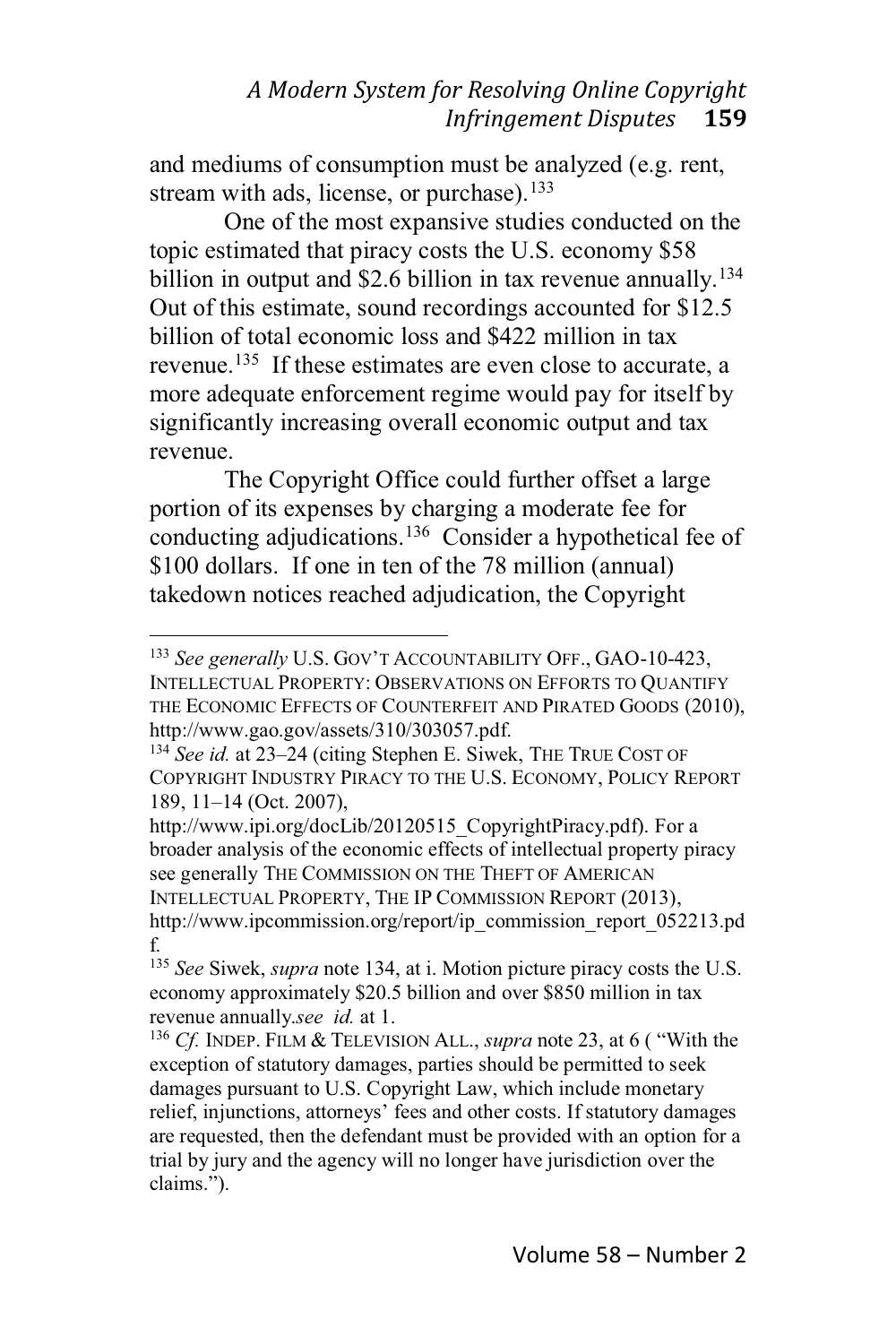Office would take in \$780 million a year in fees.<sup>137</sup> In the event that the number of cases falls short of this estimate, although total revenue would be less than anticipated, so too would administrative expenditure.<sup>138</sup> To give some perspective, the U.S. Patent and Trademark Office's total annual expenses are around \$3.3 billion—collecting about \$3.3 million in fees.<sup>139</sup> The current copyright budget is less than \$75 million, more than half of which is recovered from fees  $140$ 

The benefits to this regime are even greater if implemented as a loser pays system.141 While the possibility of paying a moderate fee, such as \$100, is unlikely to deter the pursuance of legitimate takedown requests or contestations, it would nevertheless deter the

<sup>&</sup>lt;sup>137</sup> The 78 million estimated number of annual takedown requests was arrive at from multiplying the monthly estimate of 6.5 million by 12. *See* Boyden, *supra* note 46, at 1 (stating that there are approximately 6.5 million takedown requests filed each month). This remaining calculation was arrived at by: first, dividing the number of annual takedown requests, 78 million, by  $10$ —giving us the total number of annual adjudications, 7.8 million, assuming that 1 in 10 requests were disputed; and second, by multiplying 7.8 million by \$100, the hypothetical adjudication fee-giving us an estimated annual revenue of \$780 million.

<sup>&</sup>lt;sup>138</sup> *Cf.* Cobia, *supra* note 11, at 404-05 (suggesting that a similar proposal is feasible by comparing it to the Patent and Trademark Office).

<sup>139</sup> *See* UNITED STATES PATENT AND TRADEMARK OFFICE, USPTO FISCAL YEAR 2017 PRESIDENT'S BUDGET SUBMISSION/ CONGRESSIONAL JUSTIFICATION 10 (2016),

http://www.uspto.gov/sites/default/files/documents/fy17pbr.pdf. <sup>140</sup> *See Fiscal 2017 Budget Request for the U.S. Copyright Office Before the Subcomm. on the Leg. Branch Comm. on Appropriations, United States S.*, 114<sup>th</sup> Cong. 1–3 (2016) (statement of Maria A. Pallante, U.S. Register of Copyrights and Director of the U.S. Copyright Office).

<sup>&</sup>lt;sup>141</sup> *Cf.* Cobia, *supra* note 11, at 406 (arguing that "a cause of action should be created for the entity that uploaded to sue when the original takedown notice is knowingly perjurious").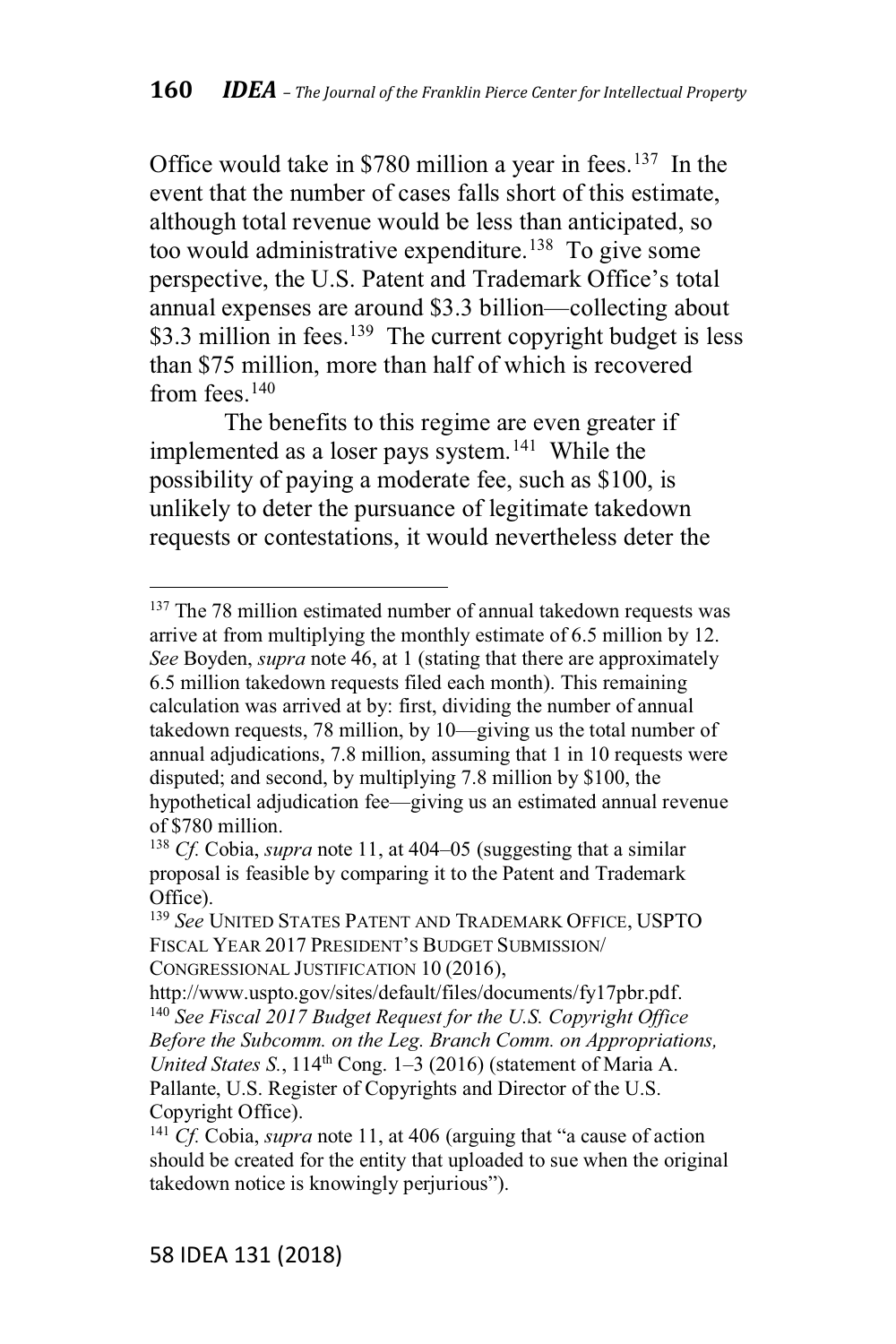mass issuing of frivolous takedown requests because this strategy, in the aggregate, would expose the issuer to enormous liability. Alternatively, infringers would be disincentivized to contest legitimate takedown requests, as it would result in a waste of time and money. To further increase the system's deterrent effect, as well as to reduce abuse, Congress could also adopt a discretionary cost fee shifting provision—similar to that of 17 U.S.C.  $\S$  505—to be applied in exceptional cases. $142$ 

#### IV. RULE MAKING AUTHORITY

In this part, I suggest that administrative rulemaking is best situated to effectively respond to technological change, create equitably tailored rules that reflect the nuanced differences between ISPs, and provide the appropriate oversight warranted by the scope and reach of the DMCA.143 Additionally, I recommend that Congress direct the New Copyright Office to promptly: (1) establish criteria for determining what constitutes "repeat infringement"; and  $(2)$  develop a new set of requirements for satisfying the DMCA's standard technical measures (TPMs) condition.144

<sup>144</sup> See Lauren G. Gallo, *The (Im)possibility of "Standard Technical Measures" for UGC Websites, 34 COLUM. J.L. & ARTS 283, 314-15* (2011). *See generally*, Ke Steven Wan, *Managing Peer-to-Peer Traffic with Digital Fingerprinting and Digital Watermarking*, 41 SOUTHWESTERN U. L. REV. 331 (2012); Bryan E. Arsham, *Monetizing Infringement: A New Legal Regime for Hosts of User-Generated Content*, 10 GEO L. J. 775, 793 (2013) (proposing an opt-in system with multi-faceted enforcement options for copyright owners); Andy Gass, *Considering Copyright Rulemaking: The Constiutional Question*, 27 BERKELEY L.J. 1947 (2012) (discussing the constitutional concerns with rulemaking regarding copyright law).

<sup>142</sup> *See* 17 U.S.C. § 505 (1976).

<sup>143</sup> *See also* Sandra M. Aistars, *The Next Great Copyright Act, or a New Great Copyright Agency?* 38 COLUM. J.L.&ARTS 339, 350 (2015); Liu, *supra* note 22.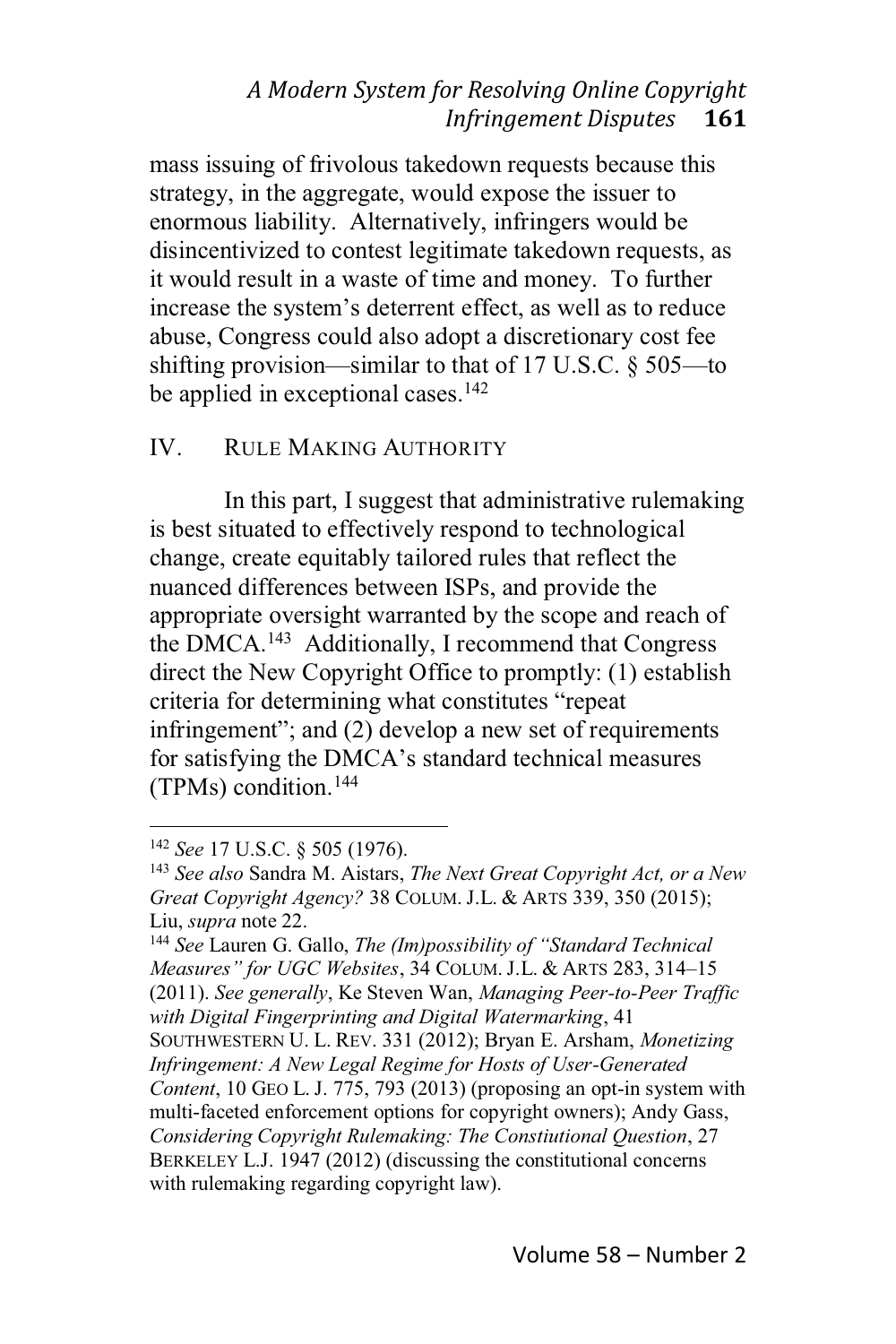#### *TPMs and Digital Fingerprinting*

### *1.* **Why a Regulatory Framework is the Answer**

As discussed in section one, the DMCA currently conditions safe harbor on adopting "standard technical measures."<sup>145</sup> In order to be considered a standard technical measure, the technology or process must: (1) "have been developed pursuant to a broad consensus of copyright owners and service providers in an open, fair, voluntary, multi-industry standards process"; (2) "available to any person on reasonable and nondiscriminatory terms"; and  $(3)$  "not impose substantial costs on service providers or substantial burdens on their systems or networks."<sup>146</sup> These three requirements, in conjunction, allow service providers to avoid implementing a number of effective protection mechanisms (including the use of digital fingerprinting technology).<sup>147</sup> Accordingly, either an unusually well-crafted Congressional amendment or the creation of a regulatory regime is a pre-requisite to making the DMCA's standard technical measure provision meaningfully effective.<sup>148</sup>

Legislating the use of TPMs is extremely difficult because ISPs vary widely in size, capability, and type, and technology evolves more rapidly than the legislative process is equipped to handle.<sup>149</sup> This may explain why Congress thought it necessary to let the private sector develop standards through "broad consensus... in an open. fair, voluntary, multi-industry standards process."<sup>150</sup> Given the slowness of the legislative process, Congress cannot be

<sup>145</sup> *See* 17 U.S.C § 512(i).

<sup>146</sup> *See id.* at § 512(i)(2).

<sup>&</sup>lt;sup>147</sup> See Gallo, *supra* note 144, at 285–86.

<sup>&</sup>lt;sup>148</sup> See generally Gallo, *supra* note 144, at 300-311.

<sup>149</sup> *See* sources cited *supra* notes 55 & 59.

<sup>150</sup> *See* 17 U.S. Code § 512(i)(2)(A).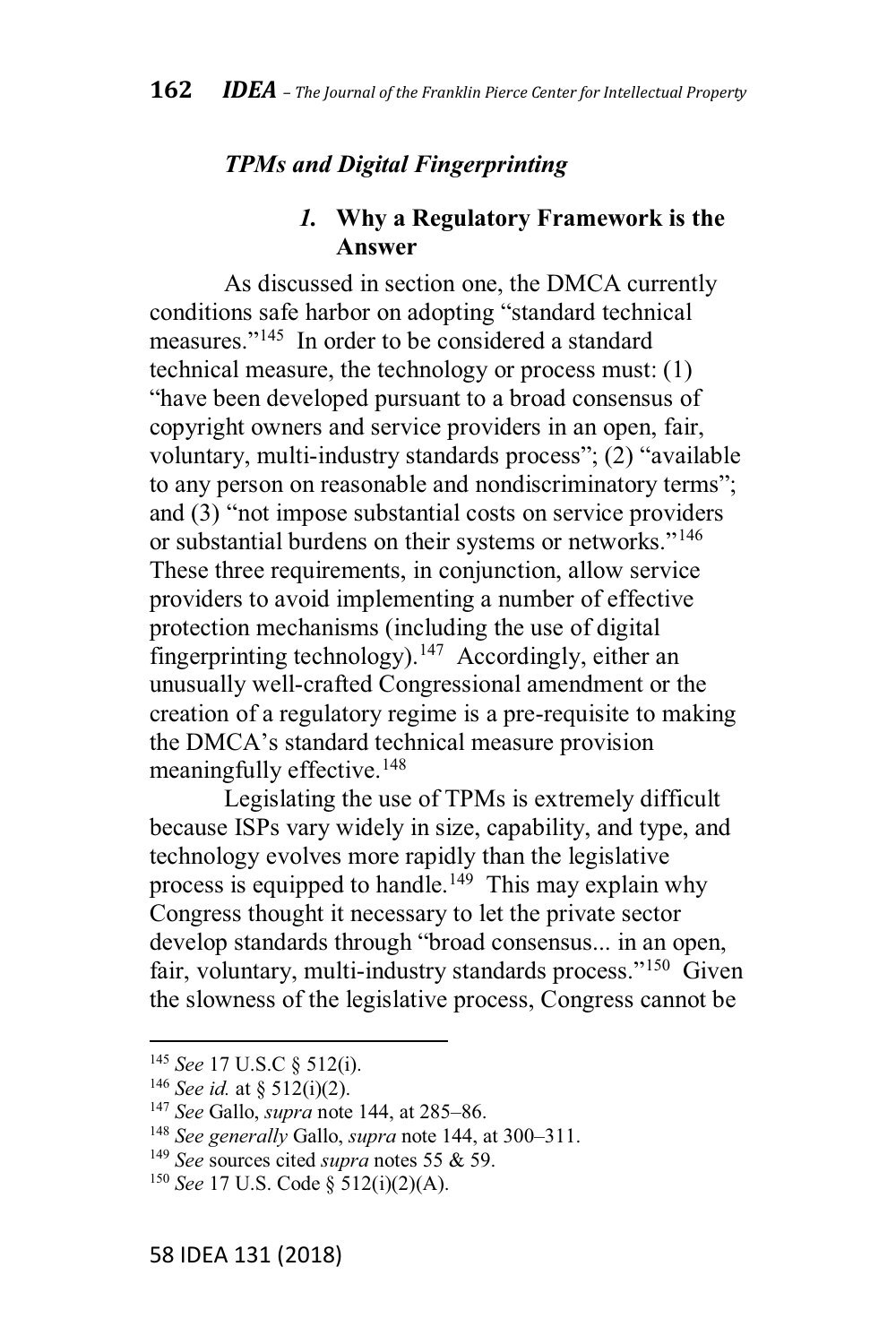certain that it could adequately respond to the unforeseen consequences of a strong legislative position, potentially stifling innovation, damaging American competiveness, and creating inequity between differently situated ISPs.<sup>151</sup>

Administrative rule making, alternatively, is substantially more flexible and more quickly adaptable and, thus, better suited to both keep up with technological change and provide more narrowly tailored rules.<sup>152</sup> First, administrative agencies are specialized and include members with pertinent expertise.  $153$  Consequently, it is possible to conduct a more sophisticated analysis of the issues.<sup>154</sup> Second, its narrower duties reduce interference from other national priorities, increasing responsiveness.<sup>155</sup> Finally, because administrative agents are appointed, as compared to elected, political gamesmanship has less of an impact on expediency.156

# *2.* **Digital Fingerprinting Technology**

The predominant mechanism for monitoring digital copyright infringement is the application of digital fingerprints, which contain unique identifying information such as tempo, tone, and pitch.<sup>157</sup> "Once generated and incorporated into an expansive database, filtering technology will then filter or scan online content by running algorithmic comparisons against works within its referent database."<sup>158</sup> This process is significantly more effective than term searching, which can only capture content when the file name and/or tag is sufficiently

<sup>151</sup> *See* sources cited *supra* notes 55 & 59.

<sup>152</sup> *See* Liu, *supra* note 22, at 92.

<sup>153</sup> *Id*.

<sup>154</sup> *Id*.

<sup>155</sup> *Cf.* Liu, *supra* note 22, at 92.

<sup>156</sup> *Id*.

<sup>&</sup>lt;sup>157</sup> Gallo, *supra* note 144, at 284–85.

<sup>158</sup> *Id.* at 285.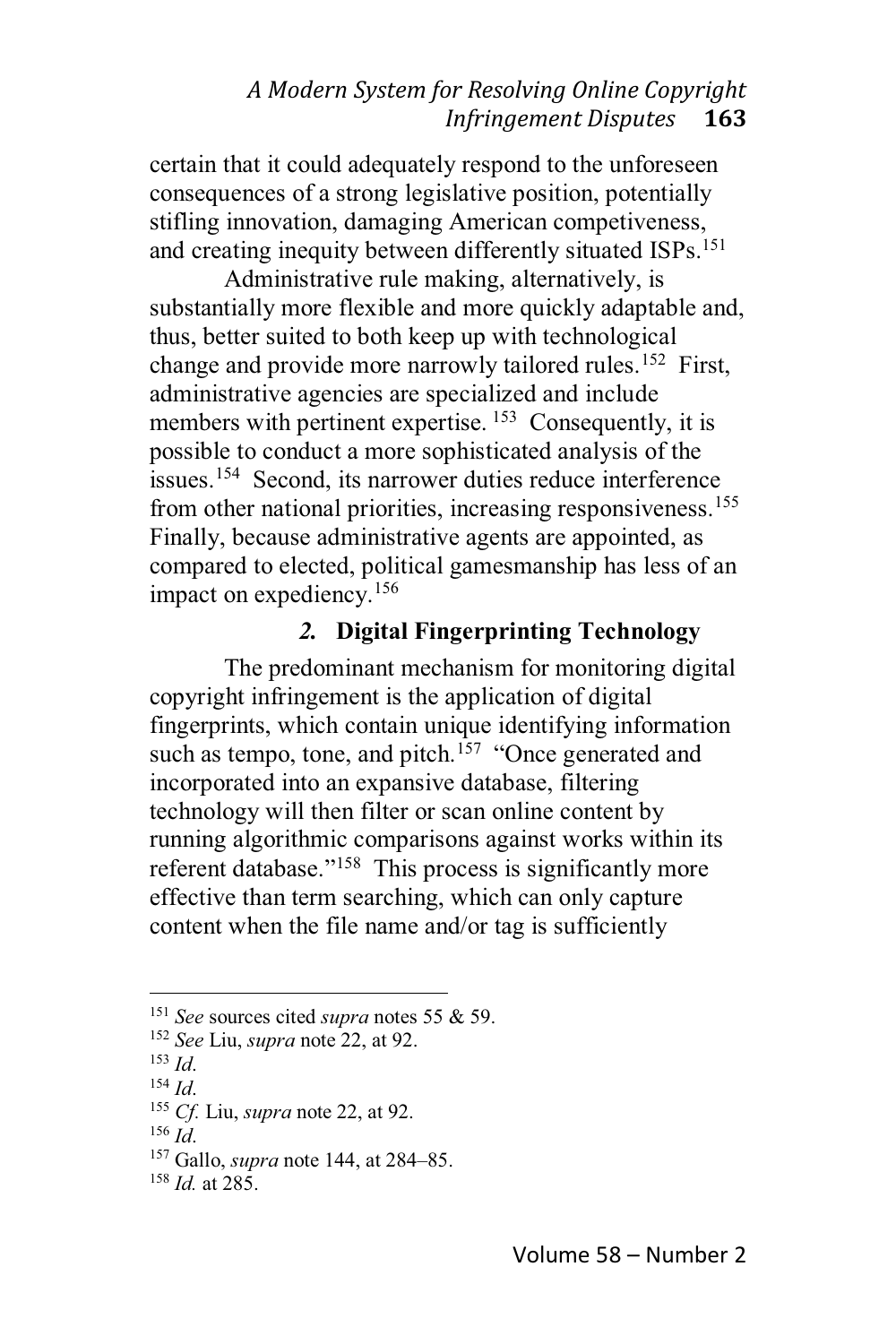similar.<sup>159</sup> A sophisticated infringer can avoid term searching detection by avoiding use of triggering titles and tags.160 Conversely, in order to go undetected by digital fingerprinting technology, the user must distort the content—rendering it severely diminished or even unrecognizable.<sup>161</sup> Even if distorted works are still available, they are considerably less suitable as substitutes for sales and licenses.<sup>162</sup> Accordingly, they have a much smaller impact on copyright owner's economic interests.<sup>163</sup>

Service providers are in the best position to monitor infringement because they can scan files even prior to posting and are only responsible for their own websites.<sup>164</sup> Copyright owners, dissimilarly, must continuously screen the entire Internet in order to identify potentially infringing content.165 Thus, it is more efficient to have service providers screen for infringing content. The DMCA discourages service providers from implementing effective technology because the safe harbor is unavailable if service providers have actual or apparent knowledge of infringement.166 A better system, at a minimum, would exempt service providers from liability if they adopt procedures to conduct digital fingerprinting scanning and to notify copyright owners of potentially infringing content.<sup>167</sup>

<sup>&</sup>lt;sup>159</sup> *Id.* ("Versions of this technology vary in their ability to match sound or video content that is modified or short in duration, but all perform essentially the same function: scanning the Internet for audiovisual content and comparing that content against a database of copyrighted works in search of matches or incidents of infringement.") <sup>160</sup> *See* Wan, *supra* note 144, at 375.

<sup>161</sup> *Id*.

<sup>162</sup> *Cf.* Wan, *supra* note 144, at 375.

<sup>163</sup> *Id*.

<sup>164</sup> *See* Black, *supra* note 19, at 782.

<sup>165</sup> *Id.* at 769.

<sup>166</sup> *See* 17 U.S.C. § 512(c).

<sup>167</sup> *Cf.* Black, *supra* note 19, at 773 (arguing that courts have collapsed the knowledge exception to protect service providers who monitor content and prudently notify copyright owners).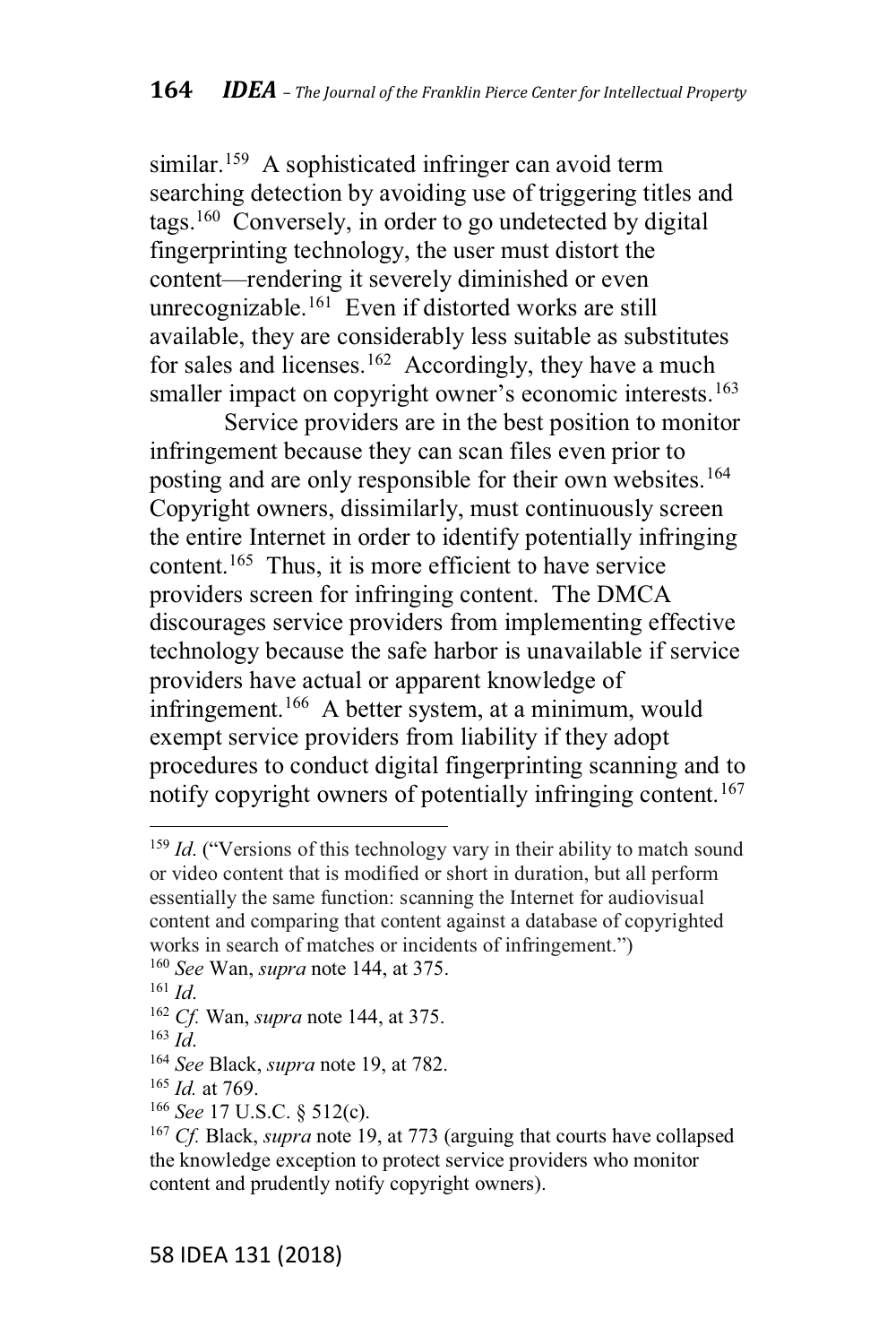Even more preferable, service providers would be required to do so.<sup>168</sup> Notably, despite digital fingerprinting technology's relative sophistication in identifying wholesale pirated content, it is unable to distinguish between infringement and fair use.<sup>169</sup> Accordingly, content ID programming by itself is inadequate to determine whether content is in fact infringing.<sup>170</sup> Therefore, it is important to leave intact the copyright owner's ability to decide when to issue a takedown request. <sup>171</sup> But, by providing an impartial arbiter, efficiency and equity concerns would be better balanced.172

### *Repeat Infringement*

Establishing a consistent and applicable definition of repeat infringement is required to make the DMCA effective. <sup>173</sup> Online infringement cannot be prevented or deterred without the ability to identify and punish the worst

<sup>168</sup> *See* Gallo, *supra* note 144, at 284. Although not discussed in this paper, digital watermarking screening could be added as a safe harbor condition. For a discussion about the differences, advantages, and disadvantages of digital watermarking and fingerprinting, *See* Wan, *supra* note 144, at 380–85.

<sup>169</sup> *See* Adam Eakman, *The Future of the Digital Millennium Copyright Act: How Automation and Crowdsourcing Can Protect Fair Use,* 48 IND. L. REV. 631, 641 (2015); *see also* Black, *supra* note 19, at 780. <sup>170</sup> *See* Eakman, *supra* note 169, at 642; *see also* Black, *supra* note 19, at 780; David A. Kluft, *Toothless or Misunderstood?*, 7 NO. 3 LANDSLIDE 37, 39 (2015) ("An area that is still very much developing is the intersection between § 512(f) and automated systems. Say you set up a computer to identify unauthorized uses of your copyrighted work online and automatically spit out takedown notices. How is a computer supposed to form a 'good faith' belief that something is infringing under  $\S$  512(c)? On the other hand, how can a computer make a 'knowingly' false statement under  $\S 512(f)$ ?").

<sup>171</sup> *See* Black, *supra* note 19, at 781.

<sup>172</sup> *See* Black, *supra* note 19, at 781.

<sup>173</sup> *See* sources cited *supra* note 41.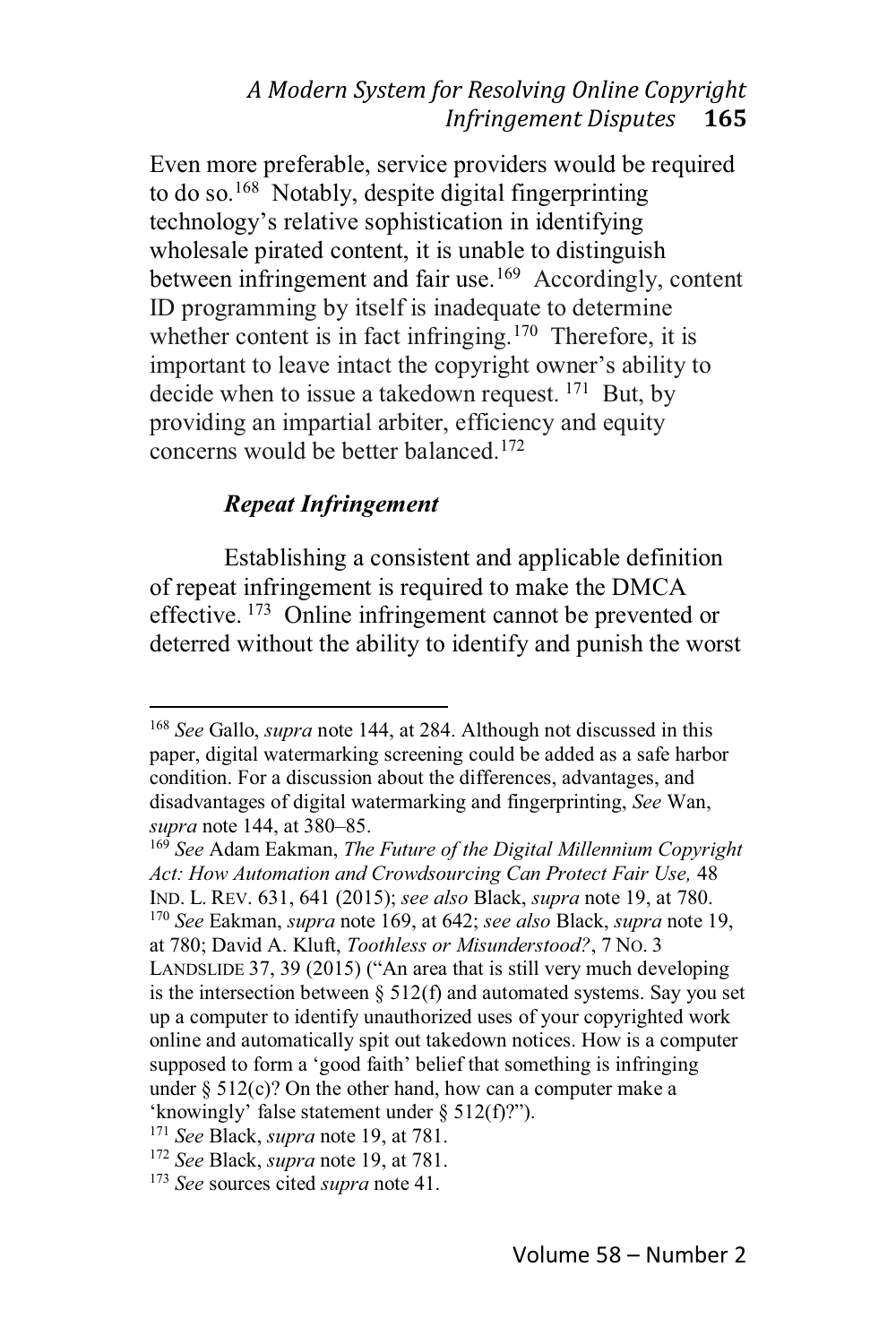offenders.174 There is currently no clear guidance as to what actually constitutes repeat infringement, the result of which is the largely inconsistent application of law.<sup>175</sup> A regulatory framework could offer greater flexibility, allowing rules to be continuously updated to reflect new information.176

As discussed in section one, takedown notices are not a reliable means of determining infringement. They are merely a statement that the complaining party believes a work is being used in a manner "not authorized by the copyright owner, its agent, or the law."<sup>177</sup> Adjudication provides a fair metric for designating repeat infringers because it offers legitimate factual findings.<sup>178</sup> The New Copyright Office could establish a workable definition that is better suited for consistent application of penalties.<sup>179</sup> Moreover, once an individual or entity is deemed a repeat infringer, then statutory damages could be made available to further deter infringement.

It is prudent that a rule be established to prevent repeat infringers from avoiding damages and fees by simply complying with takedowns. A potential solution would be to establish a rule for designating users as repeat infringers after a certain number of undisputed takedown requests—how many exactly, may be better left up to trial and error. The New Copyright Office could start with a larger number, such as twenty, and adjust it based on the results of annual evaluations. A more complicated scale

<sup>174</sup> *Id*.

<sup>175</sup> *See* Murtagh, *supra* note 72, at 259. The Courts have not been able to bring much clarity either. *See* Murtagh, *supra* note 72, at 259. <sup>176</sup> *See* Liu, *supra* note 22, at 92.

 $177$  17 U.S.C. § 512(c)(3)(A)(v).

<sup>178</sup> *See* Murtagh, *supra* note 72, at 260. Thus, the notice and takedown system fundamentally fails, because it neither allows copyright owners to effectively deter infringement nor does it protect users from illegitimate takedowns. *See also* Black, *supra* note 19, at 769–70. <sup>179</sup> *See* sources cited *supra* note 41.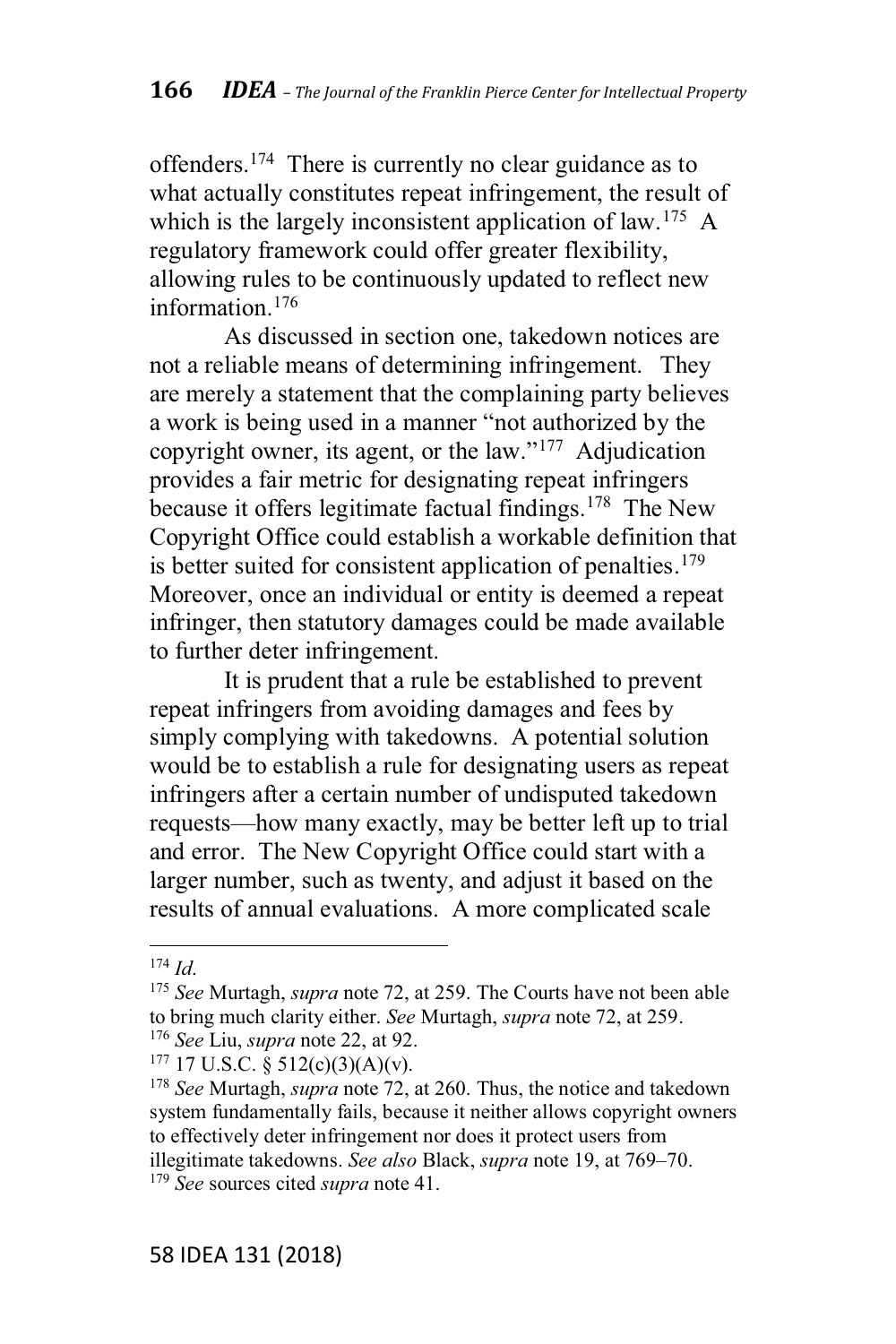could also be developed, which takes into account factors like the length of time between takedowns. Moreover, the New Copyright Office could make a rule allowing copyright owners to force repeat infringers into adjudication. Thus, a user designated as a repeat infringer could not avoid liability simply by complying with takedown notices.

This system would function most optimally if the New Copyright Office created a new condition of DMCA safe harbor that requires service providers to restrict functionality for users whose identity has not been authenticated and verified.<sup>180</sup> Less aggressive alternatives include, requiring services providers to implement: (1) a method for terminating user generated content from IP addresses found to be the source of repeat infringement; and/or (2) identity authentication and verification when the user chooses to monetize content.<sup>181</sup> Regardless, the centralized nature of this proposed system would better prevent repeat infringers from avoiding detection by simply diversifying the websites in which they upload content.<sup>182</sup> Additionally, it would reduce economic waste by eliminating duplicative screening. <sup>183</sup>

<sup>180</sup> *See* 15 CATHERINE PALO*,* CAUSES OF ACTION 2d 535, § 1 (2d ed. 2000) ("[I]dentifying the party responsible for copyright infringement is sometimes complicated by the fact that the ultimate infringer may not have accessed and used the copyrighted material entirely on his or her own. Often, parties who have been injured by copyright infringement of Internet materials find themselves chasing the ethereal tortfeasor from Internet Service Provider (ISP) to ISP, with little or no hope of actually discovering the tortfeasor's identity.").

<sup>&</sup>lt;sup>181</sup> For a discussion about various requirements see generally Arsham, *supra* note 144.

<sup>182</sup> *See* Arsham, *supra* note 144, at 795. <sup>183</sup> *Id*.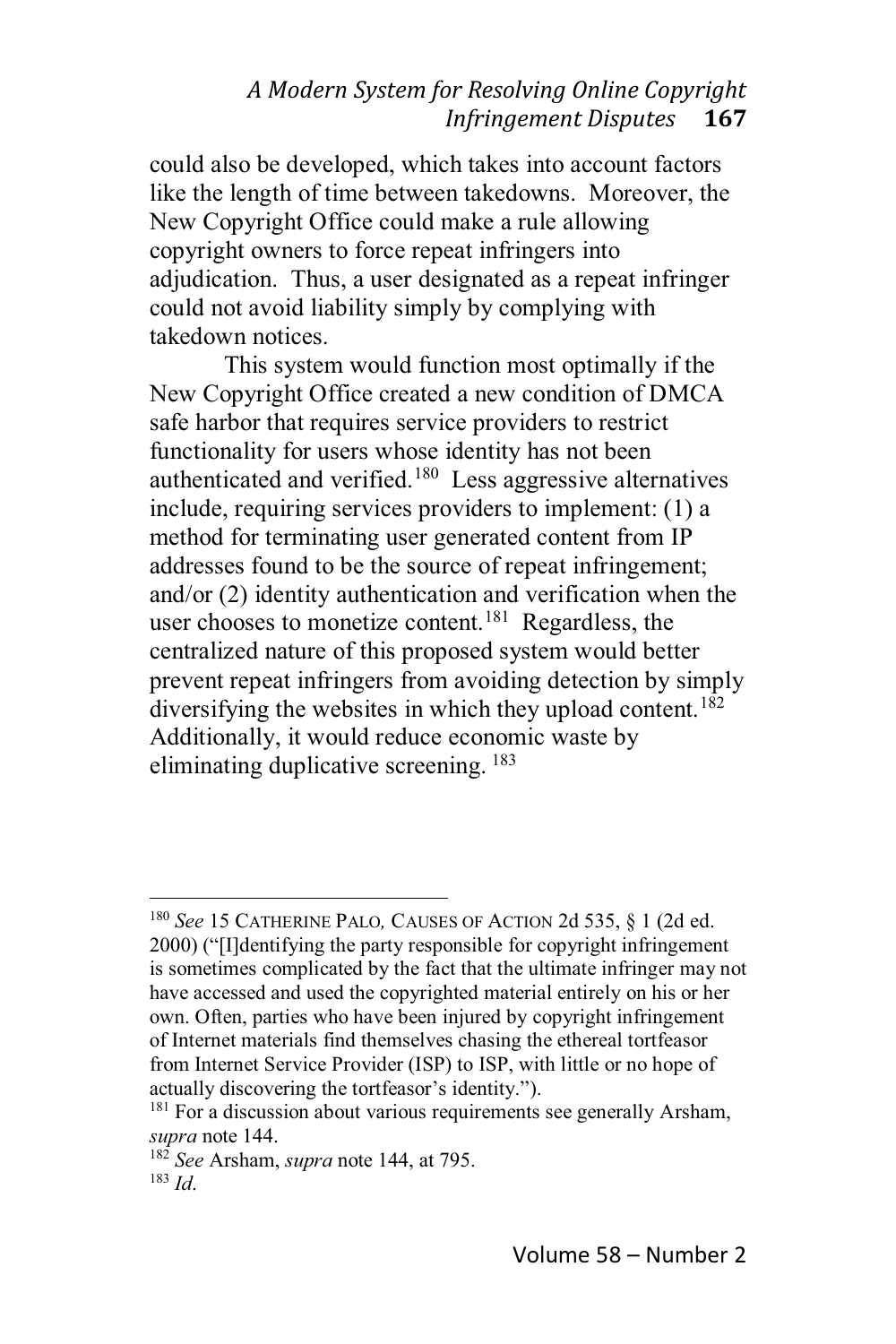#### V. ADMINISTRATIVE ADJUDICATION

The Copyright Office can be granted administrative adjudicative authority under the Administrative Procedure Act.<sup>184</sup> Although the particular contours are fairly flexible, this essay suggests a three-tiered system.<sup>185</sup> In the first tier, copyright owners who registered their work with the New Copyright Office, similar to the status quo, would be able to issue takedown requests to participating ISPs.<sup>186</sup> Upon receipt of a takedown request, service providers would then be obligated to notify the relevant user. The user would have a pre-established amount of time—for the sake of discussion, let us say 48 hours—to either agree to comply with the request or indicate that they wish to contest the validity of the claim.<sup>187</sup> If the user does not respond in the requisite time, the service provider would automatically takedown the content, which would remain down unless it receives notice from the Copyright Office that the user had prevailed in adjudication.<sup>188</sup> However, if the user timely indicates a desire to contest the takedown notice, the

intern.org/orientation/documents/crsrulemakingcb.pdf.

<sup>186</sup> See Cobia, *supra* note 11, at 390–91 ("When a copyright owner discovers that his or her material is viewable (or audible) on a website, the copyright owner can send a notification to the service provider that the material must be removed. The notification letter must comply with a number of statutory requirements; otherwise, it is void. The service provider must notify the user who uploaded the material after taking it down."); Adam Eakman, The Future of the Digital Millennium *Copyright Act: How Automation and Crowd Sourcing Can Protect Fair Use*, 48 IND. L. REV. 631. 637 (2015).

<sup>184</sup> *See* 5 U.S.C. § 702.

<sup>185</sup> *See* Vanessa K. Burrows & Todd Garvey, *A Brief Overview of Rule Making and Judicial Review*, CRS REPORT FOR CONGRESS, 1 (Jan. 4, 2011), http://www.wise-

<sup>&</sup>lt;sup>187</sup> *Cf.* Tarbell, *supra* note 109, at 49–50 (advocating a two-day grace period for user to respond to takedown; similarly, the content would remain active if disputed until a decision has been rendered). <sup>188</sup> *Id.* at 49.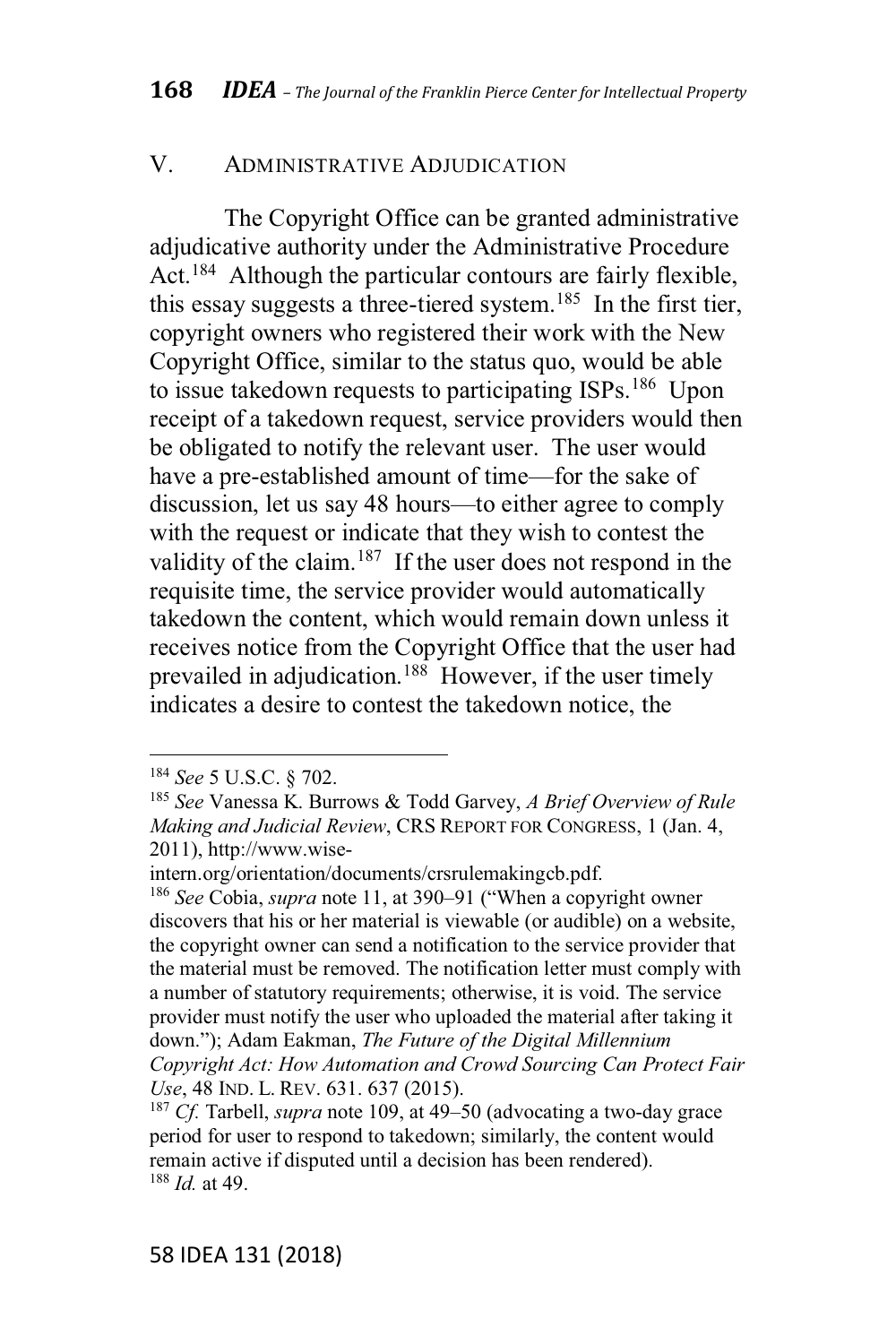content would remain active until the Copyright Office makes a determination. Thus, unlike the current system, users can prevent the imposition of an extra-judicial restraining order.<sup>189</sup>

#### *The First Tier*

First tier adjudication would be fairly informal and, accordingly, is typically less costly than full-blown litigation. In this article's vision, copyright owners would submit a form stating their claim along with proof of ownership and registration of the relevant copyright (hereinafter the "Complaint").<sup>190</sup> The user would then receive a copy of the Complaint and have an opportunity to file a response (hereinafter the "Response"). In order to maintain fairness, the New Copyright Office ought to make an information guide available, explaining the basics of copyright law, including the varying defenses to infringement allegations.<sup>191</sup> A copyright examiner would then—after reviewing the Complaint, the Response, the original work, and the alleged infringing work electronically submit a determination to the Copyright Office and both parties.<sup>192</sup> If no party files an appeal within a pre-set timeframe, the ISP would be notified of the result

 $189$  For a discussion of the DMCA's notice and takedown provision and the First Amendment see generally Seltzer, *supra* note 30.

<sup>190</sup> *See* Cobia, *supra* note 11, at 405 (stating that registration prevents abuse by individuals who do not in fact own the copyright). For a proposal with a more robust complaint system see generally INDEP. FILM & TELEVISION ALL., *supra* note 22, at 4-5.

<sup>191</sup> *See* Tarbell, *supra* note 109, at 38, 39, and 44 (stating that the DMCA does not currently function in an equitable fashion, and advocating for a more balanced process).

<sup>&</sup>lt;sup>192</sup> *Cf.* Cobia, *supra* note 11, at 404-05 ("An examiner would look at the takedown notice and perform a quick review of the notice and the underlying copyright checking for two qualifications: 1) whether the takedown notice originated from the same entity that holds the valid, registered copyright, and 2) whether the use was fair use."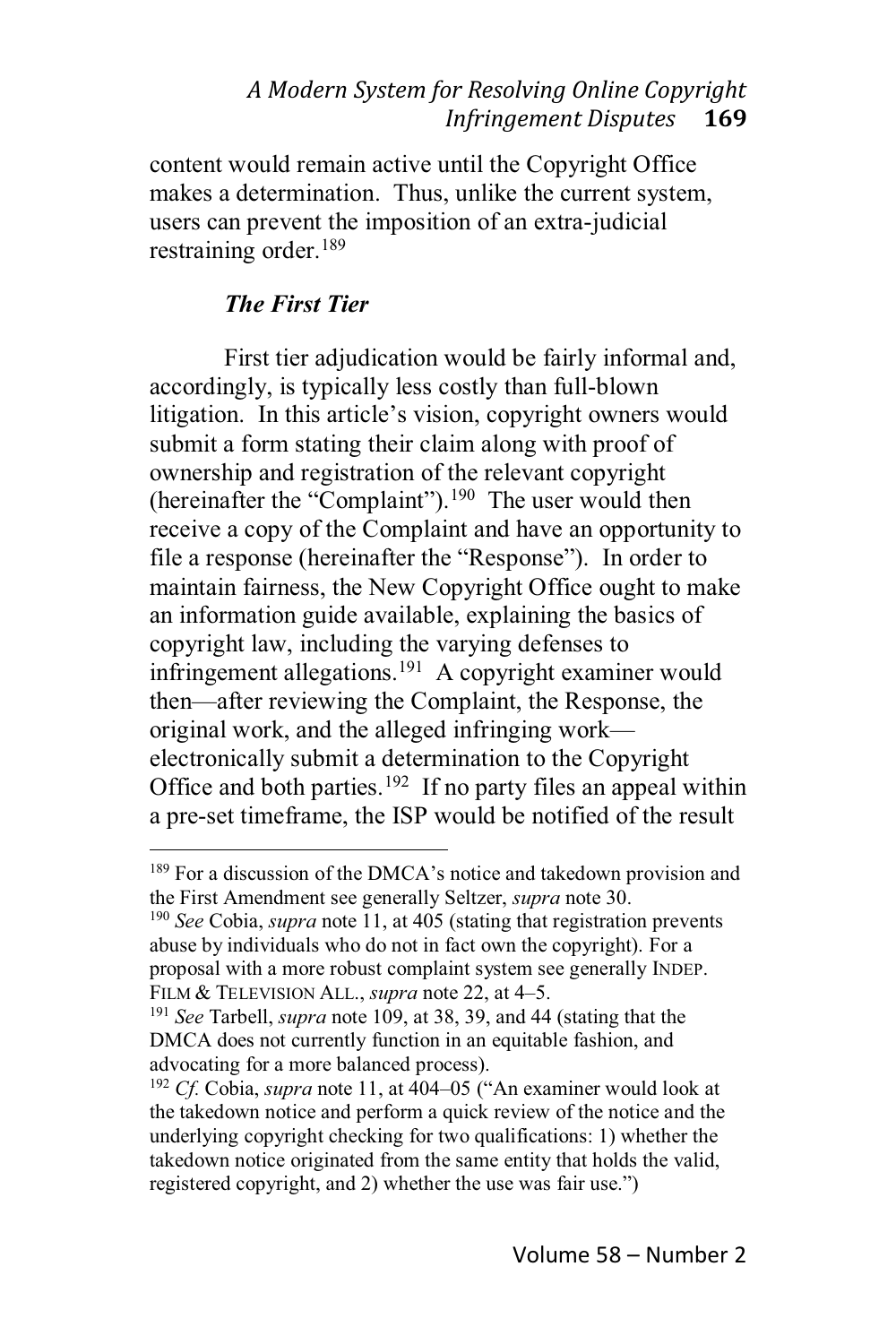and the losing party would be issued a bill for the adiudication fee.<sup>193</sup> This stage should be able to resolve the vast majority of disputes and effectively inhibit most illegitimate takedowns.194

#### *The Second & Third Tier*

If the losing party wishes to contest the examiner's determination, then he or she could request a re-hearing in front of an administrative law judge (second tier). Each party would have the opportunity to fill out a new complaint and/or response if he or she so wished. During the formal adjudication proceedings, parties could choose to participate in person or through telecommunication.<sup>195</sup> If the appealing party loses, then he or she ought to be required to pay an additional fee. The New Copyright Office should establish this fee after analyzing the government's average cost of providing the appeals process. If the appealing party wins, then the appellant would be required to pay the initial examiner's determination fee. In the event that either party wishes to contest the administrative law judge's decision, in full or in part, then he or she could appeal directly to a federal district court (with the proper jurisdictional authority).<sup>196</sup> Thus, the third-tier of the system is the traditional litigation process already allowed under current federal law.197

### *Benefits of Adjudication Summary*

This administrative system offers impartial adjudication without, in most cases, necessitating costly

<sup>193</sup> *Cf.* Tarbell, *supra* note 109, at 48.

<sup>194</sup> *See* Cobia, *supra* note 11, at 405.

<sup>195</sup> *See* INDEP. FILM & TELEVISION ALL., *supra* note 22, at 4.

<sup>196</sup> *See* 5 U.S.C. § 702.

<sup>197</sup> *See id.*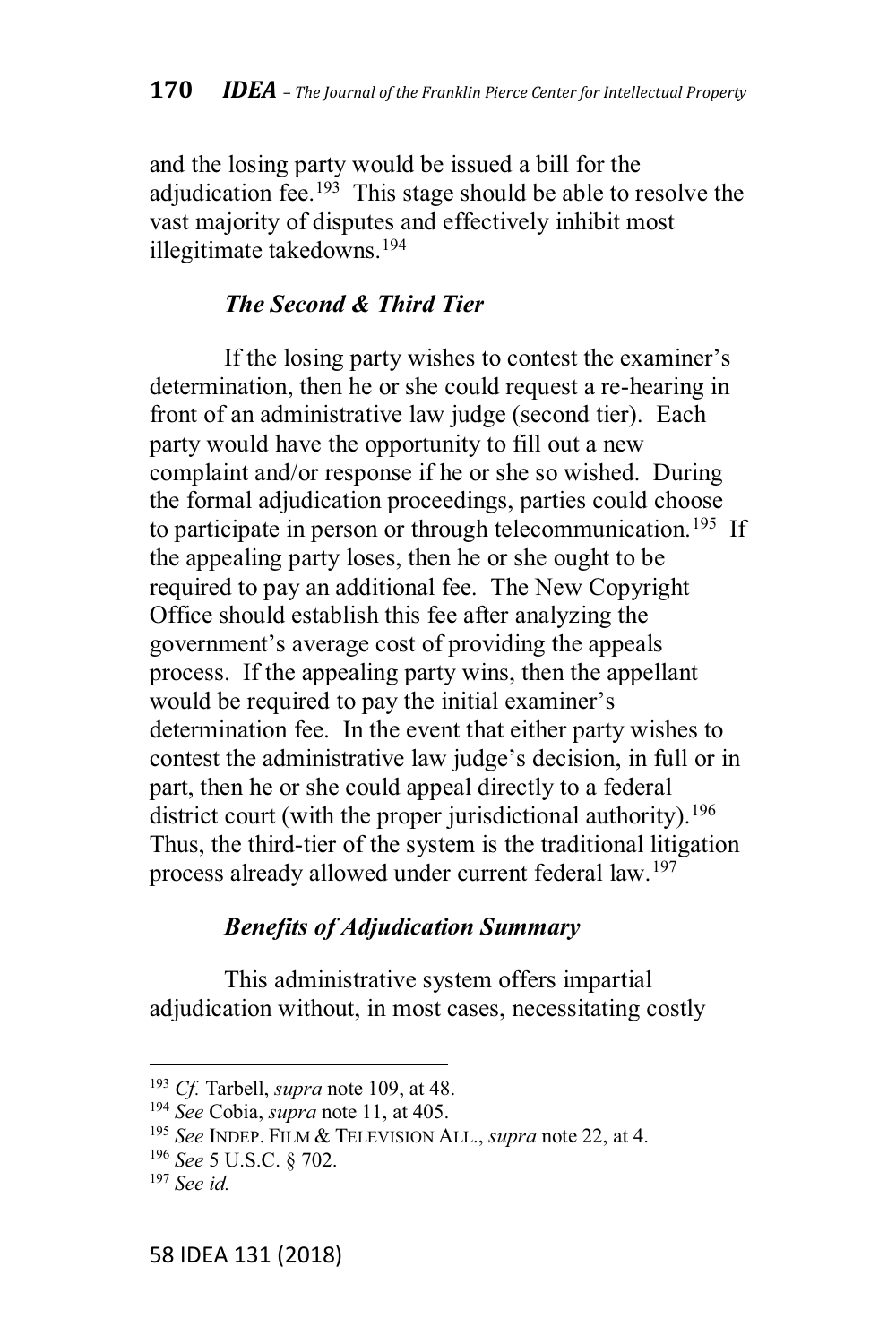litigation. Having the loser pay the adjudication fee serves to incentivize honest takedown requests and contestations. While ISPs are relieved from the burden of adjudicating each dispute, users' free speech rights are no longer subject to extra-judicial takedowns. Moreover, if examiners and administrative judges are required to be copyright experts—e.g. passing an exam, having an LLM in intellectual property, and/or practice a set number of years in the field of intellectual property—then the system would produce more reliable and consistent determinations.<sup>198</sup> The comparative advantages of this proposal are even further amplified if implemented in conjunction with digital fingerprinting, as previously discussed.199

<sup>&</sup>lt;sup>198</sup> *See* Cobia, *supra* note 11, at 405–06 (noting that copyright examiners would need far less training than patent examiners, and the associated administrative costs would similarly be less). <sup>199</sup> One may respond to this proposal by pointing out that arbitration and mediation is already available to resolve small copyright disputes. INDEP. FILM & TELEVISION ALL., *supra* note 22, at 2. However, such adjudication requires the consent of all parties, which is unlikely to occur given the adversarial nature of copyright infringement claims. *See id.*. Moreover, Congress does not have the authority to force arbitration and mediation, because it is a private right, but does have the authority to transfer adjudicative authority to an administrative *body. Id.at 2-3. See generally Murray's Lessee v. Hoboken Land & Improvement Co.*, 59 U.S. 272 (1856). It could be argued that copyright owners would be negatively affected by a loser pays system. However, this reasoning is faulty for a few reasons. First, under the proposed system, legitimate takedown requests should not result in the copyright owner paying a fee. Second, a moderate adjudication fee is diminutive compared to the cost of litigation. *See* Balganesh, *supra* note 111, at 2280 (stating that the average cost for litigating copyright infringement, regardless of side, is estimated to be between \$384,000 to \$ 2 million without factoring in judgments and awards). Finally, the addition of the digital fingerprinting safe harbor condition would assist copyright owners in policing infringement and, accordingly, reduce their enforcement expenses. Similarly, one could argue that imposing new safe harbor conditions may unnecessarily burden service providers. However, many of these companies already allocate significant resources to implementing infringement detection and prevention